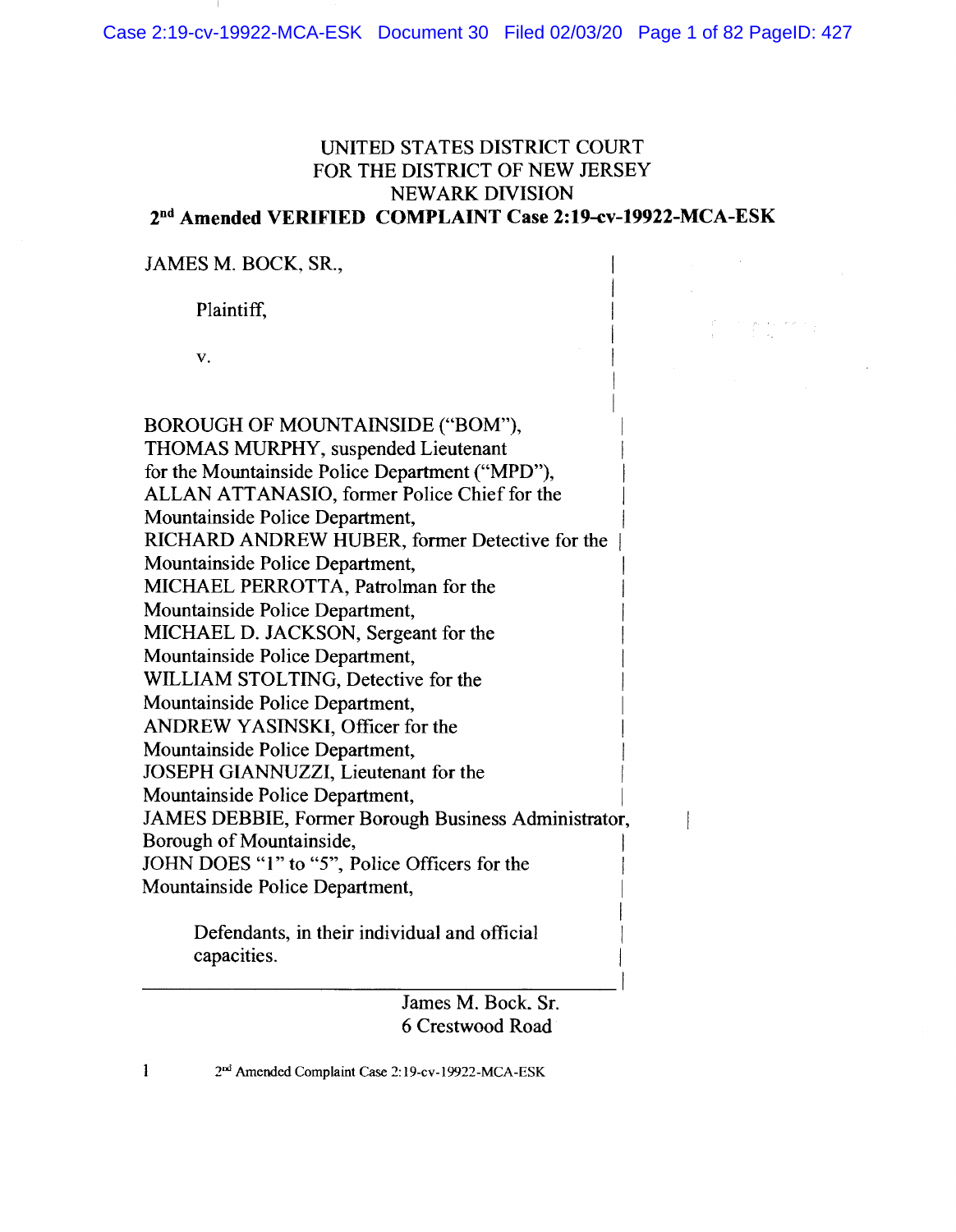Gillette, New Jersey 07933 Telephone: (908) 451-5748 Fax: 973-210-4500 jamesmbock@gmail.com Plaintiff Pro Se

Plaintiff, James M. Bock, Sr. ("Plaintiff"), alleges as follows:

### I. **LOCAL CIVIL RULE 10.1 STATEMENT**

1. The mailing addresses of the parties to this action are:

| James M. Bock, Sr.             | Michael D. Jackson                           |
|--------------------------------|----------------------------------------------|
| 6 Crestwood Road               | 1385 U.S. Highway 22 East                    |
| Gillette, New Jersey 07933     | Mountainside, New Jersey 07092               |
|                                |                                              |
| Borough of Mountainside        | <b>William Stolting</b>                      |
| 1385 U.S. Highway 22 East      | 1385 U.S. Highway 22 East                    |
| Mountainside, New Jersey 07092 | Mountainside, New Jersey 07092               |
|                                |                                              |
| <b>Thomas Murphy</b>           | Andrew Yasinski                              |
| Mountainside, New Jersey 07092 | 1385 U.S. Highway 22 East                    |
|                                | Mountainside, New Jersey 07092               |
| Allan V Attanasio              |                                              |
| Mountainside NJ 07092          | Joseph Giannuzzi                             |
|                                | 1385 U.S. Highway 22 East                    |
| <b>Richard Andrew Huber</b>    | Mountainside, New Jersey 07092               |
| Springfield NJ 07081           |                                              |
|                                | <b>James Debbie</b>                          |
| Michael Perrotta               | 1385 U.S. Highway 22 East                    |
| 1385 U.S. Highway 22 East      | Mountainside, New Jersey 07092               |
| Mountainside, New Jersey 07092 |                                              |
|                                | Mountainside Police Department John Does 1-5 |
|                                | 1385 U.S. Highway 22 East                    |
|                                | Mountainside, New Jersey 07092               |
|                                |                                              |
|                                |                                              |

### **INTRODUCTION** II.

 $\overline{2}$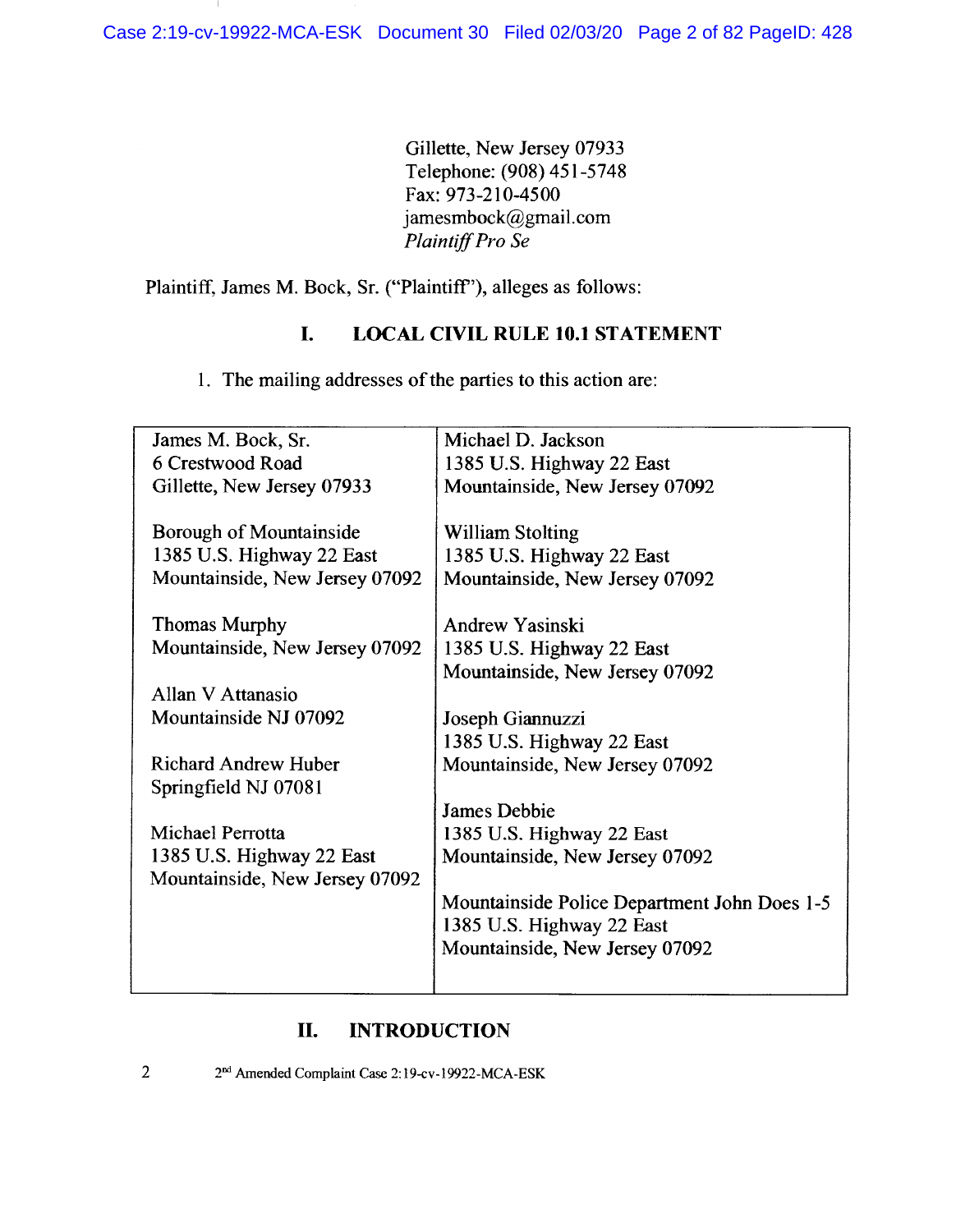2. Pursuant to 42 U.S.C. § 1983, James M. Bock, Sr. ("Plaintiff") brings this action for monetary damages and a declaratory judgment and injunctive relief, as a result of the Defendants' violations of the Plaintiff's constitutional rights under (a) the First Amendment of the United States Constitution (the "Constitution") guaranteeing free speech; (b) the Fourth Amendment of the Constitution to be free from unreasonable search and seizures of his property; (c) the Fourteenth Amendment of the Constitution providing for due process of law and equal protection under the law: and (d) violation of the Plaintiff's State constitutional rights pursuant to Article I,  $\S$  22 of the Constitution of the State of New Jersey,  $-$ "Rights of victims of crime" the Defendant Borough of Mountainside's ("BOM") failure to protect a victim of crime from terroristic threats, stalking, trespass, theft of his property, and an unlawful eviction from a violent property manager with wellknown ties to an organized crime family.

3. This action arises from the failure of Defendants BOM, James Debbie, Joseph Giannuzzi, Thomas Murphy, Allan Attanasio, Richard Andrew Huber, Michael Perrotta, Michael D. Jackson, William Stolting, Andrew Yasinski, and Mountainside Police Department John Does "1" To "5" ("REF-DEFENDANTS") to intervene to protect the Plaintiff's rights, after the Defendants became aware that the agent for the Plaintiff's landlord, Gregory Caponegro, communicated terroristic

 $\overline{\mathbf{3}}$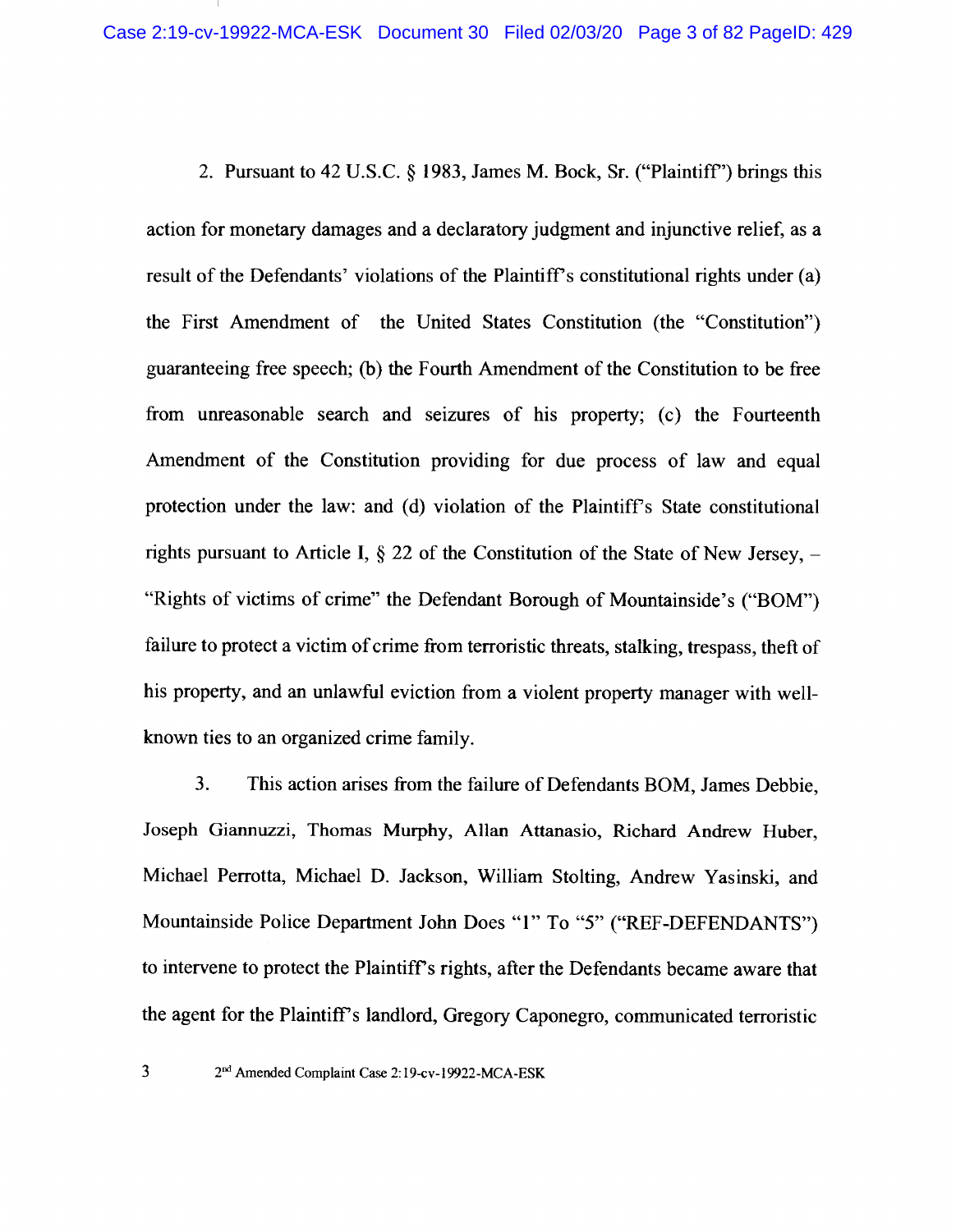threats to the Plaintiff, regarding himself, his then five-year old son, and the Plaintiff's then-pregnant wife. REF-DEFENDANTS employed by Mountainside Police Department ("MPD") knew that the Plaintiff was a lawful tenant who was being unlawfully evicted from his rental property by threats of violence made by an individual associated with the Genovese crime family, and yet REF-DEFENDANTS assisted in facilitating an unlawful eviction and failed to arrest or remove from the property Plaintiff's abusive former landlord's agent and/or failed to protect the Plaintiff's rights as a tenant, resulting in the Plaintiff losing personal property valued at more than \$75,000, as well as for Plaintiff to suffer ongoing psychological ad financial damages. The Plaintiff's damages resulted from BOM and REF-DEFENDANTS actions and failure to take action as has become a custom for BOM.

#### Ш. **PARTIES**

4. Plaintiff James M. Bock, Sr. is a natural person who resided in Union County, State of New Jersey at all relevant times described in this Complaint, and who currently resides in the State of New Jersey.

5. Defendant BOM ("BOM") is a municipal government located in the County of Union, State of New Jersey.

6. DELETED FROM PREVIOUS COMPLAINT

6. Defendant James Debbie ("Debbie") former Police Chief and former **BOM** Administrator.

2<sup>nd</sup> Amended Complaint Case 2:19-cv-19922-MCA-ESK

 $\overline{4}$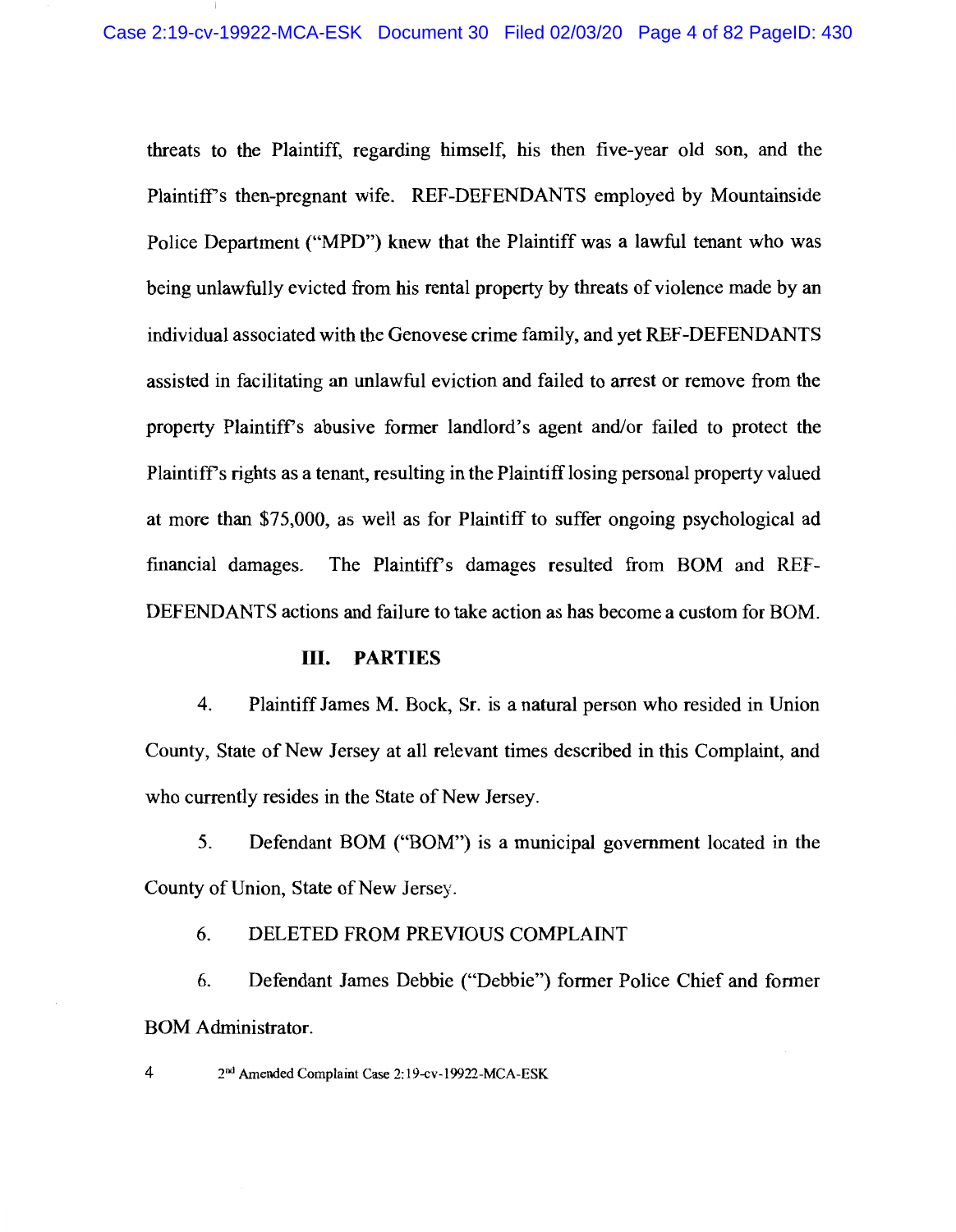7. Defendant Thomas Murphy ("Murphy") Police Lieutenant.

8. Defendant Allan Attanasio ("Attanasio") former Police Chief.

9. Defendant Richard Andrew Huber ("Huber") for Head of Detectives

and IAD.

5

10. Defendant Michael Perrotta ("Perrotta") police officer.

11. Defendant Michael D. Jackson ("Jackson") police officer.

12. Defendant William Stolting ("Stolting") police officer.

13. Defendant Andrew Yasinski ("Yasinski") police officer.

14. Defendant Joseph Giannuzzi ("Giannuzzi") current Chief of Police.

Defendants MPD John Does "1"- "5" ("John Does "1" - "5") v police 15. officers.

16. At all relevant times, BOM hired, employed, supervised and controlled REF-DEFENDANTS.

17. REF-DEFENDANTS were each, at all times relevant herein, an officer, employee, and/or agent of BOM.

18. REF-DEFENDANTS were acting under a custom and/or policy of MPD at all relevant times herein, which resulted in violations of the Plaintiff's constitutional rights.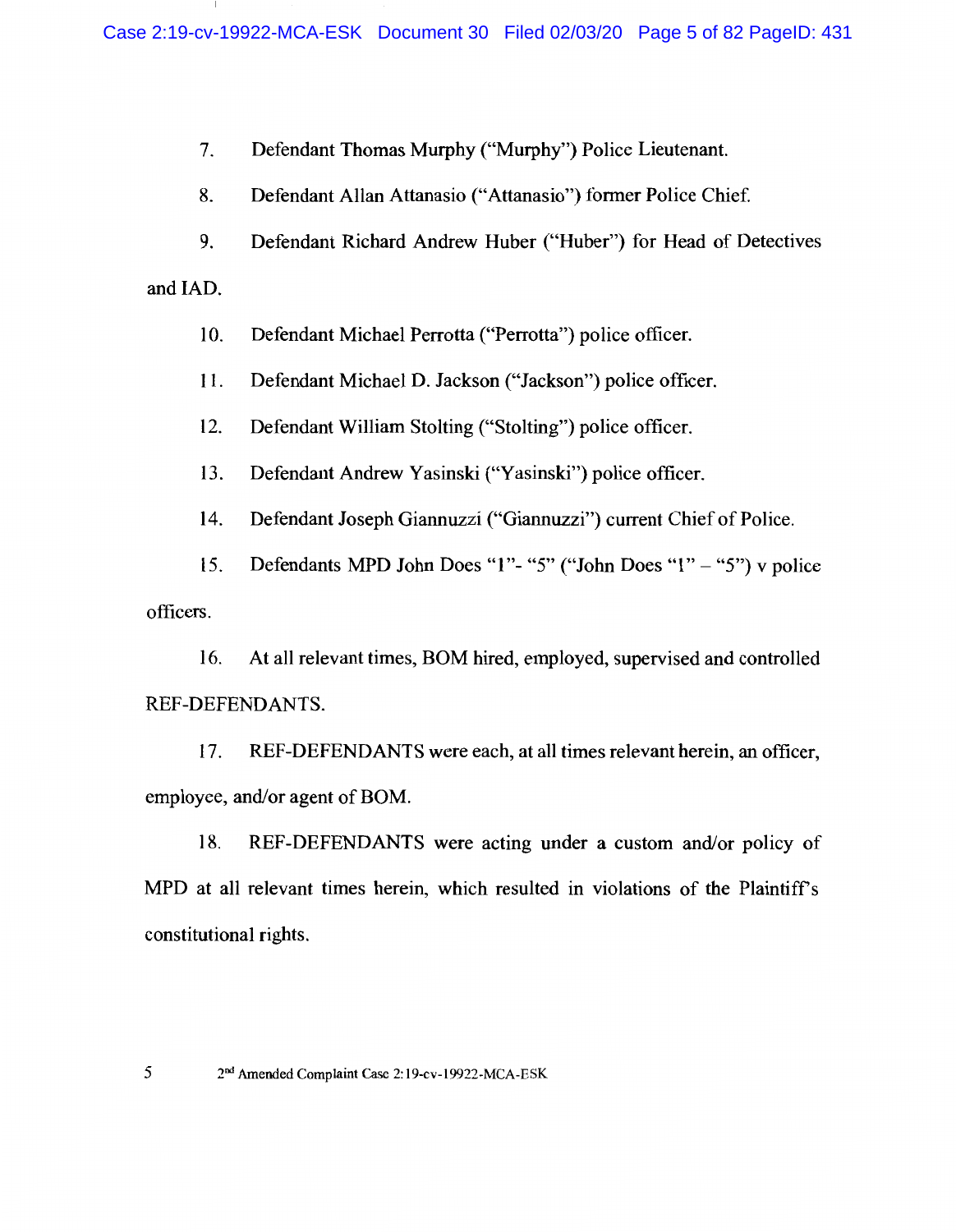19. At all relevant times herein, REF-DEFENDANTS were acting under the color of state law in the course and scope of their duties and functions as agents, employees and/or officers of BOM and in engaging in the conduct described herein.

20. At all times relevant herein, REF-DEFENDANTS have acted for and on behalf of BOM, and all actions occurred within the BOM in New Jersey, with the exception of the unauthorized taking of a Police Car from neighboring town, by Huber and Attanasio, and with the power and authority vested in them as officers, agents and employees of BOM and incident to the lawful pursuit of their duties as officers, employees and agents of BOM.

All REF-DEFENDANTS are sued in their individual and official capacities.

### IV. **JURISDICTION**

21. Jurisdiction is conferred upon this Court by 28 U.S.C. §§ 1983 and 1985, as this action seeks redress for the violation of Plaintiffs' constitutional and civil rights.

22. Jurisdiction is conferred upon this Court by the Constitution for violations of Civil Rights afforded by Amendments 1, 4 and 14 of the Constitution which are claims against Defendants in this complaint.

23. Plaintiff further invokes this Court's supplemental jurisdiction, pursuant to 28 U.S.C.  $\S$  1367(a), over any and all state constitutional and state law

6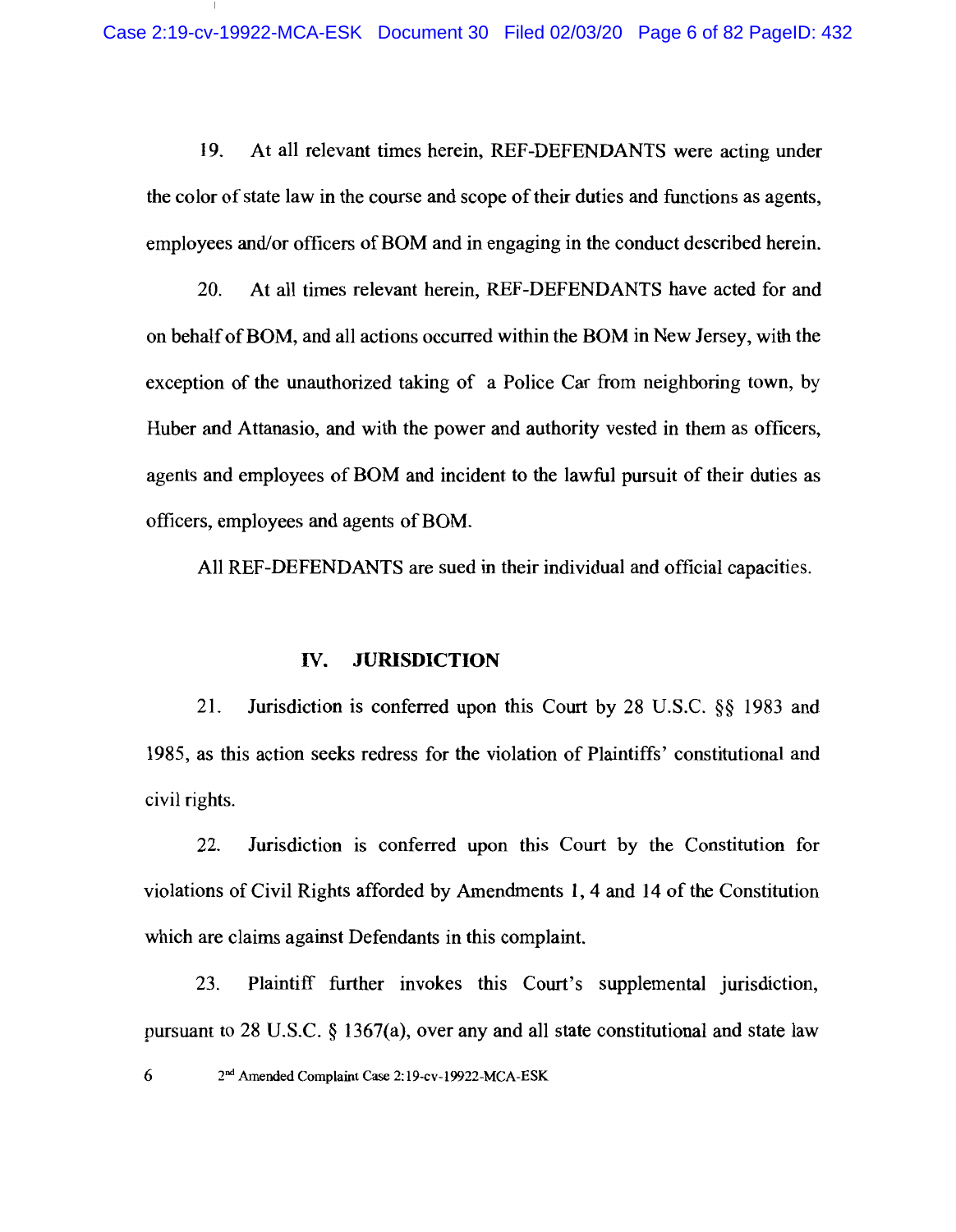claims that are so related to the claims within the original jurisdiction of this Court that they form part of the same case or controversy.

### V. **VENUE**

24. Venue is proper in the United States District Court for the District of New Jersey pursuant to 28 U.S.C. § 139(b) and (c) because all of the Defendants reside in the District of New Jersey and all causes of action occurred in the District of New Jersey.

### VI. **JURY DEMAND**

25. Plaintiff demands a trial by jury in this action on each and every one of his claims.

### VII. STATEMENT OF FACTS

26. Upon information and belief all the statements contained herein are true.

27. MOB has a Police Department consisting of approximately twenty-two (22) sworn law enforcement officers.

28. James Debbie ("Debbie") was the appointed the Chief of Police MPD from on or about May 1998 until on or about August 2014.

29. From on or about 1999 to sometime around November 2019, Debbie has served as Business Administrator for BOM.

 $7\overline{ }$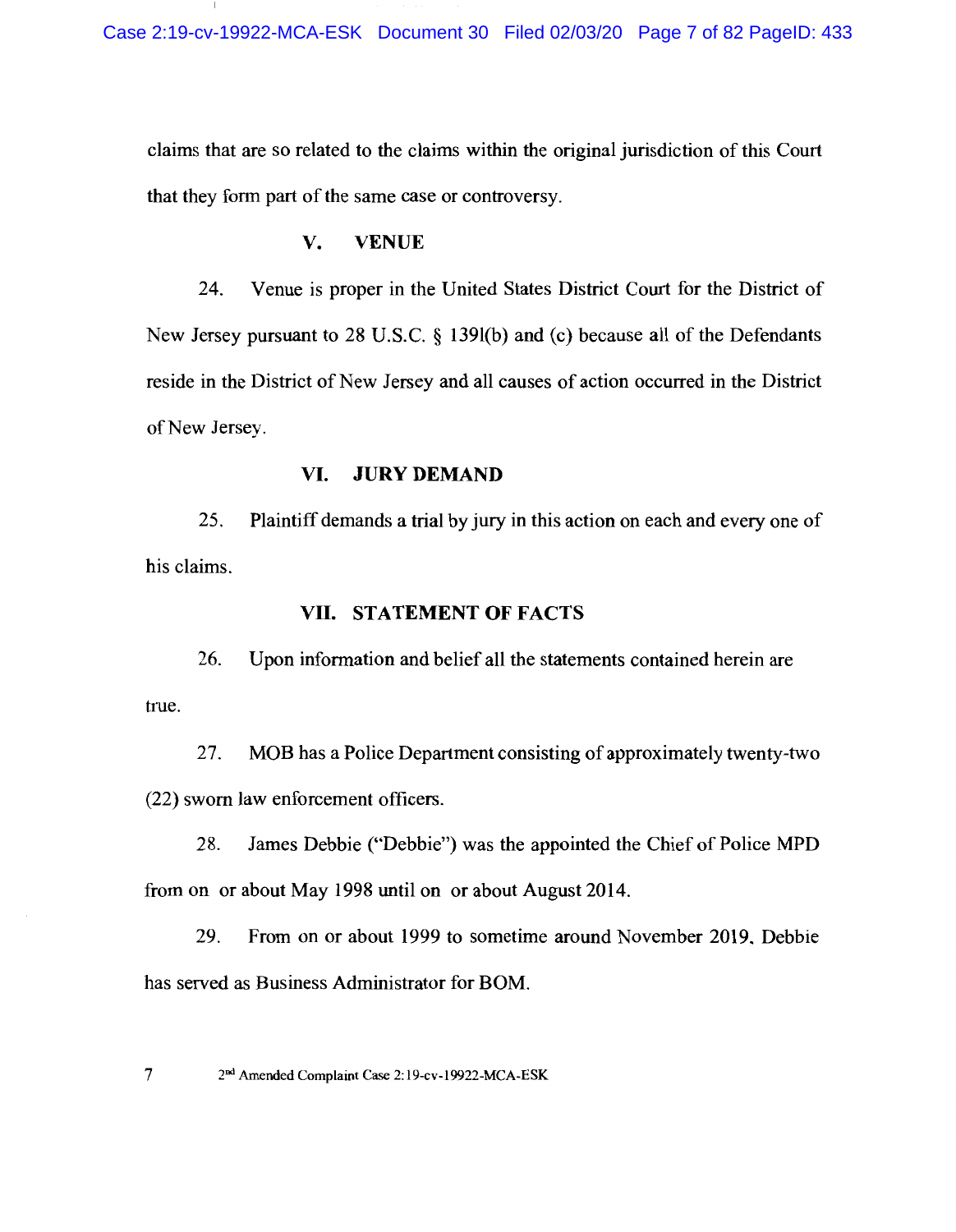30. Debbie, serving in such a capacity, has served as a policymaker for BOM.

 $31.$ Debbie supervises all BOM operations and all BOM employees.

32. Allan Attanasio ("Attanasio") is the former Chief of Police of MPD serving in that capacity from approximately 2014-2018.

33. Prior to becoming Chief, Attanasio was assigned to the IAD from on or about January 2009 to on or about August 2014.

34. Attanasio, serving in such a capacity, was a policymaker for BOM.

35. Thomas Murphy ("Murphy") since on or about October 2014 is a "Lieutenant" in MPD, a position second only to the Chief.

Murphy, serving in such a capacity, served as a policymaker for BOM. 36.

Andrew Huber ("Huber"), suspended and recently retired, was a 37. Detective Sergeant who was in charge of the Detective Bureau and the IAD.

38. Huber, serving in such a capacity, served as a policymaker for BOM.

39. Mayor Paul Mirabelli ("Mirabelli") has been Mayor of MOB since on or about 2009. He was a Councilman for BOM prior to that time.

Mirabelli, serving in such a capacity, served as a policymaker for BOM. 40.

41. Turner has been a BOM Councilman for almost 30 years and the Police Commissioner for almost 20 years.

42. Turner, serving in such a capacity, served as a policymaker for BOM.

8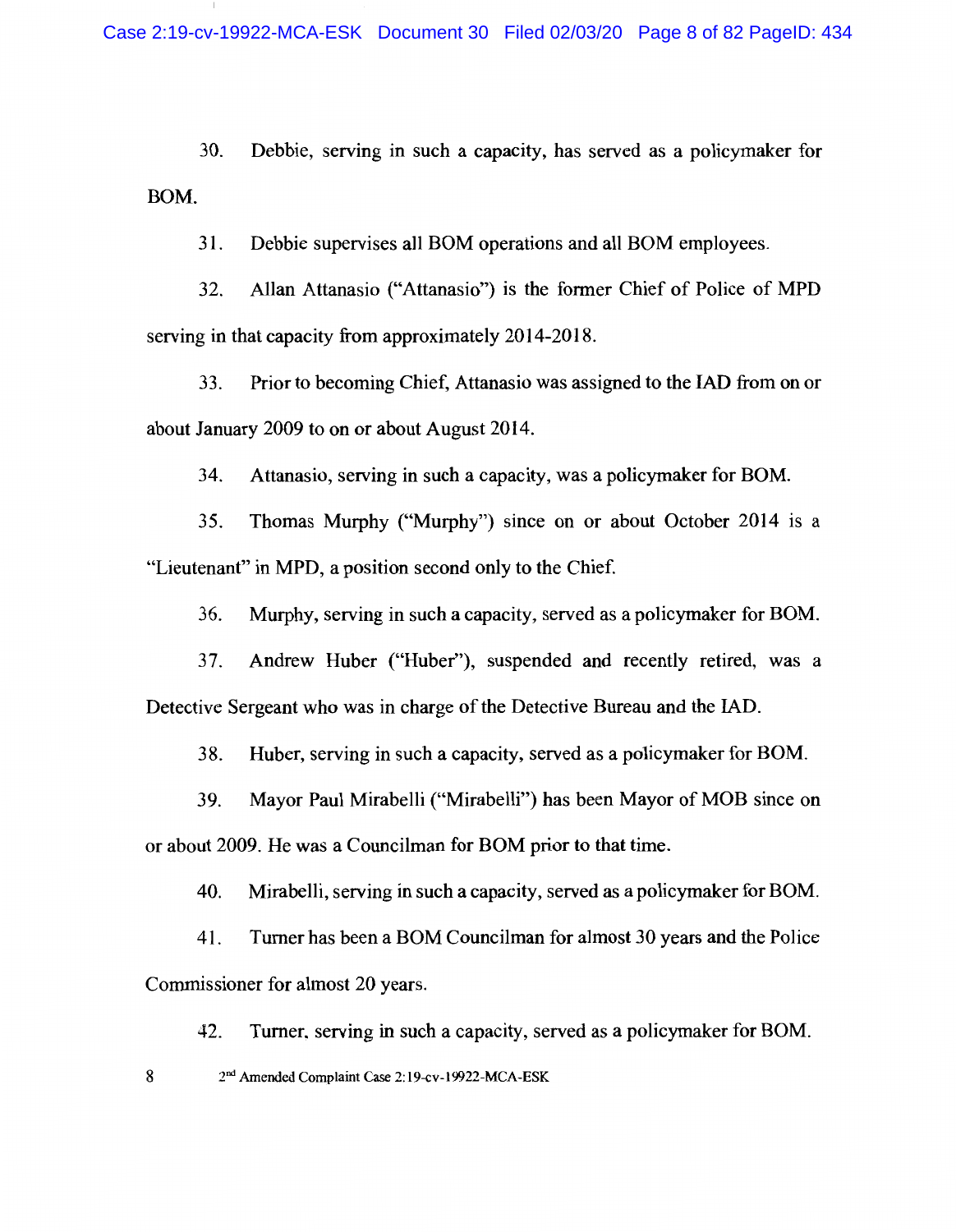43. Defendant BOM is a public entity located in Union County, New Jersey.

Plaintiff is a fifty-nine-year old male who is and has been a registered 44. nurse for fourteen (14) years. He is licensed in the states of NJ, PA, and HI.

45. The Plaintiff is married and has three (3) children.

The Plaintiff has been alcohol and drug-free and in recovery continually 476. for thirty-one (32) years. His sobriety date is November 19, 1987.

47. The Plaintiff is an Ordained Christian minister.

48. For more than thirty (30) years, Plaintiff has been speaking at rehabilitation clinics, detoxification centers, recovery meetings, and recovery events throughout the United States to help others recover and taking homeless people off the streets when they are discharged from detox.

49. From April or May of 2012 through January 2018, Plaintiff, was a tenant at the house located at 1519 Long Meadow, Mountainside, New Jersey 07092 (the "Property" or the "rental home").

Plaintiff utilized a realtor to lease house. 50.

Gregory Caponegro, Sr. ("Gregory") was always the property manager 51. and the only person that the Plaintiff communicated with, as he ran all aspects of the property Rent was paid to Gregory and all repairs and all house-related matters were addressed with Gregory.

2<sup>nd</sup> Amended Complaint Case 2:19-cv-19922-MCA-ESK

9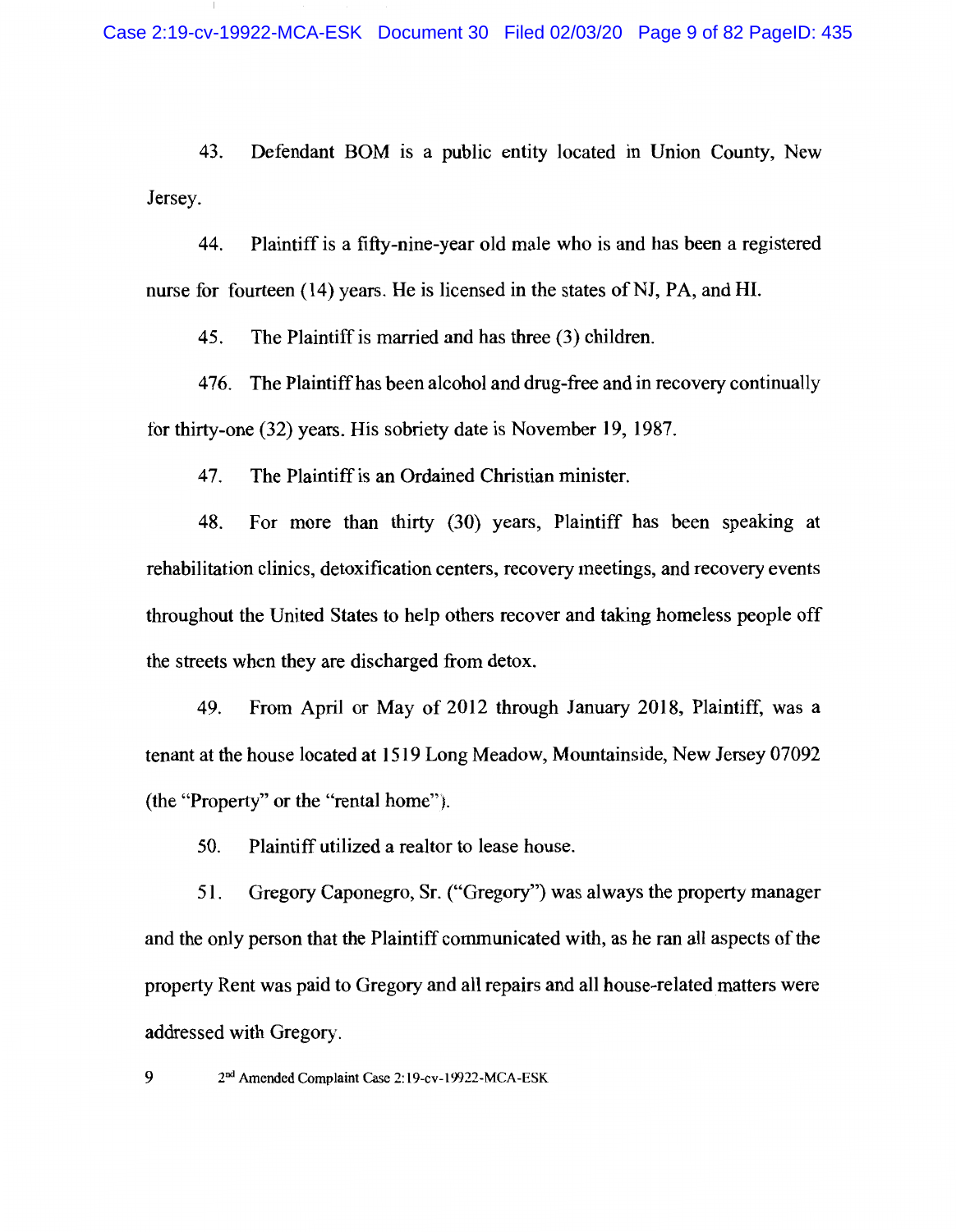52. Georgiann, Gregory's sister was owner of the Property in 2012 and transferred ownership of the Property to Amanda Caponegro ("Amanda") for \$1 in or around 2014 when Amanda turned 18 years old.

53. Plaintiff received assurances from Gregory that his efforts to use the house to help other recovering alcoholics and drug addicts was welcome.

54. In March 2013, Kayla Bock (formerly, Kayla Perez) moved into the Property, along with several other recovering alcoholics.

55. Over the approximately six (6) years Plaintiff lived in the house, he temporarily housed approximately thirty (30) newly recovering alcoholics at different times.

56. Plaintiff never charged the temporary residents for housing or services.

Gregory frequently visited the house and was aware of Plaintiff's 57. activities and approved of such.

58. All guests staying at house were required to always be sober.

Gregory used racial slurs such as "nigger" or "sand nigger" or "light" 59. brown" to describe Kayla Bock (who is of Nicaraguan decent) and other house guests with dark pigmented skin color who Plaintiff was attempting to help recover from alcoholism or drug addiction.

Gregory frequently reference Mountainside as a "white neighborhood." 60.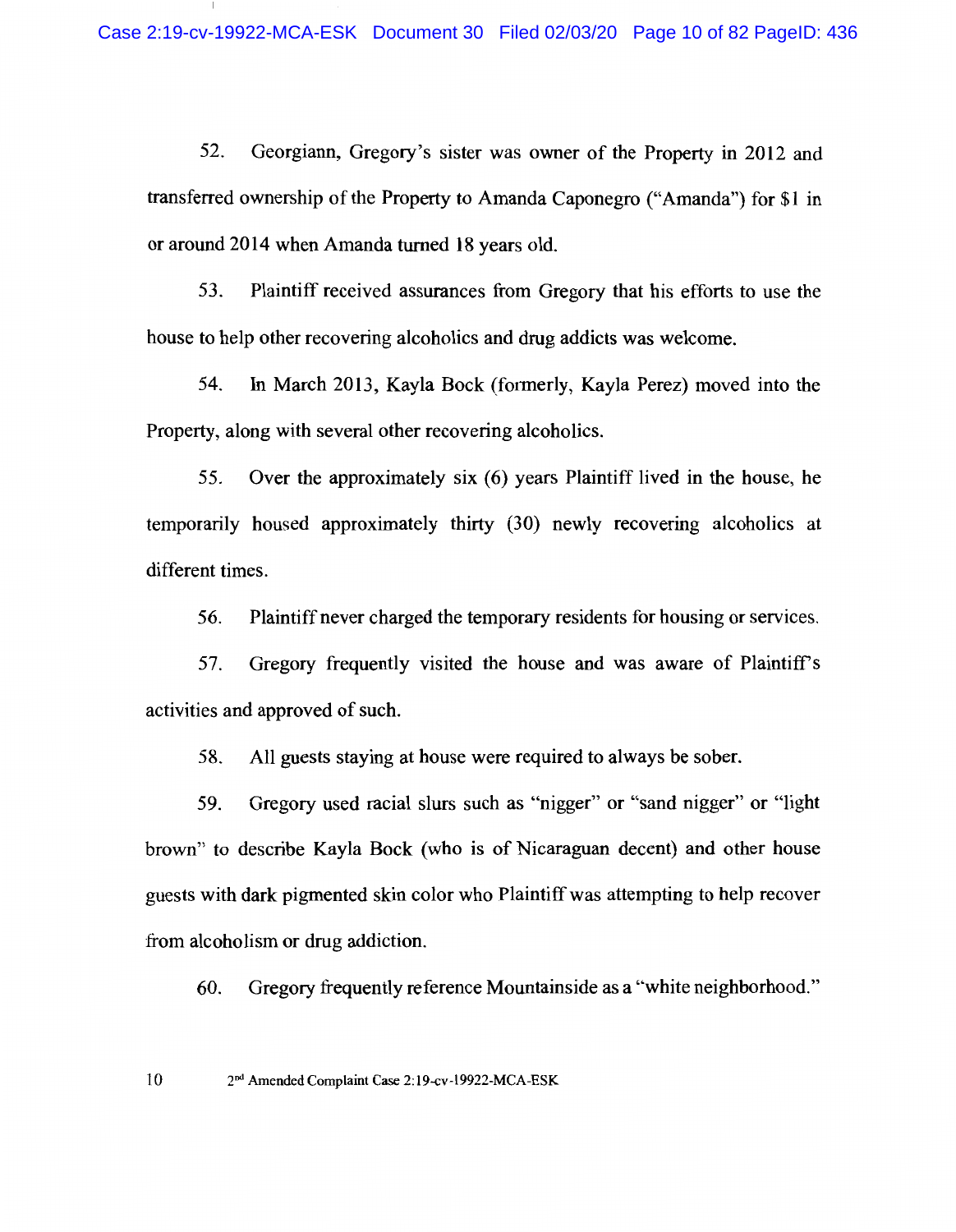Gregory would charge Plaintiff increased rent and require full payment of house repairs because of race or handicapped status of house guests.

61. However, when Gregory met any of the white people (light complexion) staying at the house, he was always nice and welcoming.

62. On January 27, 2018 Plaintiff went to Gregory's residence in Springfield NJ to report to him that he wished to cancel his tenancy.

63. Plaintiff was current with all rental payments.

Plaintiff and Gregory had previously agreed that the January 2018 64. rental payment would be paid February 5, 2018 as verified on police bodycam.

65. Many times over the course of Plaintiff's tenancy, Gregory had commented to Plaintiff that he was an exemplary tenant, as can be verified in recorded phone conversations and in "before and after" pictures and the more than \$25,000 in documented improvements that Plaintiff made to the rental property.

Gregory told Plaintiff on numerous occasions from 2012-2018 that he 66. and his brother Joseph were affiliated with organized crime; namely the Genovese Crime Family.

On January 27, 2018 Gregory agreed to let Plaintiff leave in peace with 67. no hard feelings (aka no harm would come to Plaintiff) if Plaintiff agreed to forfeit a security deposit  $(\$3250.00)$  plus pay an additional  $\$10,500$ .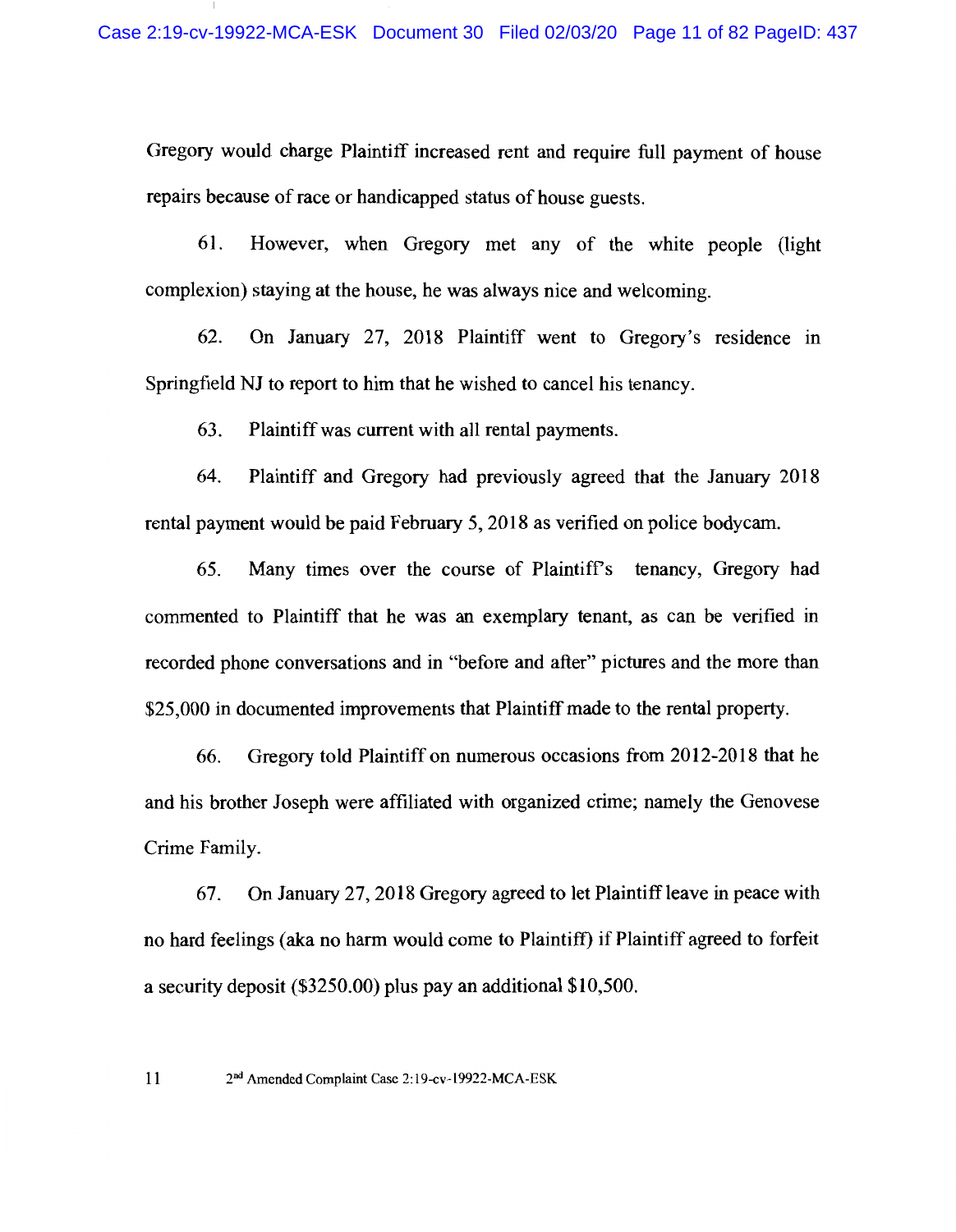68. Plaintiff, fearing for his safety, agreed to pay a total of \$10,500 plus the \$3,250 security deposit (the total of which was \$13,750) to secure the safety of himself and his family.

On the morning of January 28, 2018, Gregory called Plaintiff and 69. irately demanded immediate access to the house and demanded that Plaintiff let him. Gregory stated that if he did get access to the house within the hour, he was going to break into the Property; the Plaintiff immediately drove to the house.

70. Audio recording verifying such supplied to MPD January 28, 2018.

Amanda's agent Gregory was in the driveway of the Property when  $71.$ Plaintiff arrived.

72. When Plaintiff arrived at the house, Gregory informed Plaintiff that their deal for \$13,750 was off and that he now wanted \$20,000 plus loss of \$3250 security deposit and the keys to the house.

The Plaintiff refused to surrender the keys or provide access to the 73. house to the landlord's agent.

Plaintiff walked to the front porch attempting to go into the house and 74. Gregory blocked Plaintiff's way using his body to force Plaintiff into the corner of the porch.

 $12$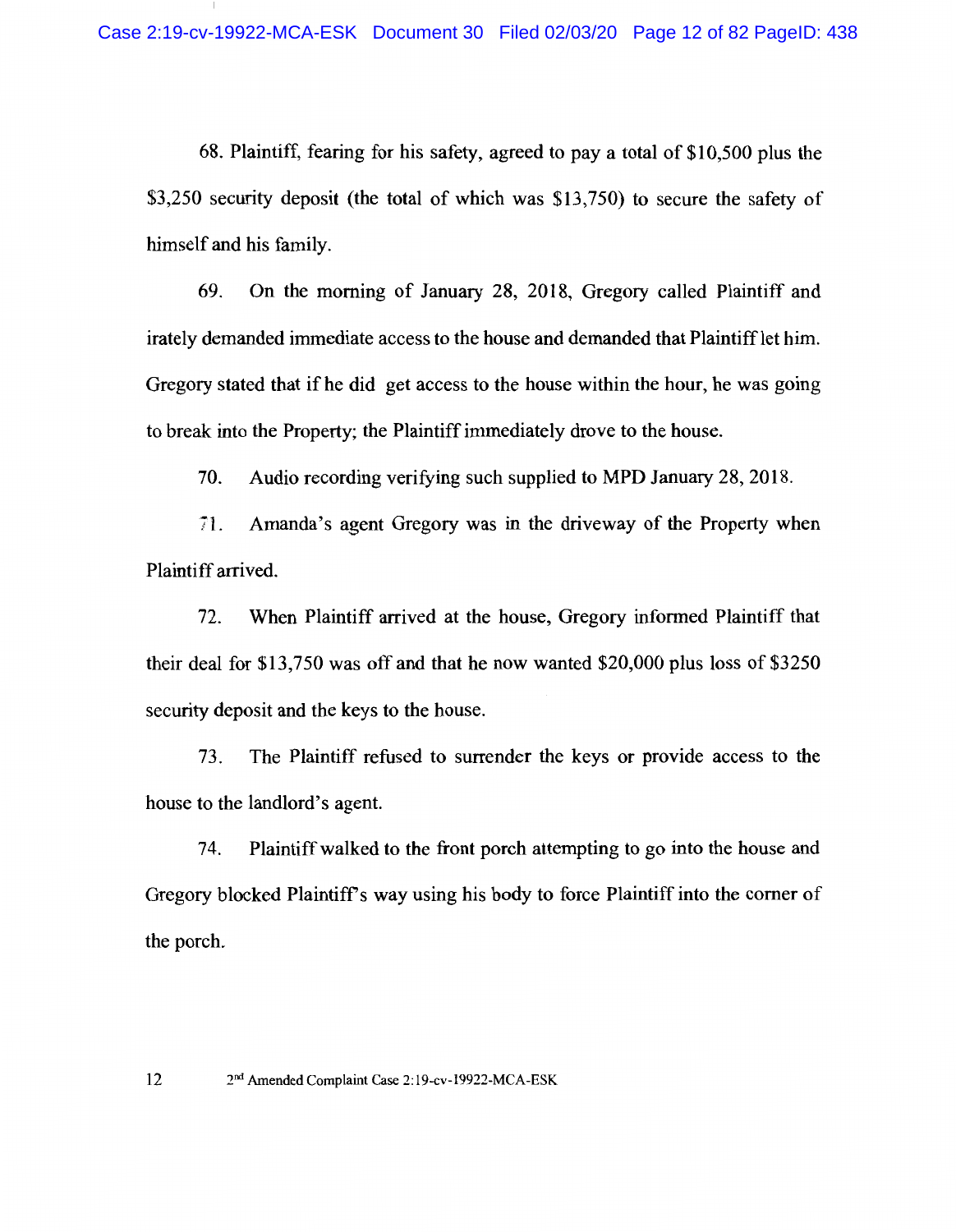75. Gregory demanded \$20,000 to "keep Plaintiff healthy," even though Plaintiff only owed Amanda \$3,500 in rent for January which, by agreement, was not due until February 5, 2018.

76. Gregory yelled at Plaintiff and threatened Plaintiff, raising a wrought iron chair over Plaintiff's head, cornering him on the front porch of the Property.

77. Gregory threatened to cripple Plaintiff so he could never walk again.

78. Gregory smashed a chair and pieces flew into Plaintiff's legs and chest.

79. Gregory later confirmed to Stolting and Yasinski that he in fact did smash chair on porch. Obvious signs of violence were visible to Stolting and Yasinski with debris on porch (MPD BodyCam confirms such).

80. Plaintiff attempted to run away and Gregory then grabbed Plaintiff by the collar of his shirt choking him and stopped him. Amanda arrived.

81. Amanda told Gregory to stop and Gregory released Plaintiff, continued velling at Plaintiff and threatening him.

Gregory then used the term "sand nigger," in reference to Plaintiff's 82. wife's dark skin pigmentation, as he had done many times in the past.

83. Fearing for his life Plaintiff called the MPD dispatcher requesting.

84. After the police arrived, Plaintiff reported Gregory's death threats and trespass to Perrotta, Jackson, Stolting and Yasinski.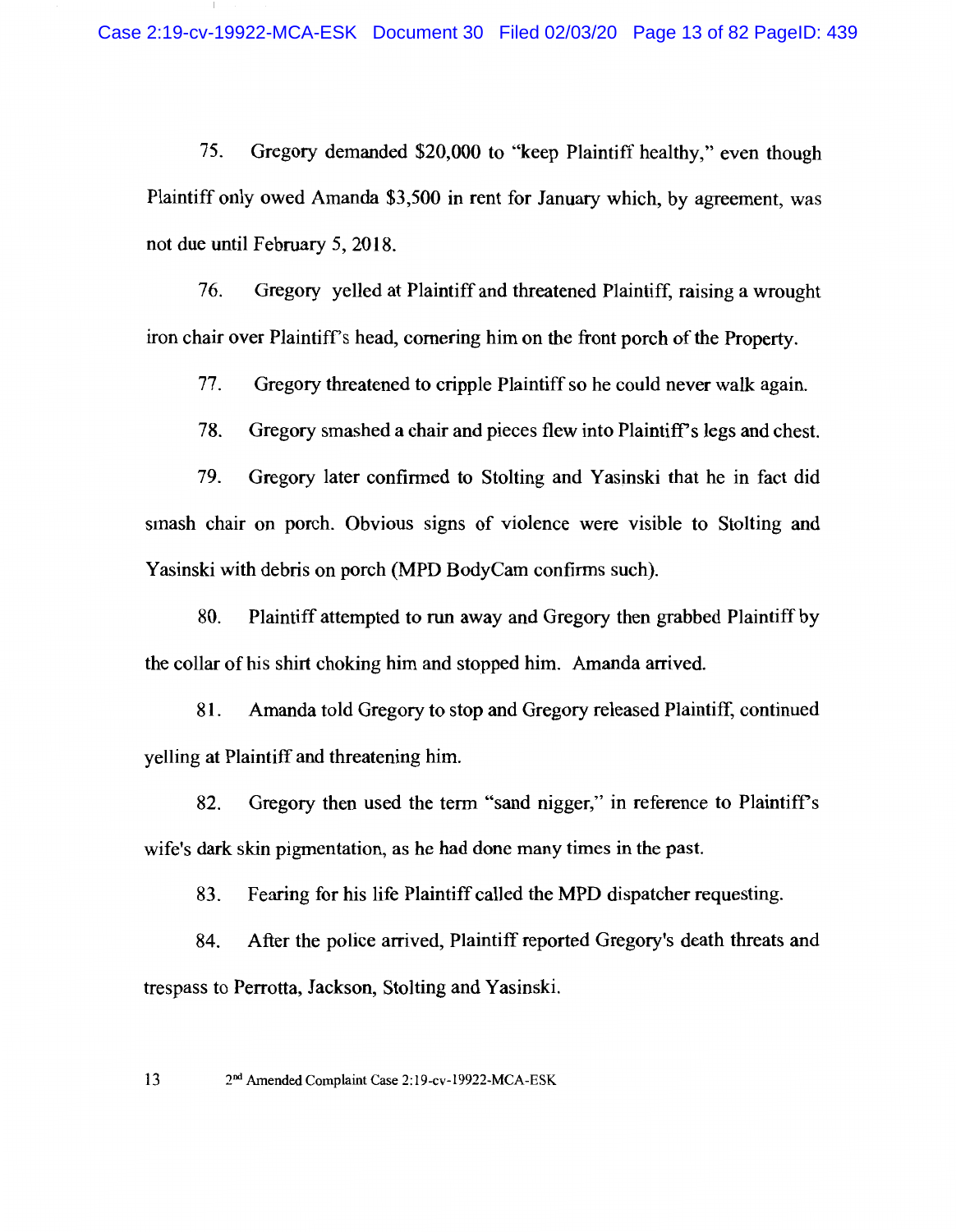85. Plaintiff explained to these officers that he was a tenant at the Property for almost six (6) years and that Gregory threatened his life, his son's life, and his pregnant wife and unborn baby's lives.

86. Plaintiff, Amanda and Gregory confirmed to these officers that Plaintiff was a tenant for approximately six (6) years on January 28, 2018 and that Plaintiff had not been legally evicted.

87. Amanda stated on police BodyCam she only wanted to inspect the house to see if there were damages; although her father and agent claimed to have slept there the night before.

88. Gregory claimed that he had slept at the house the night before in an attempt to gain access, Murphy, Perrotta, Jackson, Stolting and Yasinski quickly saw through his lies, as Plaintiff informed these officers that he had keys and that Gregory did not have keys. Gregory stated he lived in Springfield and had been visited by Plaintiff there the day before and had informed him of his desire to terminate their month to month lease arrangement, the utilities listed in Plaintiff's name, and that Plaintiff never moved out and still had furniture and possessions in the house

89. On January 28 2018 Plaintiff supplied REF-DEFENDANTS with audio recordings of Gregory's terroristic threats, extortion attempts, threats to break into the house and Gregory's demand for keys to house from that morning.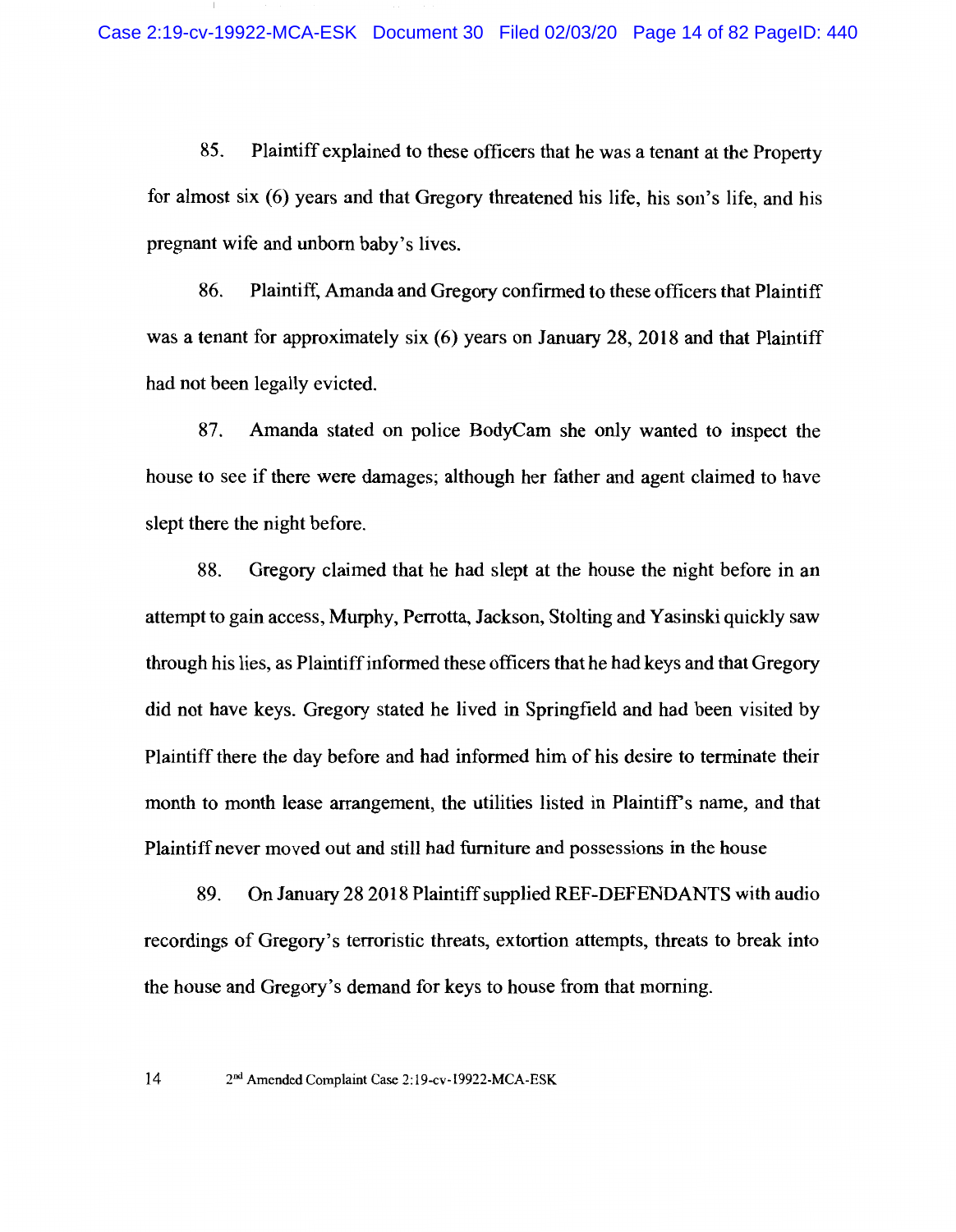90. Plaintiff had a witness with him who confirmed to Stolting and Yasinski that he had been living at the house for the past six (6) months and had never seen Gregory and that Gregory never stayed in house as was also verified by Plaintiff.

91. Murphy, Perrotta, Jackson, Stolting and Yasinski did not allow Plaintiff access to his rental house although confirming to Plaintiff he was a lawful tenant.

Sometime later on January 28, 2019 and again on January 29, 2019, 92. Gregory and his twin brother and partner Joseph again broke into Plaintiff's house.

93. On the afternoon of January 28, 2018 Plaintiff learned that Gregory had broken into the Property, when Gregory called Plaintiff and referenced Plaintiff leaving the keys to his motorcycle in one of his motorcycles, which was locked in the garage.

94. Upon learning Gregory broke into house, Plaintiff immediately drove to the MPD and complained to police officer John Doe 1 that Gregory had broken into the house.

Later that night Gregory called Plaintiff claiming to have broken into 95. the house and left a voice mail for Plaintiff directed at his wife: "The stove is like some – like niggers were living in that house."

96. A copy of audio recording was supplied to MPD.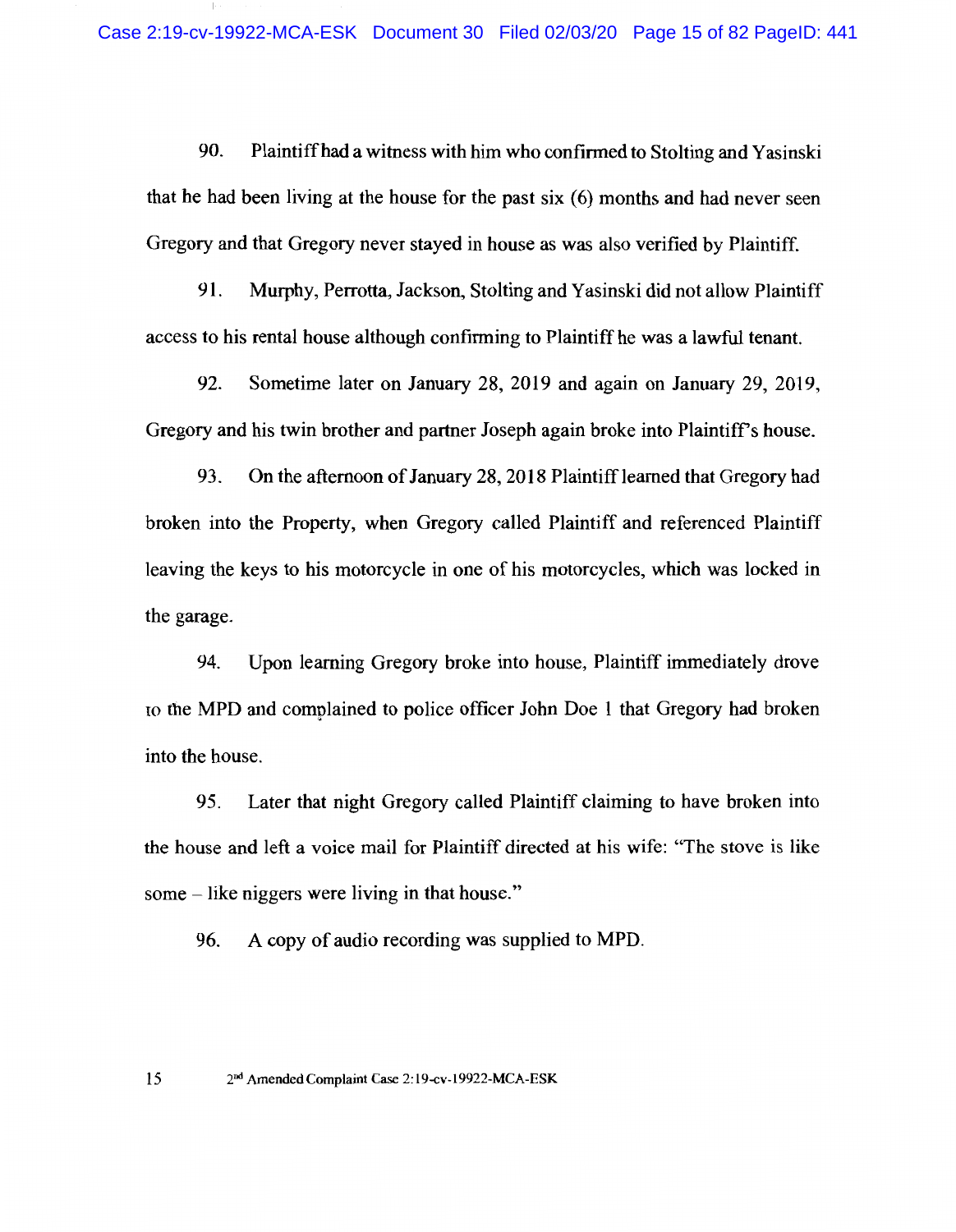97. Joseph Caponegro ("Joseph") is an unstable individual with a history of alcohol and drug abuse with a long history of violent crime with organized crime affiliations and such was known to the REF-DEFENDANTS.

98. On the morning of January 29, 2018, Plaintiff rented a U-Haul moving van and hired two (2) men to help move his belonging out of the Property.

99. When Plaintiff drove by the Property, he discovered Gregory and Joseph had broken into the Plaintiff's rental house.

100. Plaintiff drove directly to MPD and reported that the Gregory and Joseph broke into his rental property.

101. No arrests were made.

102. Police bodycam verifies that Joseph was seen by Murphy and John Does "1"-"5", on the morning of January 29, 2018 in the garage of the Property.

103. On January 29, 2018 Plaintiff returned to the house with MPD.

104. At that point MPD requested that Gregory leave the premises but permitted him to observe and call out to Plaintiff from across the street.

105. Gregory maintained a constant physical threat to Plaintiff throughout the unlawful eviction, thus facilitating such eviction with the cooperation and assistance of REF-DEFENDANTS.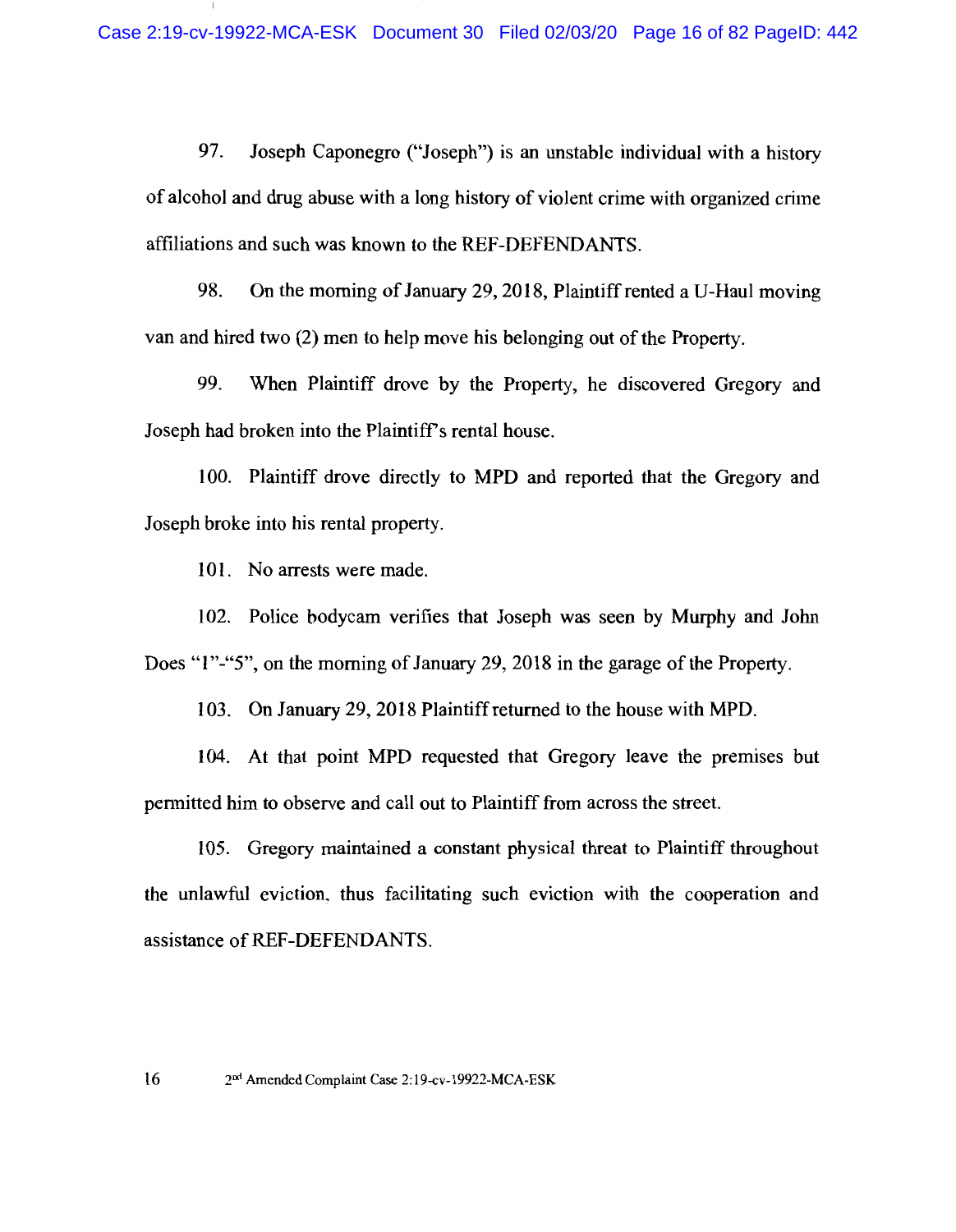106. Gregory had broken a key off in the front door lock, as he had done with previous victims of his crimes, and positioned a barbell between the stairs and front door making it impossible to open front door.

107. Gregory barricaded the back door of the Property and ripped the keypad off garage door and REF-DEFENDANTS permitted Gregory to block entry of the overhead garage door with two of his cars.

108. After approximately 45 minutes Plaintiff finally made entry through a rear window of the house.

109. After more than an hour Gregory moved the vehicles.

110. Upon entering the property on January 29, 2018, Plaintiff discovered his rental home had been ransacked.

111. Many belongings were missing and many items had been damaged.

112. In one of the threats that was made by Gregory on January 28, 2018, Gregory threatened to keep Plaintiff's motorcycles and threatened Plaintiff not to file an insurance claim as Gregory had recently signed a consent decree with New Jersey Insurance Fraud Bureau.

113. Again on January 29, 2018 REF-DEFENDANTS forced Plaintiff to vacate his rental property under fear of bodily injury from Gregory and Joseph, forcing Plaint iff to leave valuable property at the house.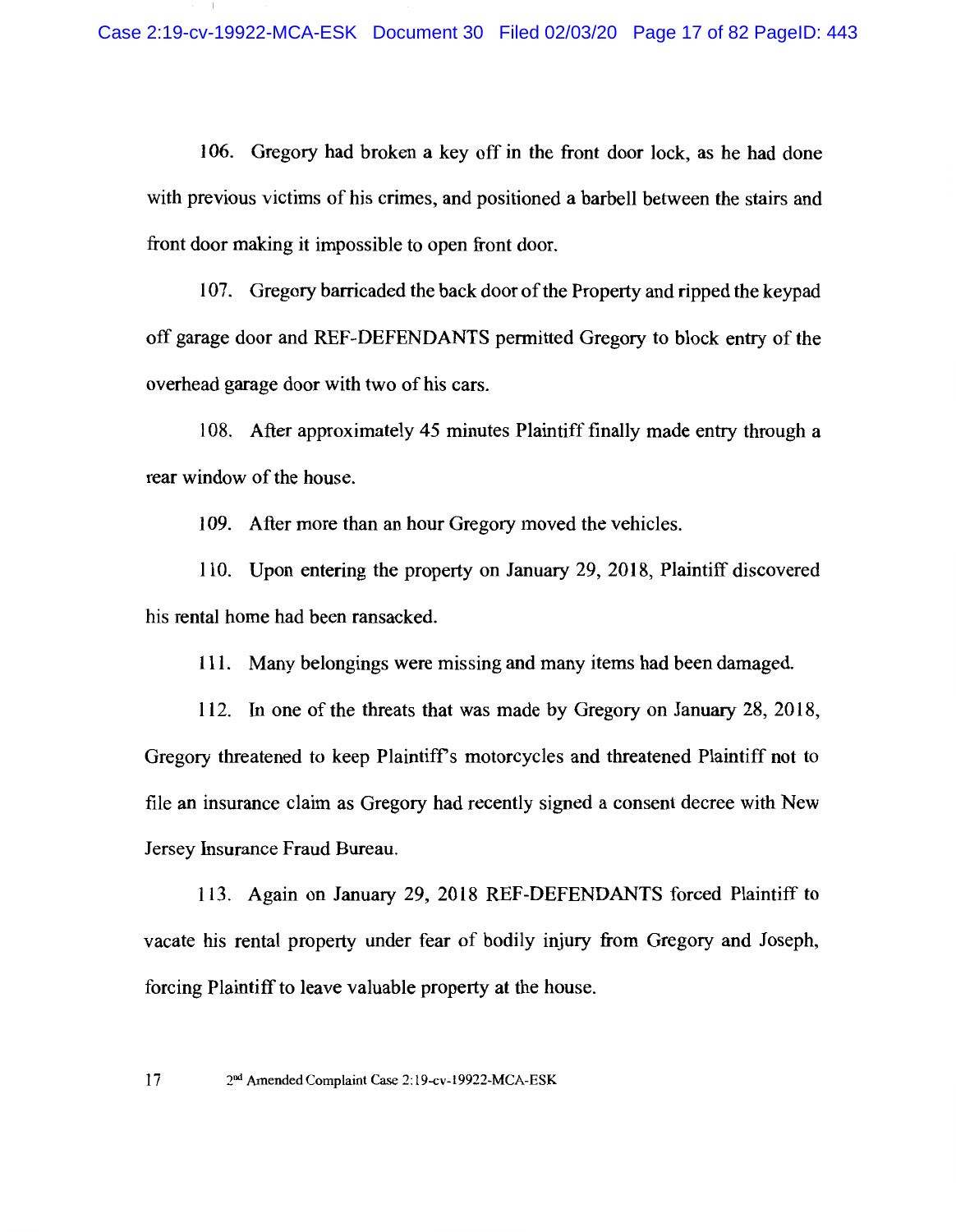114. Plaintiff paid the \$10,500 to Gregory's daughter Amanda as requested by Gregory.

115. In the ensuing year, Gregory continued his barrage of threats and extortion attempts with calls and visits to Plaintiff's place of business.

116. On May 1, 2018, Plaintiff refused the payment of \$28,000 in extortion.

117. Gregory then fulfilled his promise of attempting to destroy Plaintiff's business and posted fliers throughout the medical office building occupied by Plaintiff in Millburn NJ falsely disparaging Plaintiff; Gregory called Plaintiff taking credit for posting the fliers approximately 1 week after the incident.

118. After approximately five (5) months of letter writing to public officials requesting justice, Plaintiff received a call from the Acting Chief of Police of MPD, Giannuzzi, complaining that Plaintiff's letter to the Attorney General's Office caused them to start an investigation into the MPD concerning Huber, Murphy and Attanasio's handling of the case against Gregory.

119. At least Four (4) families involved with Gregory in real estate related transactions had their lives and their families lives threatened by Gregory in Union County from 2017-2018 that MPD should have known about from Union County, NJ court records and MPD police reports and thus prevented Plaintiff's injuries...

120. Plaintiff asked his therapist to compile a Clinical Assessment and Victim Impact Evaluation to determine the impact of Defendants' behavior. This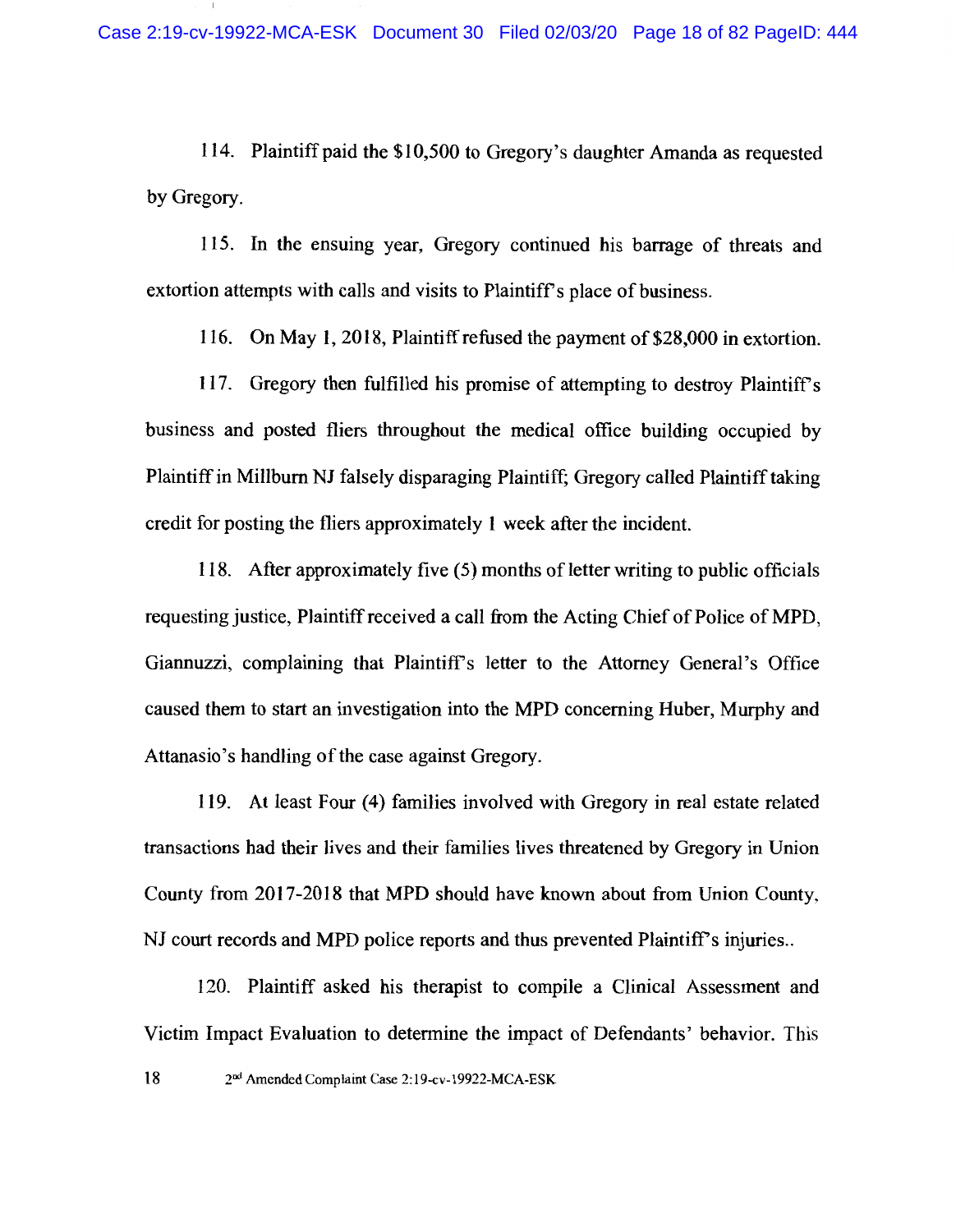report was completed in September 2018 and provided to the Union County Prosecutor's Office.

121. Plaintiff received a call the Union County Prosecutor's Office and was informed they couldn't do anything because of Huber's communications with them.

122. A couple months went by and Gregory's threats continued so Plaintiff made many more calls to Huber. Plaintiff was told by Huber nothing could be done.

123. Plaintiff also sent additional emails, letters and faxes to the Union County Prosecutor's Office, the Governor's Office, the US Attorney's Office, the FBI and the New Jersey Attorney General's Office and still nothing happened. Plaintiff then wrote a letter to State Senator Thomas Kean, who informed Plaintiff that they would contact the Attorney General's Office.

124. Huber effectively sabotaged the Plaintiff's criminal case against Gregory case by branding Plaintiff an "uncooperative witness". This was not true.

125. On or around May of 2018, BOM was sued by five (5) MPD officers and one (1) MPD employee, who certified that Debbie, Huber, Murphy and Attanasio tolerated: excessive sexual harassment, car theft, sexual assault and aggravated assault.

126. On Christmas morning December 25, 2018, while opening presents with his family. Plaintiff received a voice mail from an unknown number.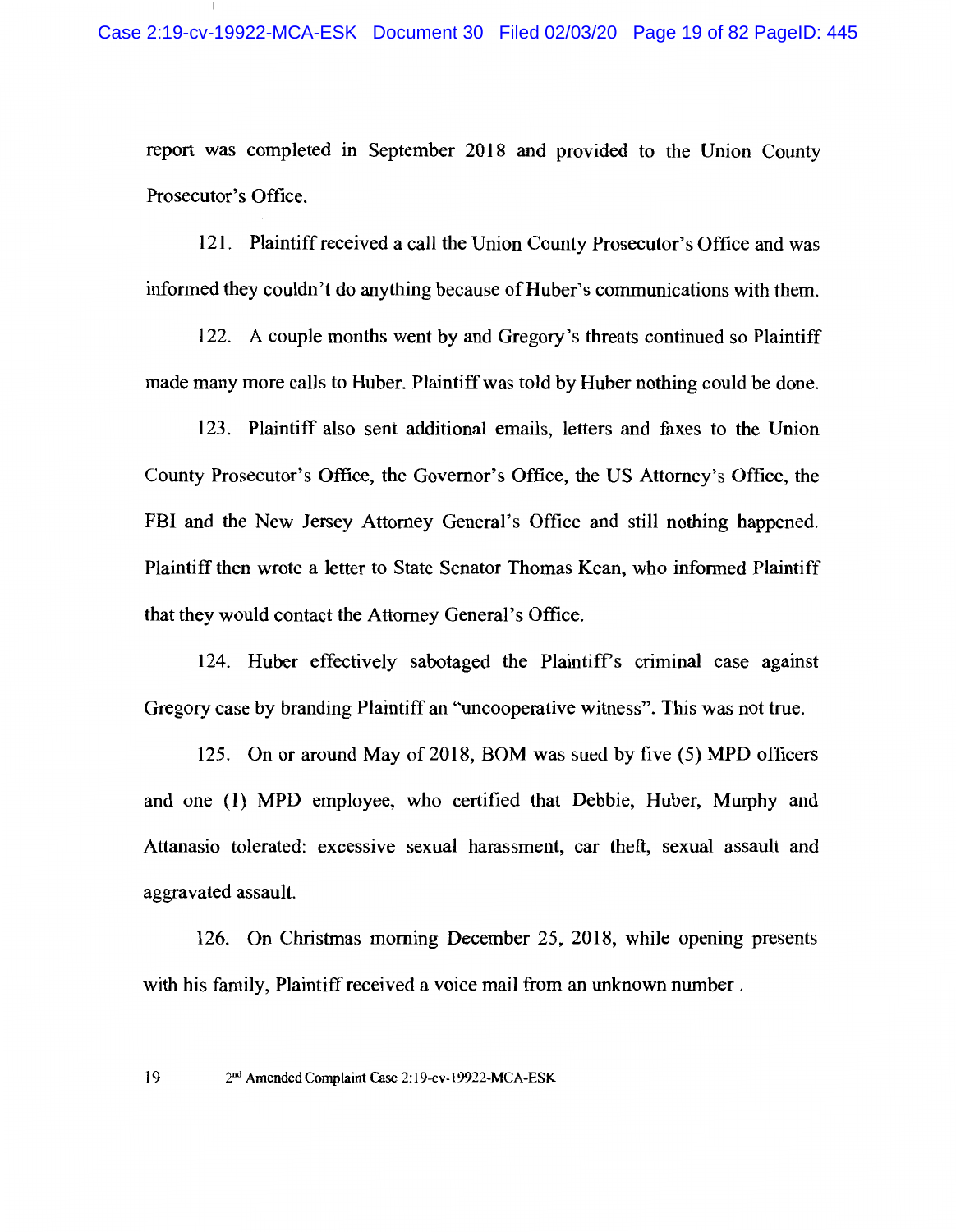127. Gregory left a threatening voicemail message referencing Jaxon Bock. taunting the Plaintiff by threatening his infant son.

128. Gregory claimed to have seen Jaxon Bock and demanded Plaintiff give him more money.

129. Immediately, Plaintiff sent a copy of the voicemail to State Senator Thomas Kean, whose assistant promised to send it to the Attorney General's Office.

130. Within a week or two, Plaintiff was contacted by the Union County Prosecutors Office which later conducted a video interview with Plaintiff concerning the events that transpired January 28 and 29, 2018 and the subsequent extortion attempts and stalking committed by Gregory.

131. Gregory was subsequently arrested in January 2019 and charged with Burglary, Theft, Terroristic Threats and Stalking.

Gregory pled guilty to stalking on July 25, 2019 in exchange for the 132. Union County Prosecutors Office dropping the other charges.

133. Plaintiff has sustained continuing psychological damage as a result of Defendants' intentional acts. Plaintiff continues to suffer from fear, nightmares, anxiety, stress, anger, headaches, nightmares, humiliation, embarrassment, emotional distress, mental anguish, fright, horror, grief, shame, humiliation, embarrassment, anger, disappointment, worry and nausea as a result of the 1<sup>st</sup> amendment violations from  $2012 - 2018$  and  $4<sup>th</sup>$  and  $14<sup>th</sup>$  amendment violations on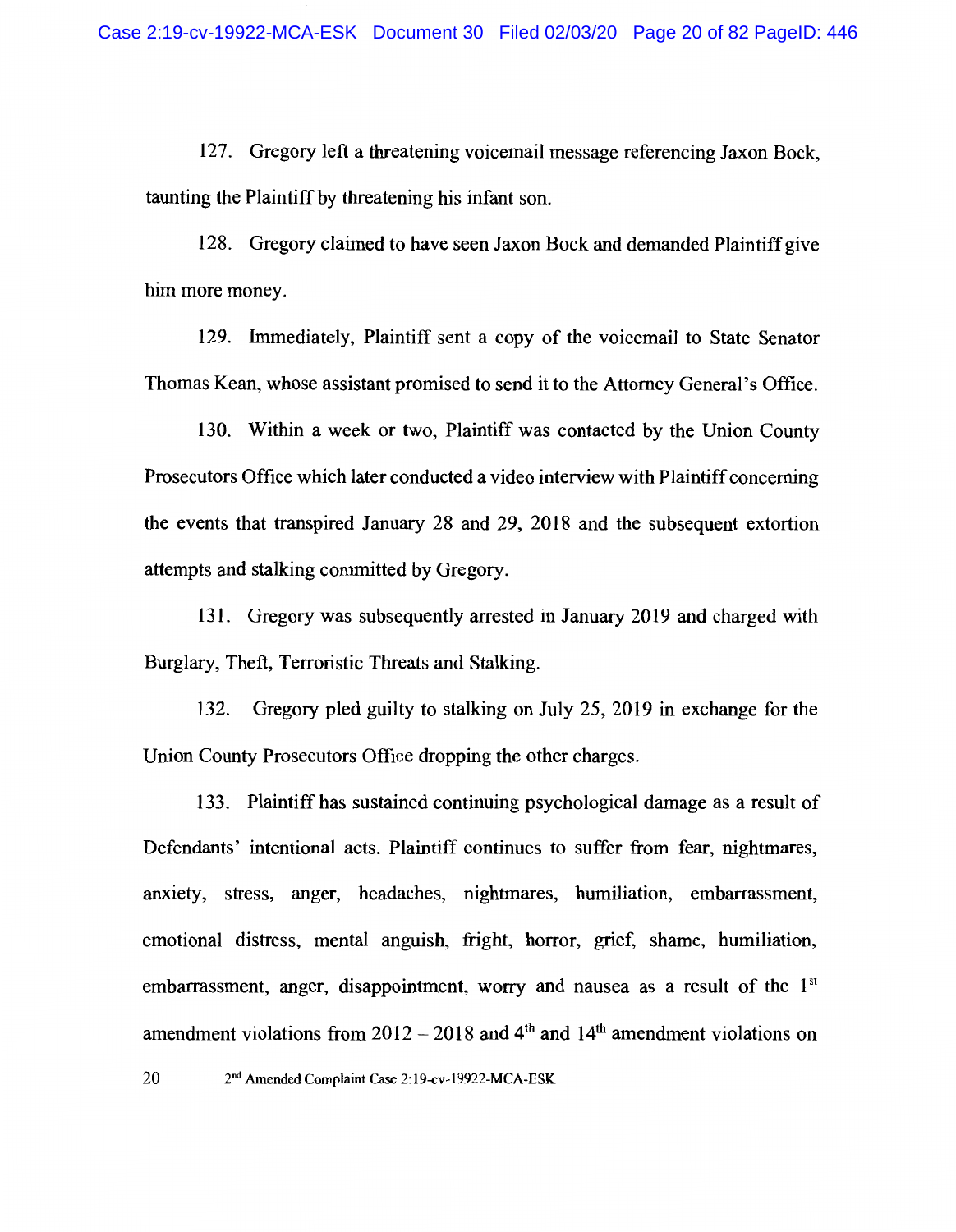January 28<sup>th</sup> and 29<sup>th</sup> and subsequent and continuous threats that were made against him and are damages included and to be included in Causes of Action 1-8.

134. Plaintiff's business has had significant decrease in revenues as a result

of Defendants intentional acts causing Plaintiff to downsize his business resulting in

significant debt and forced relocation of two of his offices.

135. Plaintiff's health has suffered as a result of the increased stress with three hospitalizations related to unexplained extreme hypertension.

## **CAUSES OF ACTION**

## **FIRST CLAIM FOR RELIEF**

# Article I, Paragraph 22 of the New Jersey Constitution and incorporating N.J.S.A. 52:4B-36(a), (c), and (i) for a Violation of a Crime Victim's Rights and N.J. Stat. § 10:6-2 Against BOM and REF-DEFENDANTS.

136. Plaintiff repeats and re-alleges by reference paragraphs 1 through 135 as if fully set forth herein.

137. Pursuant to Article I, Paragraph 22 of the New Jersey State Constitution REF-DEFENDANTS were required at relevant times herein to treat all victims of crime with fairness, compassion and respect.

138. From January 28, 2018 to January 27, 2018 in Union County New Jersey REF-DEFENDANTS directly participated in and/or were aware of each other's actions and condoned such actions described herein and violated N.J.S.A. 52:4B-36(a), (c), and (i) for a Violation of a Crime Victim's Rights and N.J. Stat.  $\S$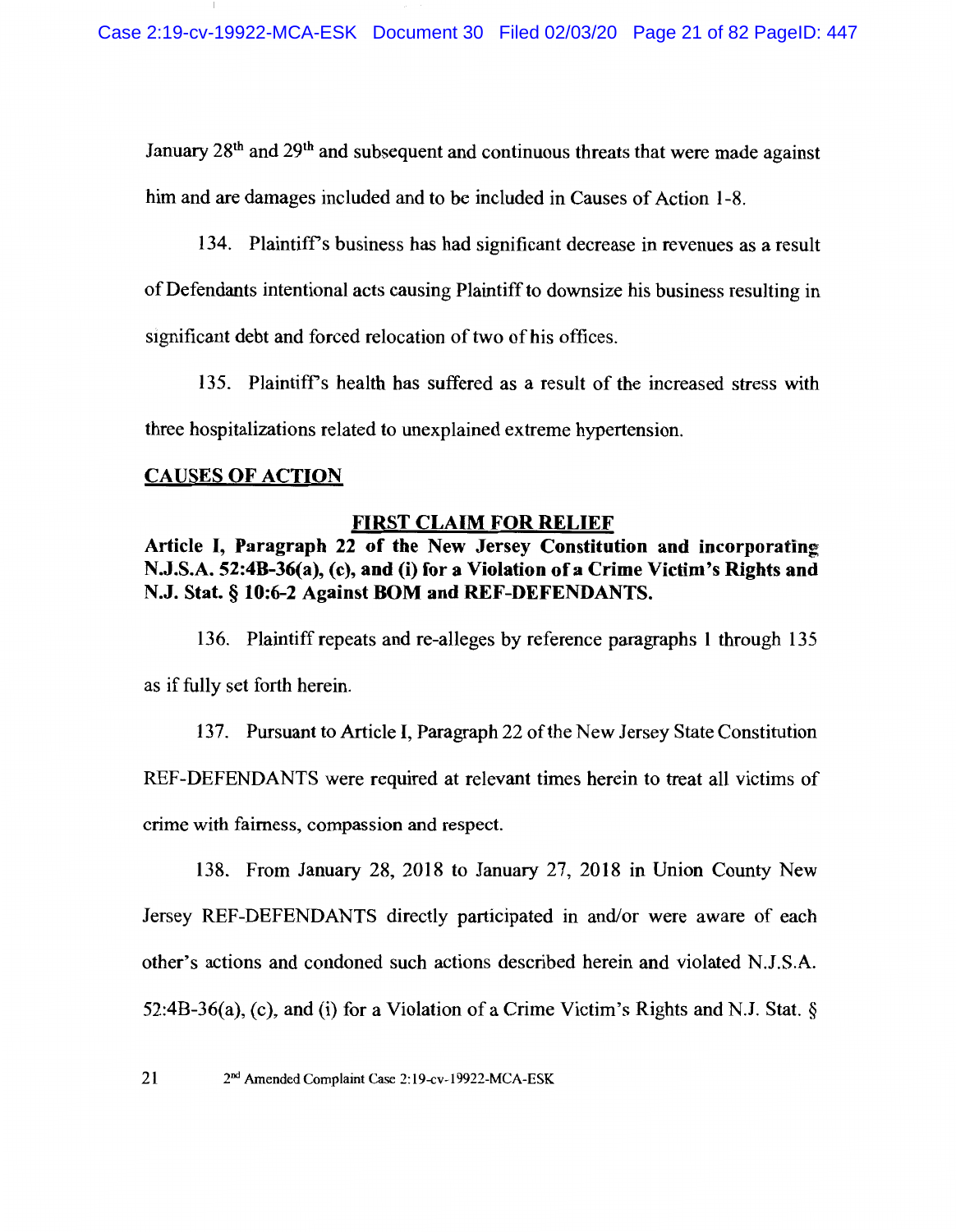10:6-2 incorporated in and also in violation of the Plaintiff's State Constitutional rights under Article I,  $\S 22 -$  "Rights of victims of crime".

139. The Plaintiff was known by REF-DEFENDANTS to be a victim of crime, since Perrotta, Jackson, Stolting and Yasinski can be heard in recorded bodycam referencing "pending terroristic threats" charges against Gregory.

140. Further evidencing the fact that REF-DEFENDANTS had notice that the Plaintiff was a victim of crime, in recorded conversations supplied to REF-DEFENDANTS Gregory can be heard threatening to kill Plaintiff's son, cripple Plaintiff and to stab the Plaintiff's pregnant wife in her stomach.

141. Despite the fact Plaintiff was known to be a crime victim and that threats were known to have been communicated against Plaintiff and his family, REF-DEFENDANTS failed to treat the Plaintiff with fairness, compassion or respect.

142. REF-DEFENDANTS failed to arrest Gregory or Joseph or remove them for trespassing and other criminal conduct although they witnessed such and knowing Plaintiff was a crime victim and would likely suffer additional crimes at the hand of Gregory and his brother Joseph.

143. Plaint iff alleges that his wife's race, guests' race, the fact that Plaint iff and house guests were recovering alcoholics. Plaintiff and his wife's age difference.

<sup>22</sup> 2<sup>nd</sup> Amended Complaint Case 2:19-cv-19922-MCA-ESK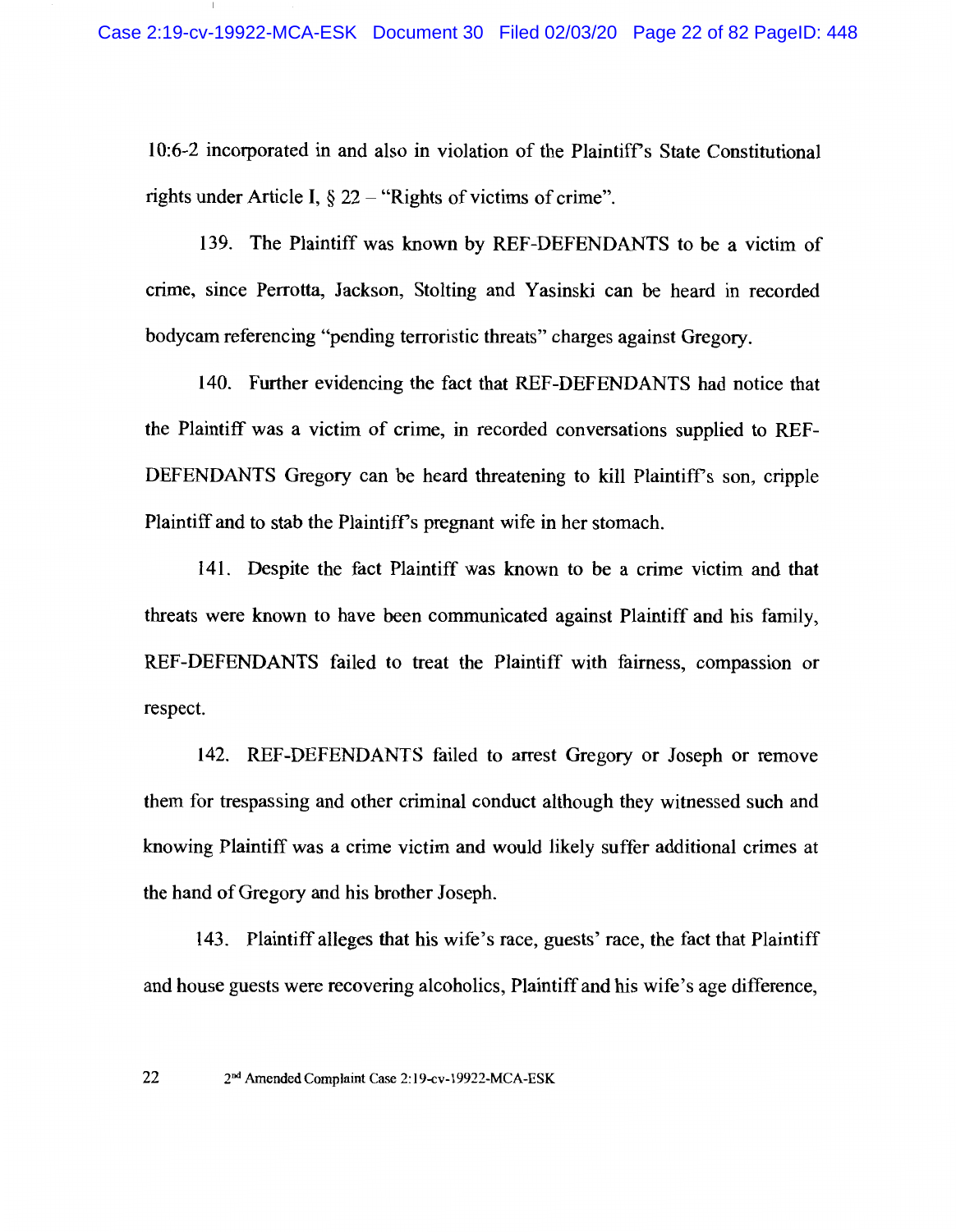and pregnancy status of his wife played a significant role in REF-DEFENDANTS violating his rights as a crime victim.

144. REF-DEFENDANTS failed to take appropriate action to guarantee the Plaintiff's right to be free from intimidation pursuant to N.J.S.A. 52:4B-36(a) and (c) as incorporated in NJ Constitution, since they left the Plaintiff exposed to threats and violence from Gregory for his criminal intimidation of the Plaintiff.

145. REF-DEFENDANTS violated the Plaintiff's right to be compensated for his loss, since they allowed Gregory to unlawfully take possession of the Plaintiff's personal property in the residence that he was unlawfully evicted from by means of threats of violence.

146. On January 29, 2018, Stolting and Yasinski asked Plaintiff to speak to Gregory and although Plaintiff verbalized that he was afraid he would be threatened again, officers gave him assurances he would not be.

147. Stolting and Yasinski permitted Gregory to continue to threaten and intimidate Plaintiff after witnessing him committing crimes against Plaintiff.

148. On January 28, 2018 REF-DEFENDANTS had been made aware of Gregory's terroristic threats against Plaintiff and witnessed the evidence of violence with the broken wrought iron chair on the front porch associated with Gregory's threats and Gregory's admission to police on bodycam that he in fact broke it.

<sup>23</sup> 2<sup>nd</sup> Amended Complaint Case 2:19-cv-19922-MCA-ESK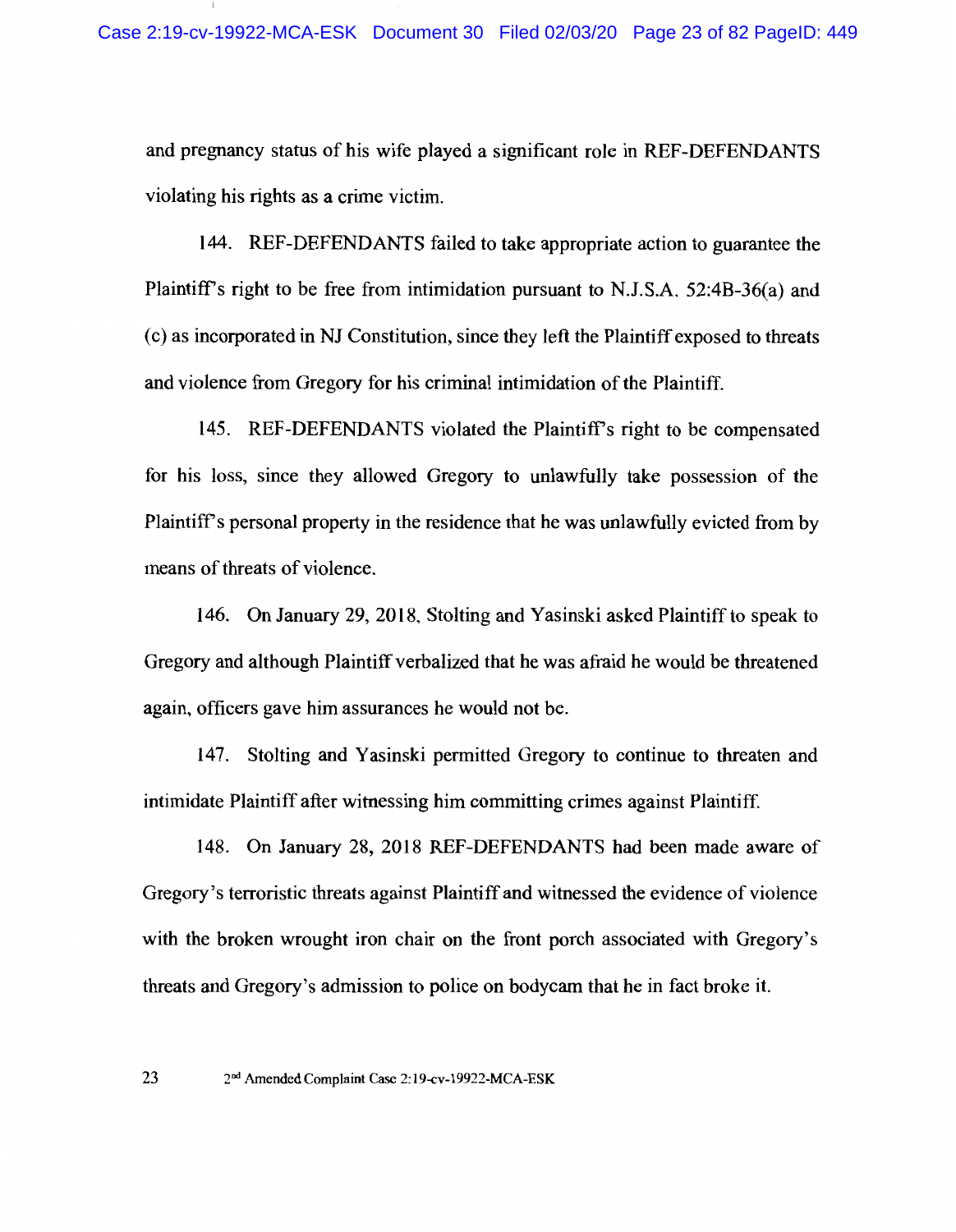149. From 2012-2018 Murphy had become aware of was aware of the pigment of Plaintiff's wife's skin color from pulling plaintiff and his wife over in police car, observing Plaintiff's wife driving or as passenger in Plaintiff's automobiles, her attendance at court with Plaintiff, when driving by the rental house when wife was playing with children in the front vard and when Murphy came to the rental property when Plaintiff's dogs got loose.

150. Murphy was the highest ranking police officer on scene at Plaintiff's rental property on January 28 and 29 2018 and in a supervisory capacity of all other officers on scene.

151. Murphy's history of blatant racism and his belief that Plaintiff's wife was black and or had dark skin played a significant role in his actions and those of his subordinates and all other defendants in all the herein causes of action.

152. On January 28 and 29, 2018, Debbie, Murphy, Giannuzzi, Attanasio had or should have had current knowledge, and condoned, supervised and or communicated and directed the actions of Perrotta, Jackson, Stolting and Yasinski at Plaintiff's rental house.

153. Had BOM, disciplined Huber, Murphy and Attanasio when they first discovered their long history of civil rights violations, Plaintiff would likely not have been subject to such civil right violations by REF-DEFENDANTS.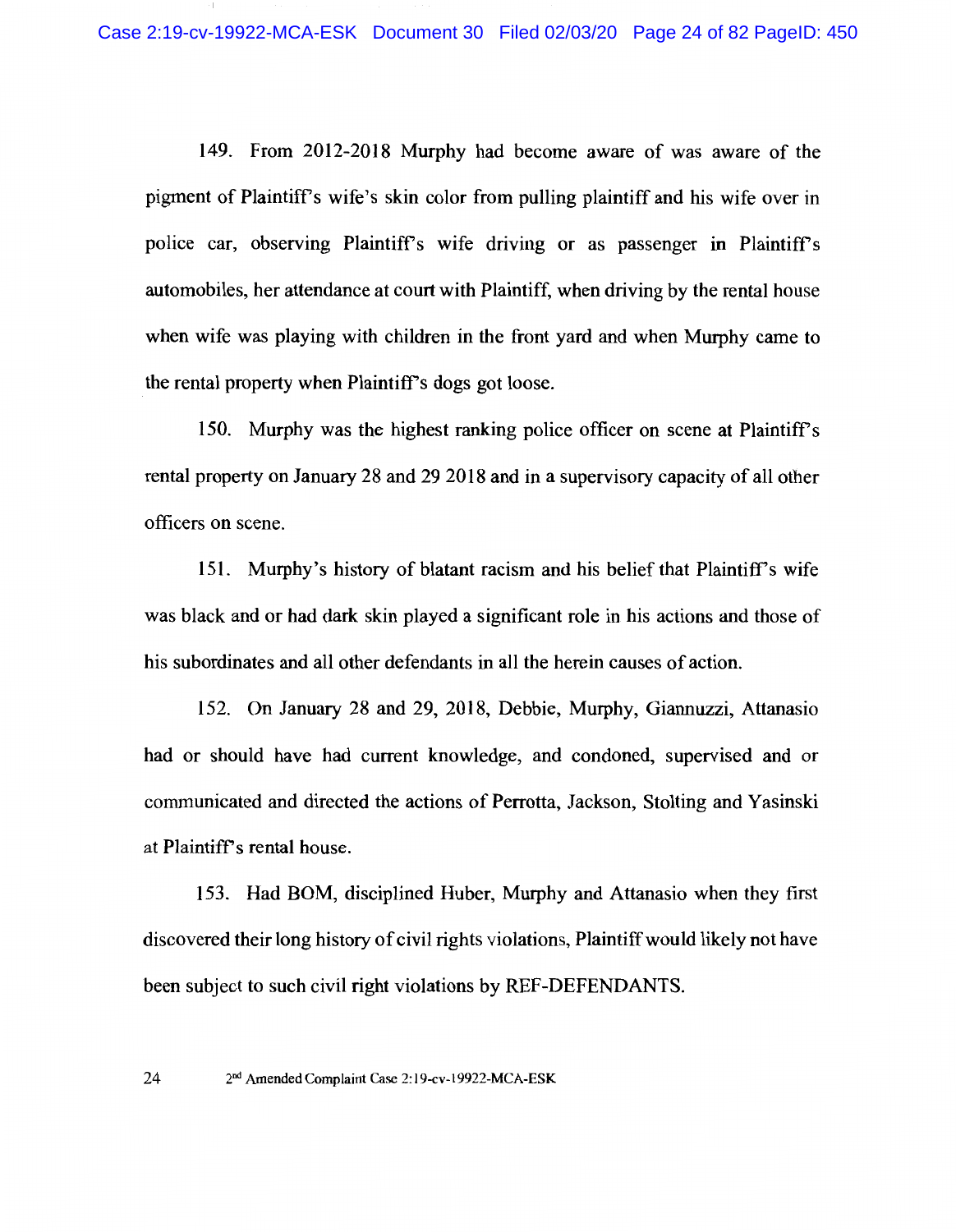154. This was not a situation of split second timing where a police officer needed to make an instantaneous decision. approximately one third  $(1/3)$  of the entire MPD was on site both January 28 and 29 2018 when Plaintiff' rights were violated.

155. So many officers and supervisors and BOM employees were on scene at Plaintiff's rental home that the police had adequate time to consult legal representatives and administrative employees of BOM.

156. Attanasio, Debbie and Turner were actively involved in all significant police investigations and were made aware of the unlawful eviction as it was happening and were responsible with making the recommendations that facilitated Plaintiff's unlawful eviction.

157. On January 28, 2018 Jackson, Stolting and Yasinski joined Gregory's taunting of Plaintiff, who was a crime victim, and questioned why Plaintiff was going to a funeral on a Sunday and wasn't it unusual to have a funeral on a Sunday, as though Plaintiff had manufactured a reason to not be illegally evicted that particular day.

158. On January 29, 2018, Gregory can be heard and seen on MPD BodyCam video joking with Stolting and Yasinski about Mountainside being a "white neighborhood".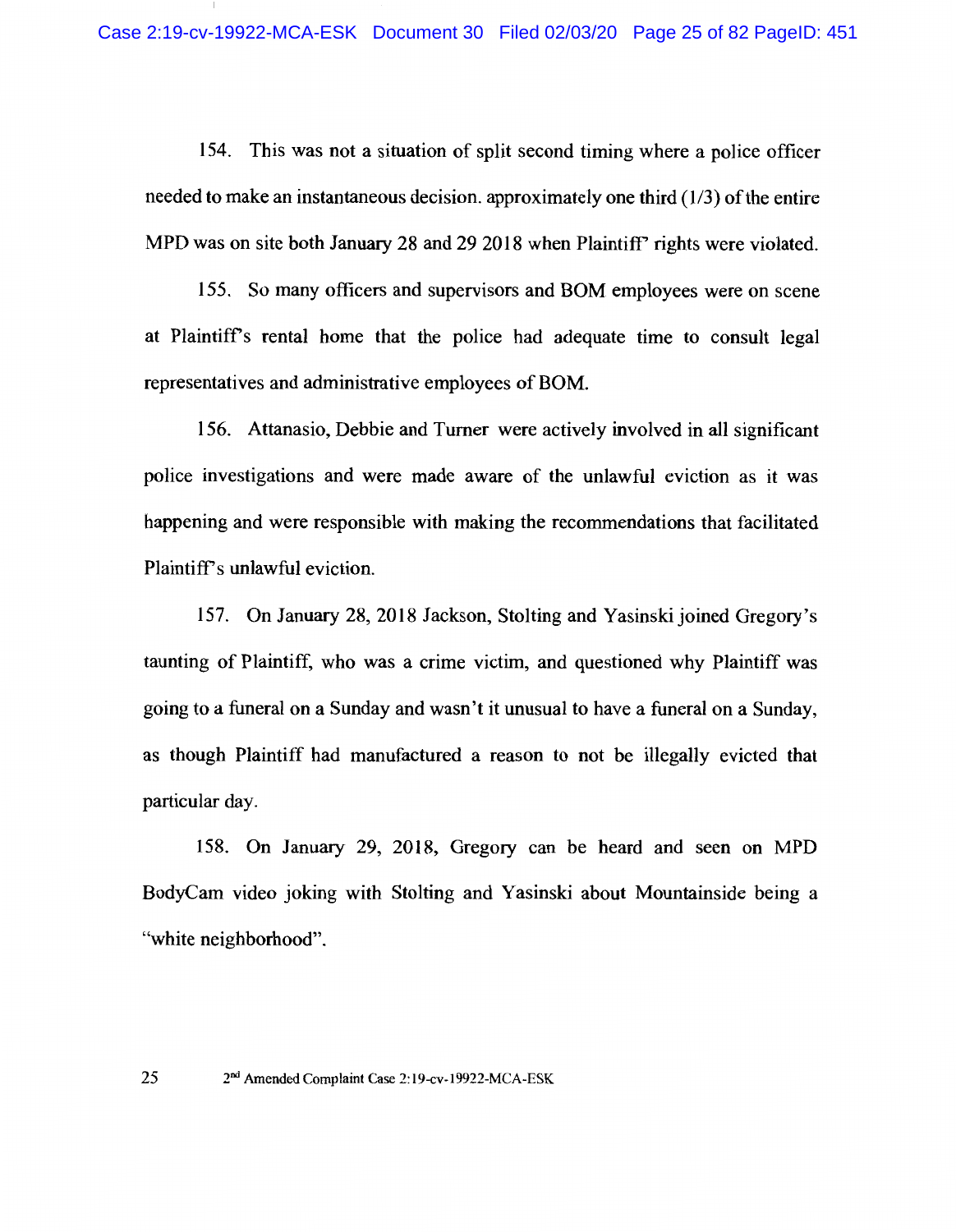159. Murphy, Perrotta, Jackson, Stolting and Yasinski witnessed Gregory twice saying, "whose funeral, yours?" when Plaintiff was explaining why could not move his belongings out that day, also captured on police BodyCam.

160. Stolting and Yasinski determined from Plaintiff and Gregory that the utilities in house were still in Plaintiff's name and harassed Plaintiff whether they were current.

161. On January 28 and 29 2018 John Does " $1" -$  "5", Murphy, Perrotta, Stolting, Yasinski and Jackson had conversations with Gregory and amongst themselves and agreed to illegally evict Plaintiff.

162. On January 28, 2018 Plaintiff demanded that Gregory leave the property as he was trespassing and communicated such to Stolting and Yasinski as is evidenced by BodyCam video, and Gregory refused, and became increasing hostile and threatening, all of which was witnessed by REF-DEFENDANTS.

163. Gregory threatened Plaintiff in front of Murphy, Perrotta, Jackson, Stolting and Yasinski to board up the doors of the Property and put his brother's pit bull dog in the house.

164. When Plaintiff told Stolting and Yasinski that his family's lives were threatened by Gregory, their response was "it's your word against his".

168. When Plaintiff told them that he recorded the threats they shrugged it off as if it did not matter.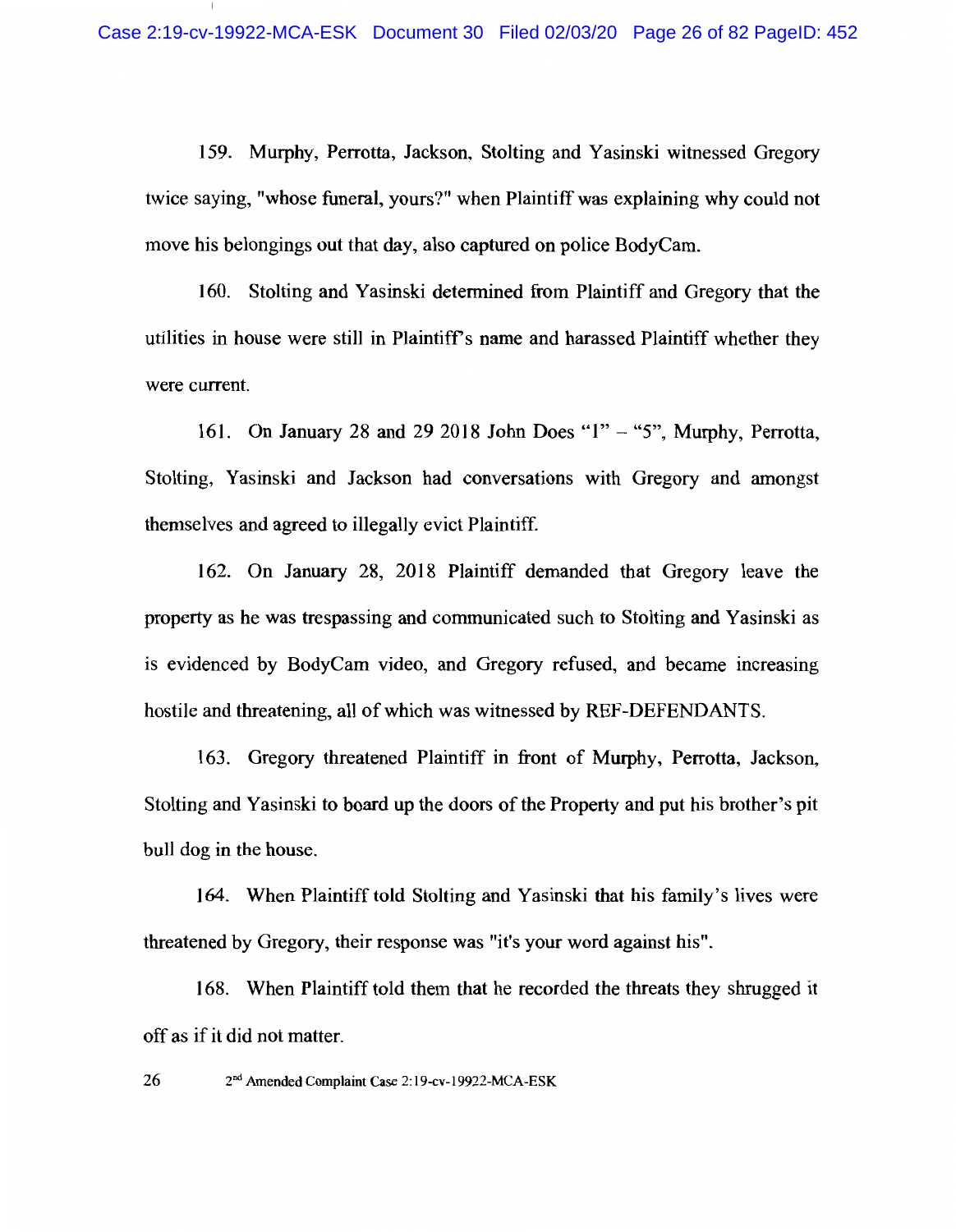165. Murphy, Huber, Perrotta, Jackson, Stolting and Yasinski, ignored Plaintiff's fears and his recollection of the events.

166. January 28, 2018 Huber, Murphy, Perrotta and Jackson had a special relationship with Gregory.

167. They addressed him by name and with familiarity and asked about the

well-being of his family members as can be seen on MPD BodyCam video.

168. It was not until the New Jersey Attorney General intervened approximately one year later that Gregory was arrested for the crimes that REF-DEFENDANTS witnessed and or condoned on January 28 and 29 2018.

# **SECOND CLAIM FOR RELIEF**

42 U.S.C. § 1983 and N.J. Stat. § 10:6-2. Unlawful Eviction, Illegal Search and Violating Plaintiff's Rights Pursuant to Fourth Amendment to be free from unreasonable search and seizures of his property, under the Fourteenth Amendment to the due process of law and equal protection under the law to the United States Constitution Against BOM and REF-DEFENDANTS.

169. Plaintiff repeats and re-alleges by reference paragraphs 1 through 168 as if fully set forth herein.

170. On January 28 and 29 2018 under the color of law and in their official capacities, REF-DEFENDANTS assisted Gregory and Amanda in an unlawful eviction of Plaintiff violating 42 U.S.C. § 1983 and N.J. Stat. § 10:6-2. Unlawful Eviction, Equal Protection under the law, Illegal Search and Seizure Violating Plaintiff's Rights Pursuant to the 4th and 14th Amendments to US Constitution.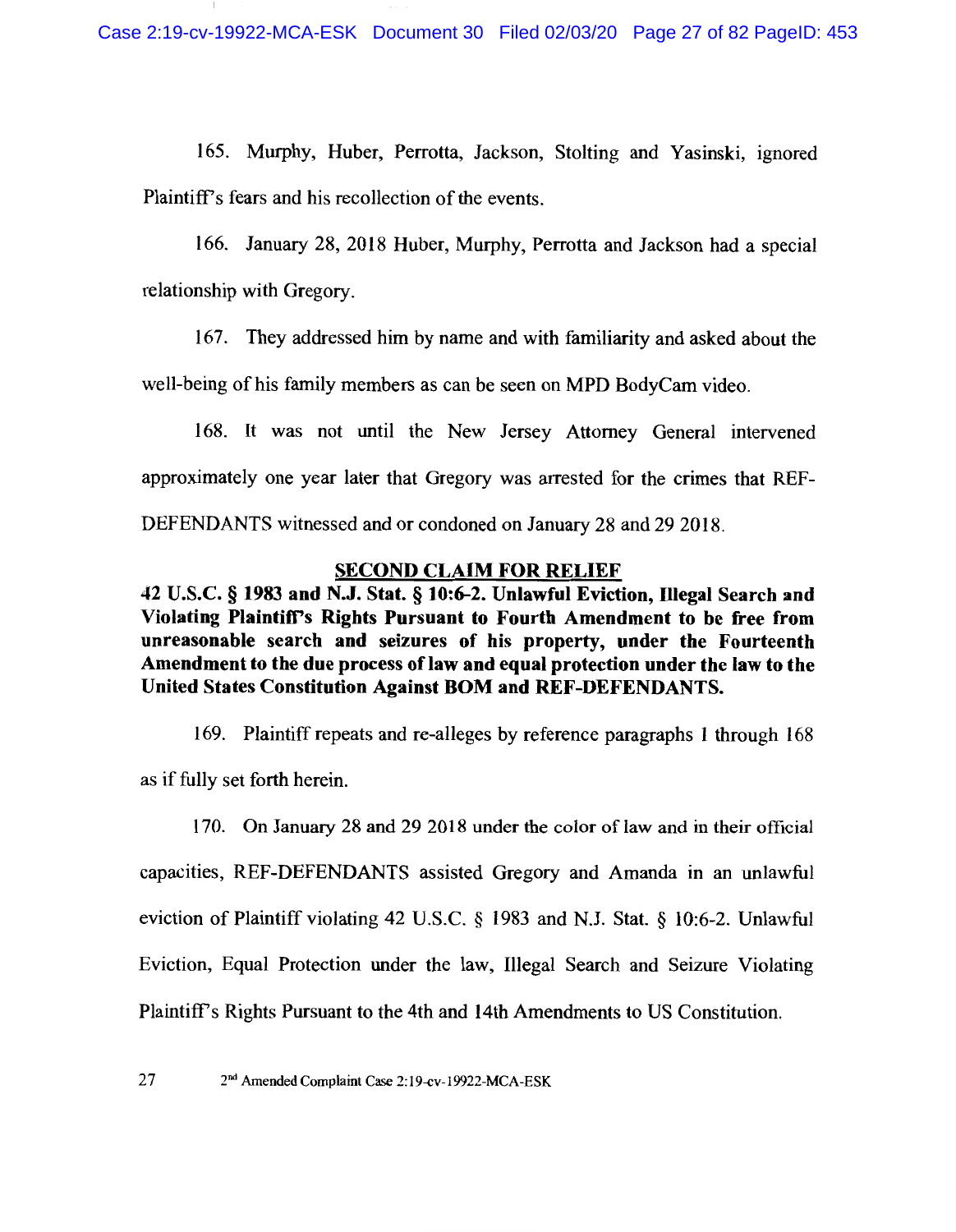171. Stolting and Yasinski had specific professional life experience in landlord tenant law and verbalized understanding on police bodycam of tenant's legal residency status but regardless of such knowledge assisted in the unlawful eviction of Plaintiff.

172. BOM has had a history of violating other recovering alcoholics civil rights notably the Oxford house residents which is a home for recovering alcoholics and drug addicts also located in Mountainside.

173. Oxford house residents were harassed by REF-DEFENDANTS because of their status of recovering alcoholics.

174. They were regularly pulled over and not issued summons for violations and were questioned about crimes they did not commit nor knew anything about.

175. At times these recovering alcoholics were illegally searched because of their status as recovering alcoholics.

176. Although BOM knew about these incidents they did nothing to stop future incidents of civil right violations related to disabilities related to being recovering alcoholics and drug addicts.

177. REF-DEFENDANTS knew of Plaintiff's long history of activities in helping recovering alcoholics from sometime in the spring or summer of 2012 to January 29, 2018 and harassed him and the other recovering alcoholics that lived with him.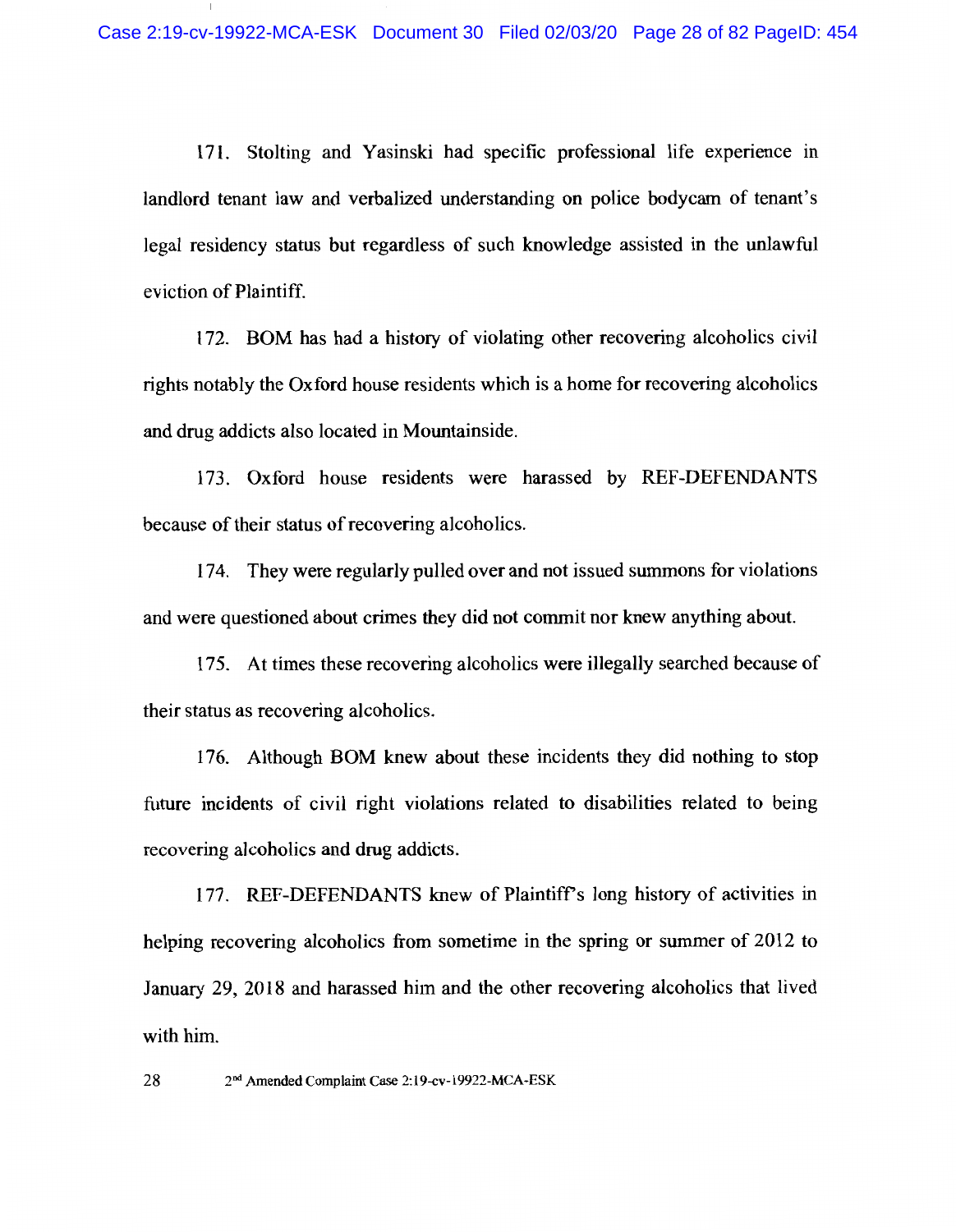178. REF-DEFENDANTS were aware of Plaintiff's activities in helping others recover from alcohol and drug addiction and thwarted Plaintiff's attempts to continue his recovery activities by helping Gregory unlawfully evict Plaintiff and harassing Plaintiff and his guests that came and stayed at his rental home.

179. REF-DEFENDANTS were aware of Plaintiff's wife's age, ethnicity and the fact that she was pregnant and because of their bias thwarted Plaintiff's attempts to retain his possession of rental property by helping Gregory unlawfully evict Plaintiff.

180. REF-DEFENDANTS had many discussions between themselves and determined that Plaintiff was a lawful tenant and that Gregory's actions amounted to an attempt of unlawful eviction but in spite of this knowledge assisted in the unlawful eviction of Plaintiff.

181. REF-DEFENDANTS shared in Gregory's racism, religious judgement and bias toward recovering alcoholics and unlawfully assisted in Plaintiff's eviction because of such bias.

182. Gregory, in his role as property manager for Amanda, in front of Murphy, Huber, Perrotta, Jackson, Stolting, Yasinski and MPD John Does "1"-"5" ("ON-SCENE DEFENDANT OFFICERS"), said prayers to the Plaintiff in jest, in order to ostracize Plaintiff for his religious views.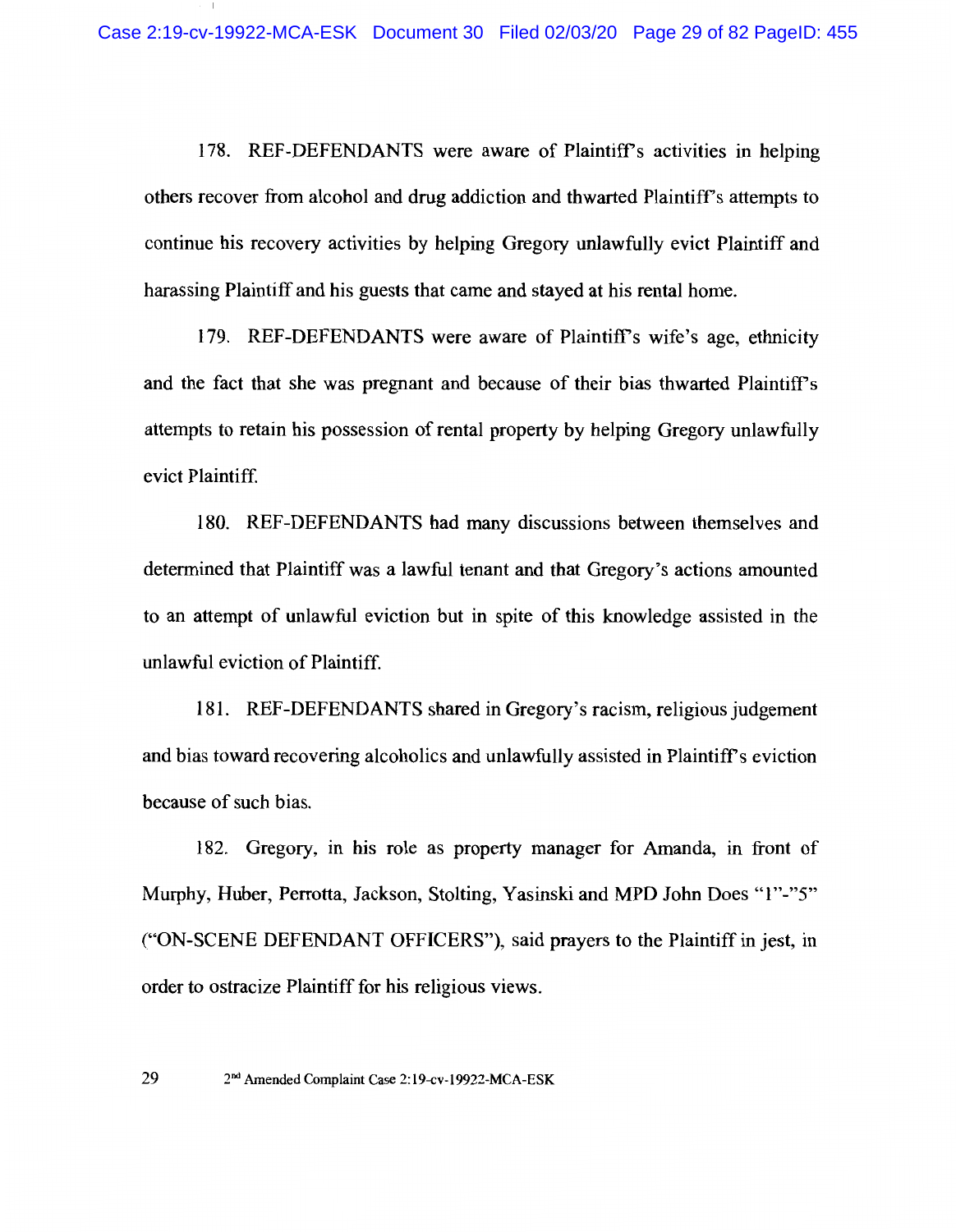183. On January 28 and 29 2018 Gregory continued to reference religious views to torment Plaintiff in front of ON-SCENE DEFENDANT OFFICERS and they played along with his antics.

184. ON-SCENE DEFENDANT OFFICERS were informed of Plaintiff's religious views and his status as a minister and continued to assist Gregory in illegally evicting although Gregory's actions were in part motivated by religious discrimination.

185. Gregory claimed to be a born-again Christian in front of ON-SCENE DEFENDANT OFFICERS.

186. ON-SCENE DEFENDANT OFFICERS looked among themselves and laughed and smiled, knowing that Plaintiff was being ostracized.

187. Plaintiff supplied audio recordings of additional prayers by Gregory showing his obvious distain for Plaintiff's religious beliefs.

188. Gregory, engaged in a pattern of racially discriminatory conduct towards the Plaintiff and his wife, who is of Nicaraguan descent and has visibly darker skin.

189. During another incident which occurred on January 28, 2018 in which ON-SCENE DEFENDANT OFFICERS were made aware of by the Plaintiff, of Gregory's history of racial remarks regarding his wife.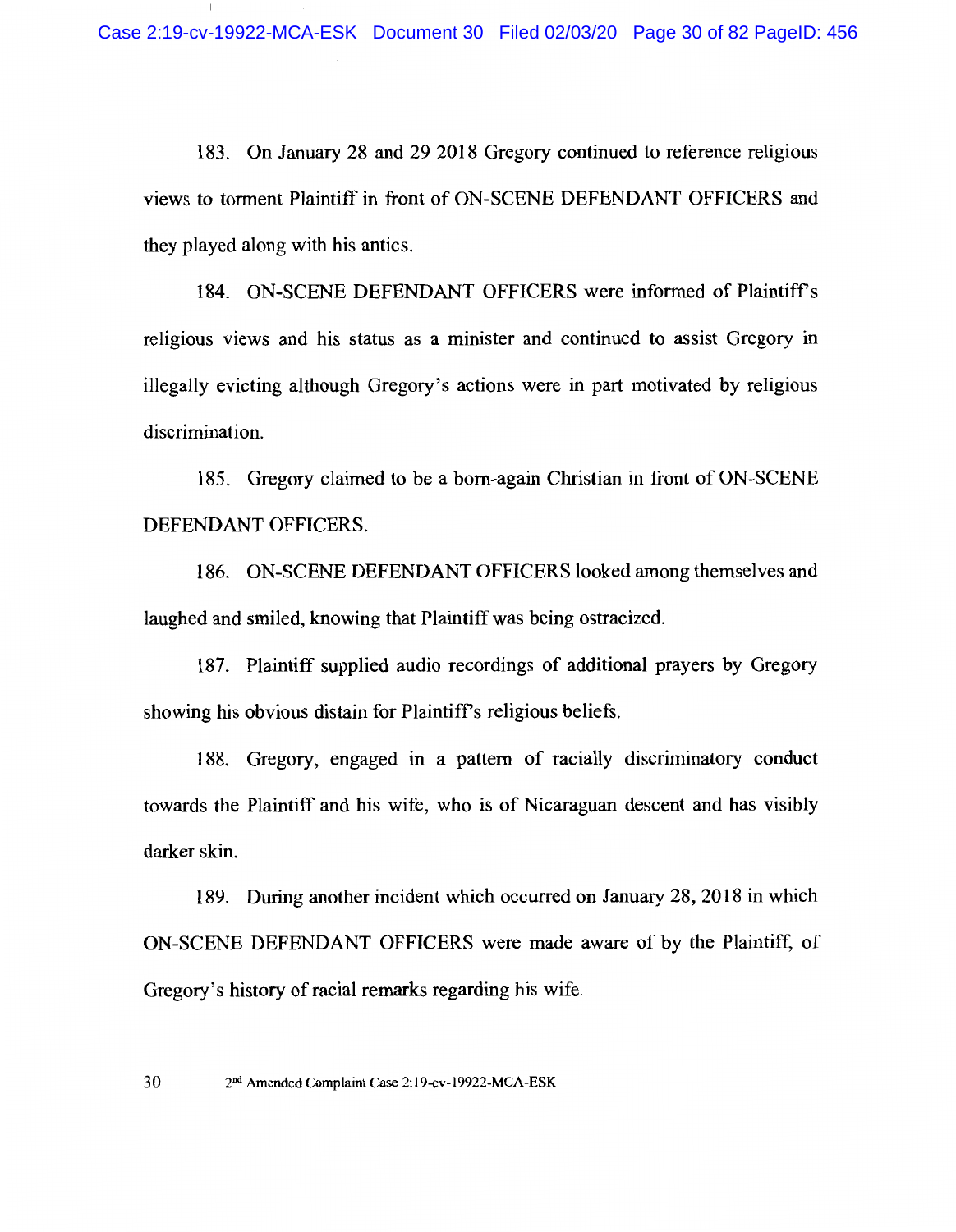190. REF-DEFENDANTS promoted racism and intolerance in their ranks and promoted such racism in the community and as such facilitated a culture where Gregory felt comfortable, openly and in front of MPD officers, discriminating on the basis of race, handicapped status of being a recovering alcoholic and Plaintiff's religious beliefs.

191. Murphy illustrated in his statement that in Mountainside dark skinned people are treated differently by law enforcement.

192. Murphy was in command of all the other police officers at Plaintiff's residence on January 28 and 29 2018.

193. Plaintiff was unlawfully evicted because the color of his wife's skin was darker than that of Murphy.

194. Murphy's discrimination and harassment of Plaintiff from 2012-2018 was fueled by racism and eventually led to Plaintiff's unlawful eviction.

195. The Plaint of Ts unlawful eviction was the result of a white man marrying a woman of a different race and helping those of different races and with handicaps.

196. From approximately 2010 to 2013, Detective Huber forwarded racist emails to all the police officers emails, and this included emails to all the IAD police officers and the police chief Attanasio.

197. In or around 2012-16 Murphy made a video showing off his pet goats to other MPD officers.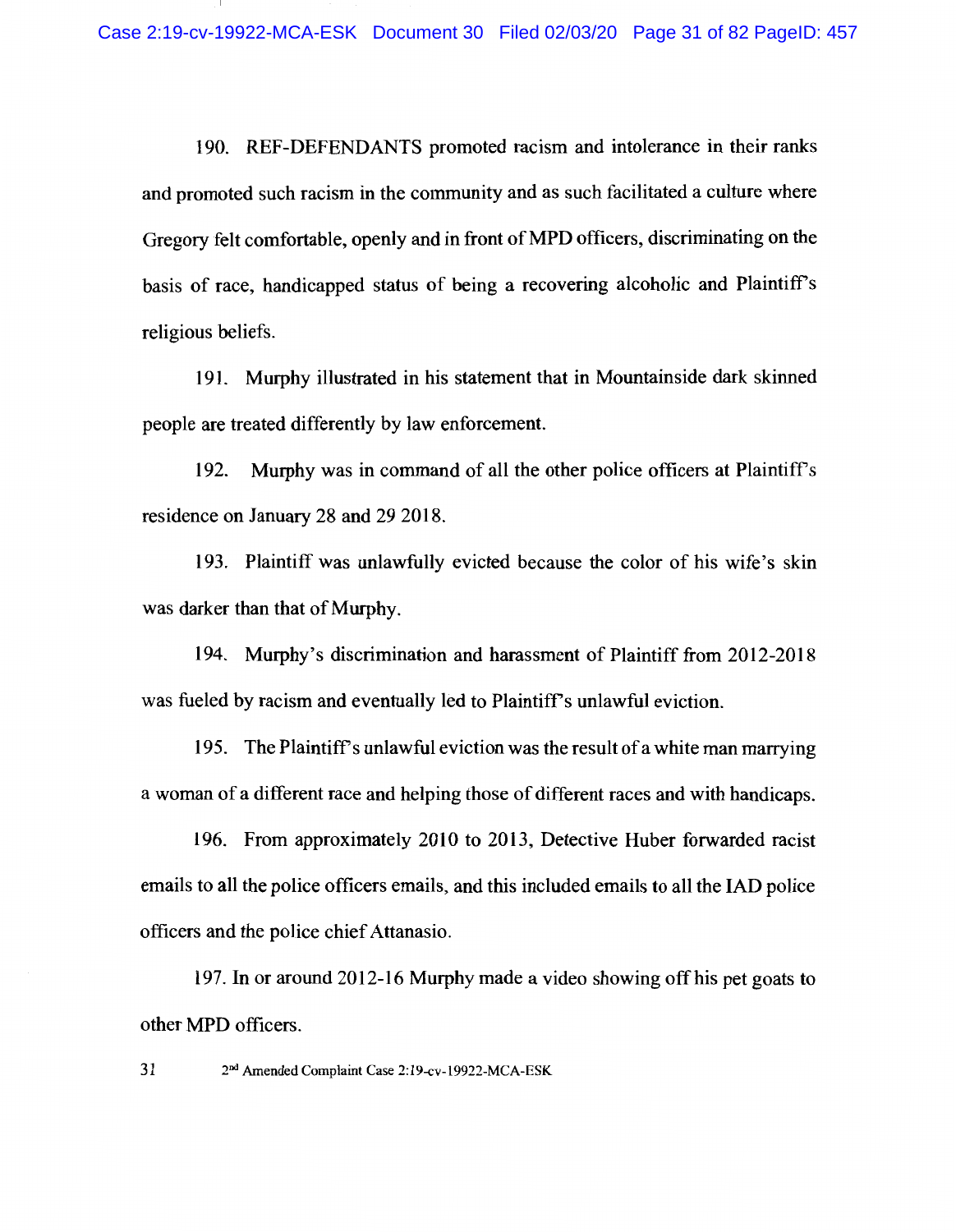198. In this video, Murphy refers to the fact that he never had a problem with his white goats until two white goats died and he replaced those goats with two black goats. During this video, Murphy joked that the goats gave him problems because they were black and he used the term "nigger".

199. Debbie and Attanasio were aware of such incidents they took no corrective action.

200. Lt. Murphy sent out videos including a video from in or about 2015 of Huber attacking a male dispatcher with a dildo while Murphy filmed and incited the incident.

201. On January 29, 2018 MPD BodyCam video Gregory can be heard speaking to Stolting and Yasinski about profiling, and he says to them "this is a white" community" and such was acknowledged by Stolting and Yasinski and they laughed.

202. Later Gregory can be heard telling Stolting and Yasinski "I know what he was doing. He was running a recovery house."

203. On or about October 6, 2015 at approximately 7:00pm, MPD officers including Lt. Murphy were being trained to use body cameras as part of a Prosecutor's Office Body Worn Camera pilot program. They were instructed by a representative from Taser from California.

204. During this training, Lt. Murphy made the racist comment in reference to the body cameras, "we just need them for the niggers", or words to that effect.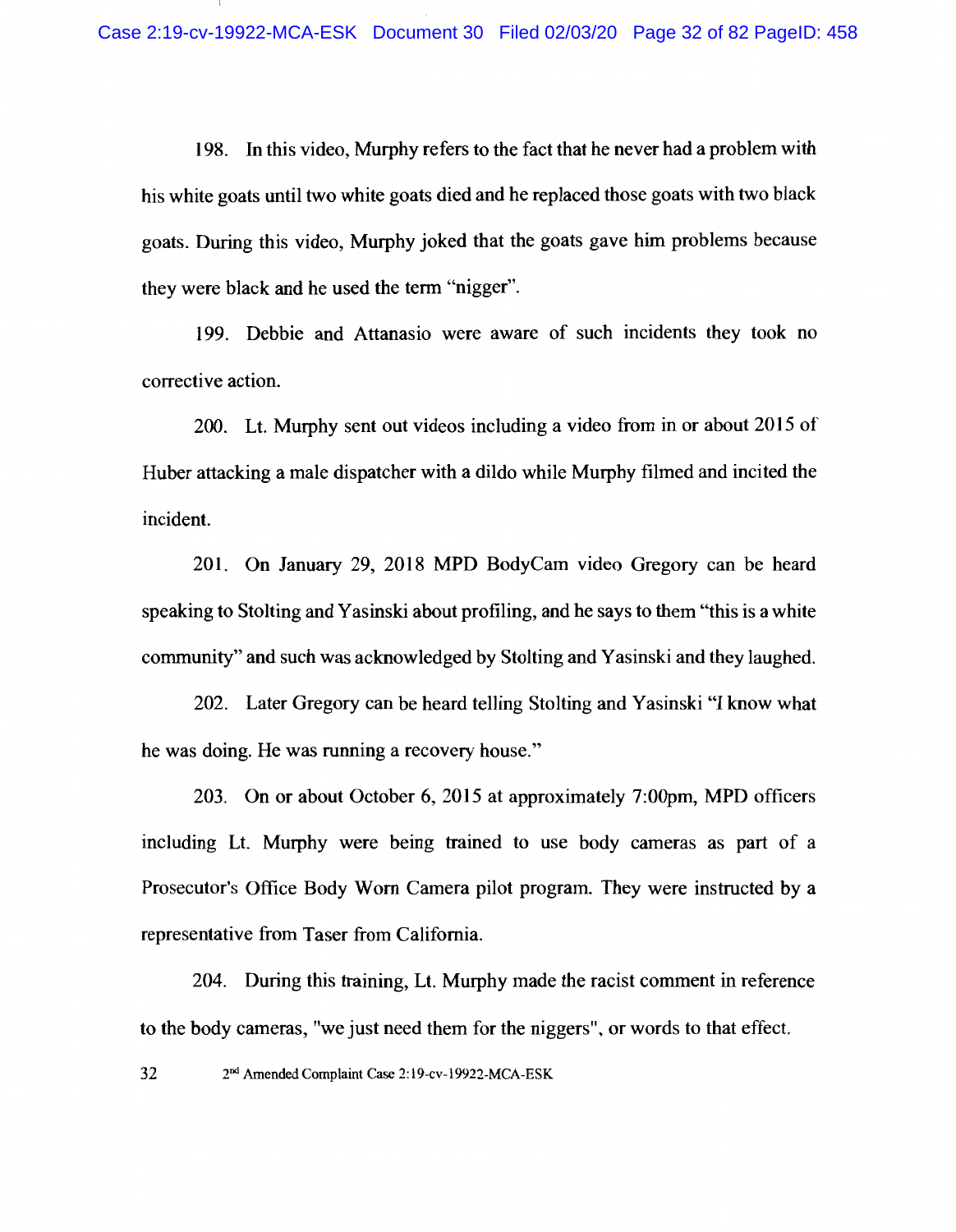205. On or about April 15, 2015, an MPD officer attended a meeting with BOM Council Police Committee related to the Police Department's attempts to obtain police accreditation.

206. Lt. Murphy, another MPD officer, Lieutenant Giannuzzi, Chief Attanasio, Turner, and Councilman and Police Committee member Glenn Mortimer were at this meeting waiting for Debbie who was running late.

207. As they waited, Lt. Murphy made a racial joke using the word "nigger".

208. In response, Turner stated, "Murphy, we know you are a racist," or words to that effect.

209. No corrective action was taken by the Police Committee Councilmembers who have oversight authority over the Police Department.

210. The Plaintiff was denied housing and discriminated against as a result of Gregory's and REF-DEFENDANTS pattern of racially discriminatory conduct and his racial animus against Plaintiff and his wife of which REF-DEFENDANTS had become aware through Gregory's actions over the years and the voice recordings supplied to REF-DEFENDANTS on January 28, 2018.

211. The actions of REF-DEFENDANTS resulted in a discriminatory effect, since the Plaintiff was unlawfully evicted from his residence as a result of racially discriminatory housing practices which REF-DEFENDANTS chose to participate in by facilitating the unlawful eviction of the Plaintiff.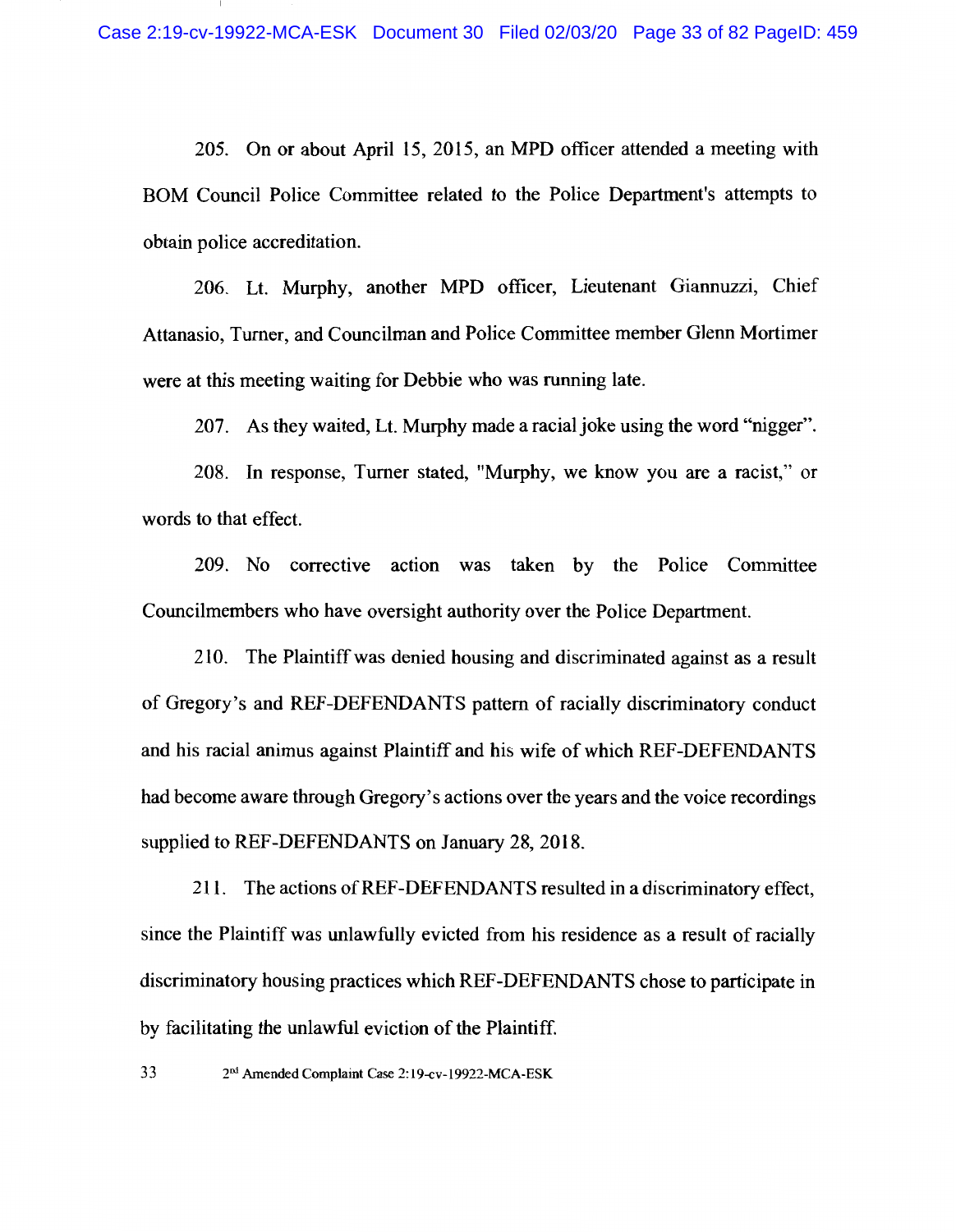212. REF-DEFENDANTS participated in conversations with Gregory where he referred to Plaintiff and the situation as "typical section 8 move."

REF-DEFENDANTS understood that what Gregory meant was related to "skin" color" of Plaintiff's wife, low income visitors to the home of Plaintiff, financial condition of recovering alcoholics and drug addicts and Plaintiff's recovery efforts related to alcoholism and drug addiction.

213. REF-DEFENDANTS encouraged and supported Gregory's observations, with nods of agreement and laughing and looks of concern and subsequently assisted in Plaintiff's unlawful eviction.

214. REF-DEFENDANTS participated in conversations with Gregory where he referred to Plaintiff as "running a rehab" with alcoholics living there and these officers encouraged and supported Gregory's observations, with nods of agreement and laughing and looks of concern and subsequently assisted in the unlawful eviction of the Plaintiff.

215. REF-DEFENDANTS participated in conversations with Gregory where he referred to Plaintiff as "marrying a pregnant girl half his age" and encouraged and supported Gregory's observations, with nods of agreement and laughing and looks of concern and subsequently assisted in Plaintiff's unlawful eviction.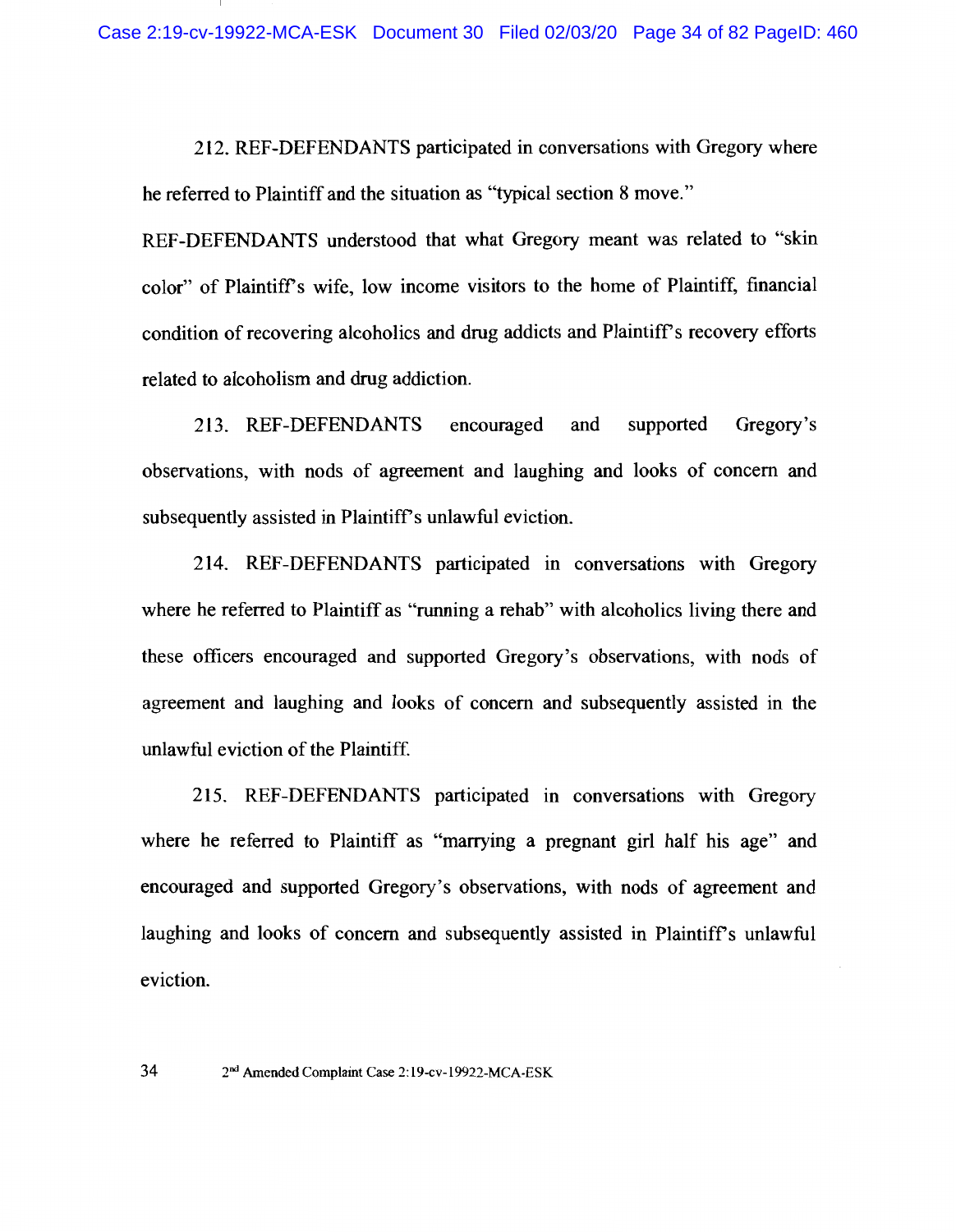216. Gregory's criminal history was well-known to REF-DEFENDANTS as detailed in BodyCam videos show that the Plaintiff was known to REF-DEFENDANTS as a tenant of the Amanda and REF-DEFENDANTS knowingly assisted in unlawfully evicted him from his rental property.

217. Although Plaintiff and Gregory had all this history with the town REF-DEFENDANTS pretended to not know he was a legitimate tenant which facilitated an unlawful eviction and Gregory breaking into the premises on January 28 and 29 2018.

218. Since BodyCams were introduced to the MPD Debbie, Murphy and Attanasio have trained fellow officers to skirt the law to avoid lawsuits and potential criminal liability by taking advantage of gestures, winks and nods to avoid having their illegal conduct recorded by BodyCam video recorders.

219. REF-DEFENDANTS participated in conversations with Gregory where he referred to Plaintiff as "marrying a light brown girl" and encouraged and supported Gregory's observations, with nods of agreement and laughing and looks of concern and subsequently assisted in unlawful the eviction of the Plaintiff.

220. BOM condoned making fun of religious people and their beliefs among MPD officers. Previous reports to policy makers and IAD officer(s) from community members and employees of BOM were ignored. BOM ignored the pattern of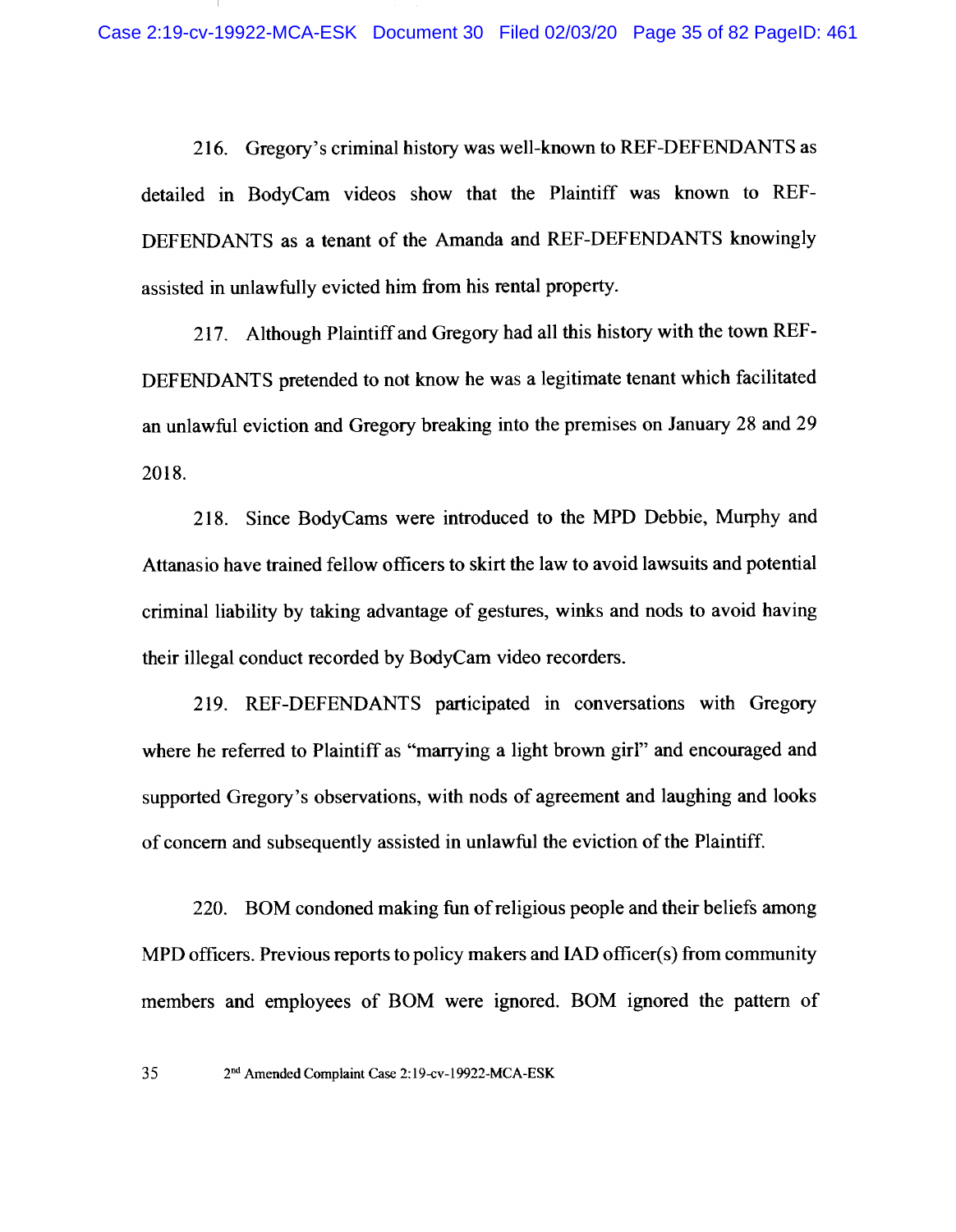religious bias that led to the REF-DEFENDANTS to discriminate against Plaintiff and violate his civil rights.

221. During the time that Attanasio and Debbie served as the Police Chiefs for the MPD, there was a pervasive custom and course of conduct of racial discrimination and sexual harassment by the same officers that were charged with investigating criminal complaints, including the repeated and open use of sex toys to sexually harass employees in the workplace, which was tolerated by Debbie in his official capacity of BOM Business Administrator.

222. The aforementioned pattern of misconduct by REF-DEFENDANTS was known by MPD's senior personnel and council members and mayor and continued unabated while Defendants Attanasio and Debbie served as the Chief of Police for MPD and witnessed and participated in misconduct.

223. At the time that REF-DEFENDANTS committed the actions described above, the MPD had an unofficial custom of racial discrimination and of sexual harassment of female officers by male officers, involving the use of sex toys,

224. Such conduct made it impossible for the REF-DEFENDANTS to hold subordinate officers in accordance with New Jersey Law and the United States Constitution in relation to Plaintiff's civil rights and facilitated such violations by deliberate indifference.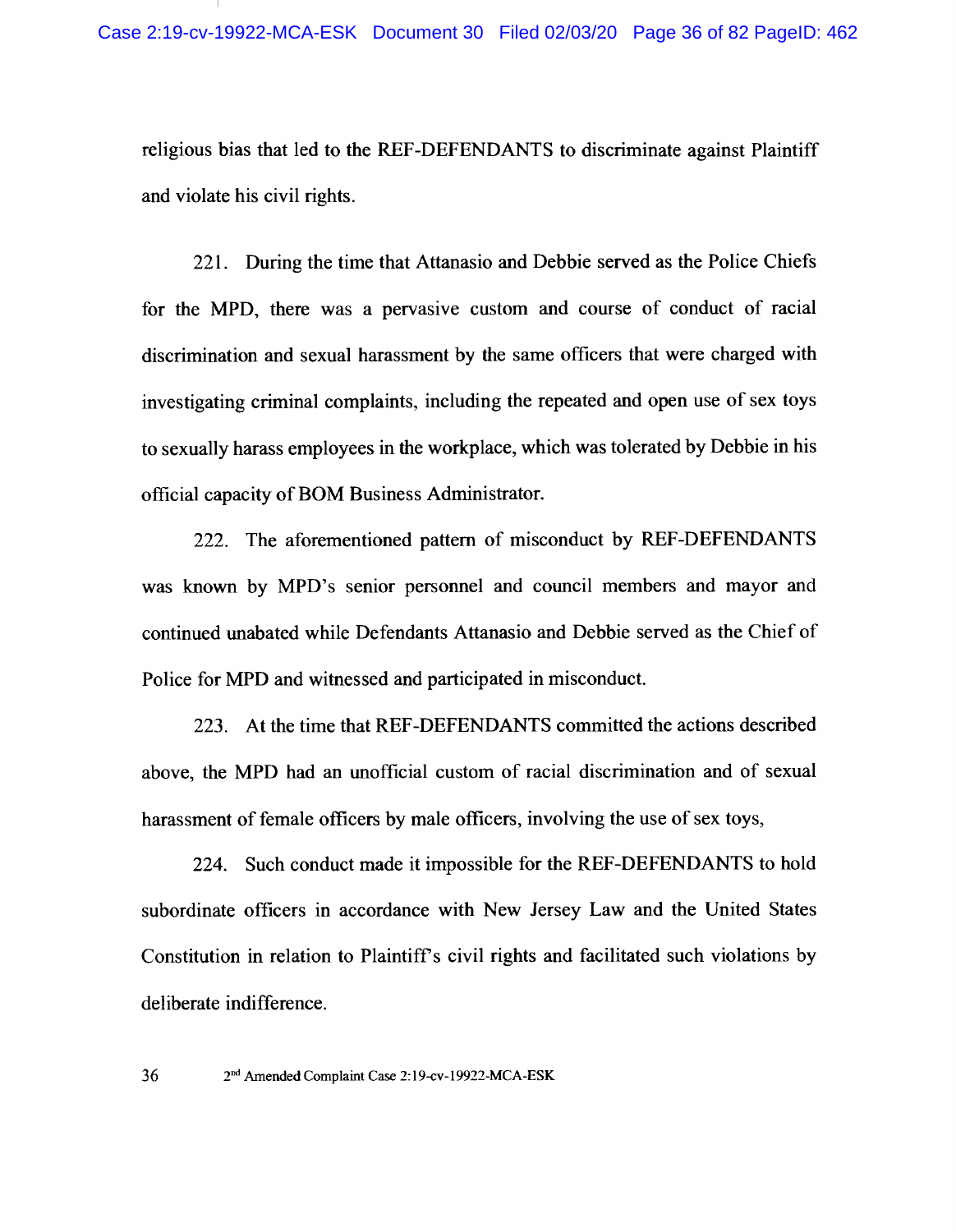225. On January 28, 2018 Stolting and Yasinski positioned Gregory and Amanda and her fiance on the front porch of Plaintiff's rental home where Gregory had minutes before threatened to cripple Plaintiff, kill his son and stab his then pregnant wife in the stomach.

226. Although REF-DEFENDANTS knew of Gregory's organized crime affiliations, and violent criminal history, the fact Gregory had no keys to house, that the tenant had keys, that the utilities were in Plaintiff's name, and they acknowledged verbally the legitimacy of Plaintiff's tenancy and that he had not been evicted, they continued to ignore Plaintiff's requests to gain access to his rental premises and remove Gregory from premises.

227. A reasonable person in Plaintiff's position would have left the scene as he did fearing for his safety.

228. After Plaintiff was forced to leave, Gregory and his family quickly broke into Plaintiff's rental home, ransacked contents and stole property.

229. REF-DEFENDANTS participated in, had current knowledge at the time and or condoned such actions described herein and utilized the opportunity to search, video tape and photograph Plaintiff's residence who was suspected of or had a guest who had committed a crime.

230. At no time did REF-DEFENDANTS notify Plaintiff that such an investigation was going on that would warrant a Miranda notification. Nor did they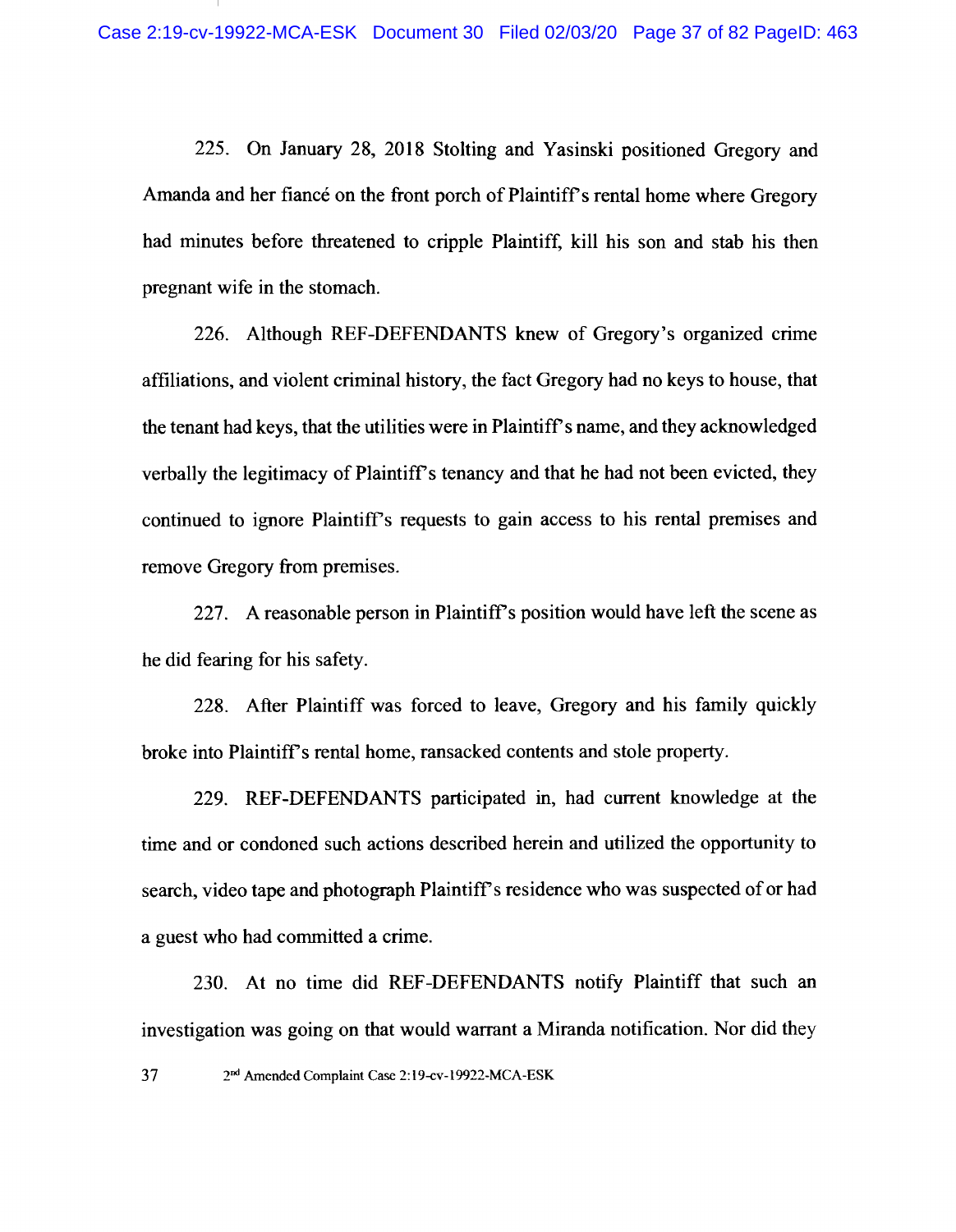ask the Plaintiff to accompany him in his rental house when he was ultimately permitted to break in through a rear window.

231. On January 28 and 29, 2018 REF-DEFENDANTS knew Plaintiff was a lawful tenant of the Property and did not play the role of a neutral peace keeper.

232. As a result of REF-DEFENDANTS actions, the Plaintiff was deprived of his constitutional right to live in his home, to retrieve his property, and to feel safe.

233. Plaintiff's rental house was in good condition suitable for occupancy and had not been abandoned by Plaintiff or condemned by any BOM agency.

234. Neither Amanda nor Georgiann Caponegro ever registered the house as a rental property with the municipality, county or state as a rental property and as such, under state law (N.J.S.A. 46:8-27 and N.J.S.A. 55:13A-1), the landlord could not legally evict a tenant until he/she was in compliance with such state regulations.

235. BOM was aware of such violation as they had previously cited Amanda (landlord/owner of property) for such violation in relation to Plaintiff's tenancy.

236. On January 29, 2018, Stolting and Yasinski informed Plaintiff that he had only one opportunity to move his belongings out of the Property, although they would not fit in one truckload.

237. Stolting and Yasinski stated they could not stay there all day and protect Plaintiff or words to that effect.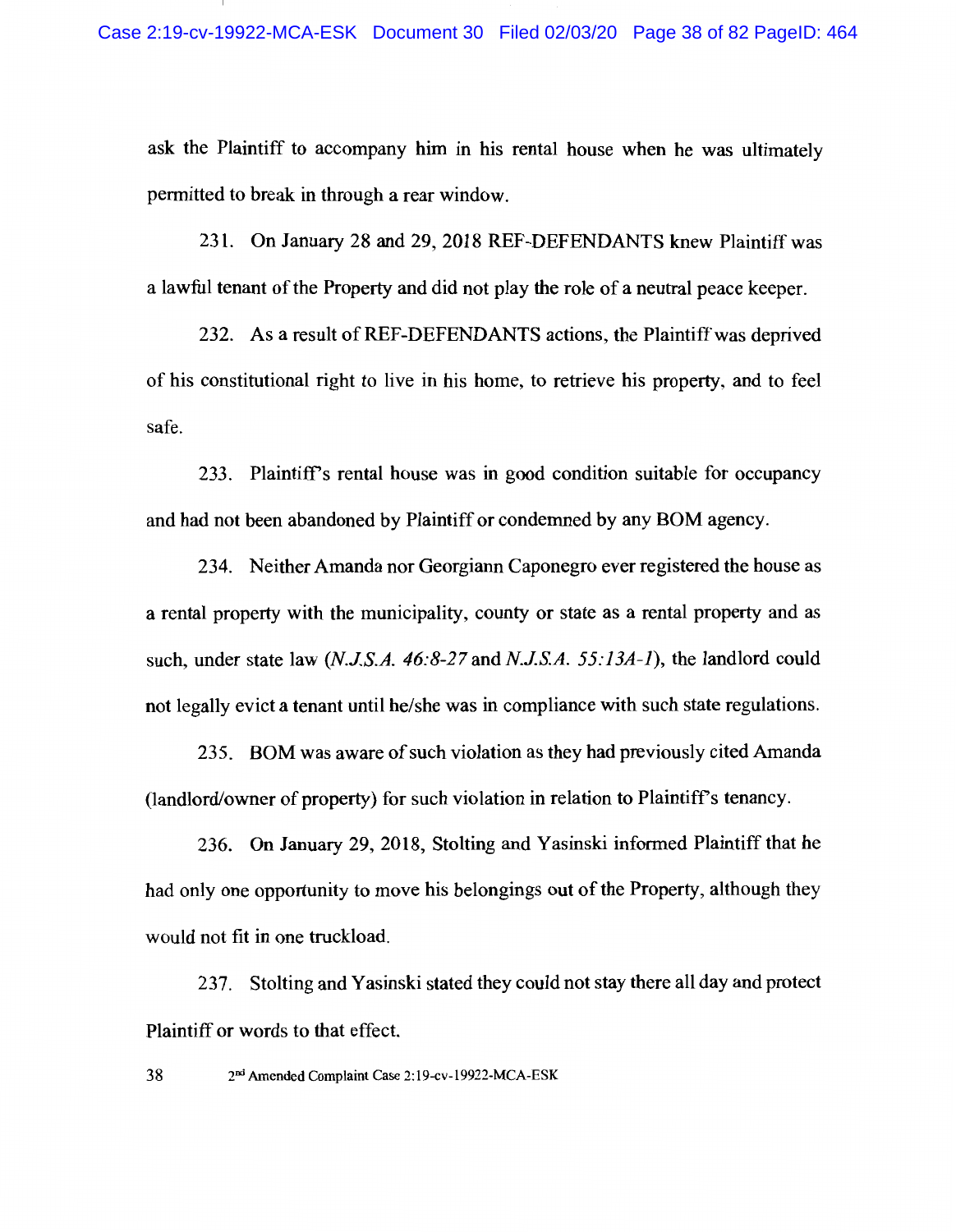238. Stolting and Yasinski thus facilitated Plaintiff's unlawful eviction.

239. As a result, Plaintiff was forced to leave behind furniture, business sales collateral, financial records and personal belongings and continued to live in fear.

240. On January 28, 2018 the Plaintiff was the victim of crimes committed by Gregory and REF-DEFENDANTS refused to allow the Plaintiff to regain possession of his personal property, thereby converting Plaintiff's property.

241. REF-DEFENDANTS engaged in a long pattern of harassment against Plaintiff.

242. The Plaintiff was the subject of an unreasonable seizure on or about January 28 and 29, 2018, because REF-DEFENDANTS prevented Plaintiff from entering or staving in his home while facilitating the burglary of his home by Gregory and Joseph, even though REF-DEFENDANTS knew Plaintiff was a lawful tenant of the premises and a crime victim.

243. Bodycam footage that was recorded on January 29, 2018 indicates that Murphy, Attanasio, Perrotta, Jackson, Stolting, Yasinski, and MPD John Does "1" to "5" were aware that the Plaintiff was a tenant of a property that Gregory sought to evict him from, and that the Plaintiff was never lawfully evicted from the property.

244. BodyCam footage from January 28, 2018 and January 29, 2018, shows REF-DEFENDANTS acknowledging Gregory's role as an informant with the police department.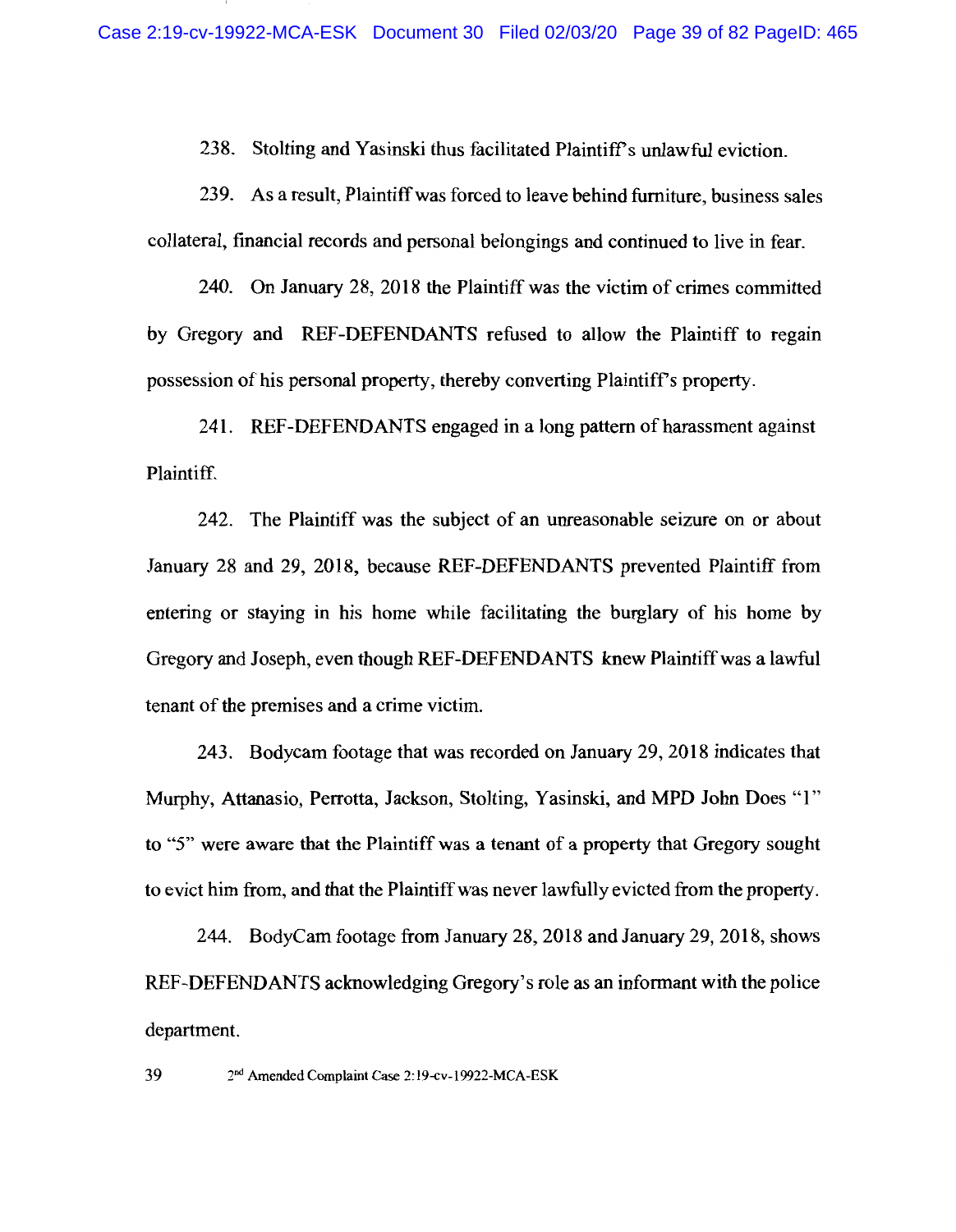245. On January 28, 2018, REF-DEFENDANTS had conversations with Gregory and each other, and agreed among themselves to prevent the Plaintiff from entering the house on January 28, 2018, although REF-DEFENDANTS had established that Plaintiff was a lawful tenant in the house, thus facilitating an unlawful eviction.

246. REF-DEFENDANTS actions, on the afternoon and evening of January 28, 2018 and on January 29, 2018, permitted Gregory and Joseph to break into the Plaintiff's rental home and ransack Plaintiff's personal property, causing in excess of \$3,000 in damages, and permitted the theft of or caused Plaintiff to abandon more than \$75,000 in Plaintiff's property thereby causing Plaintiff to sustain additional damages in an amount to be determined at trial.

247. Such actions by Gregory were facilitated by REF-DEFENDANTS illegally removing the Plaintiff from the property and ignoring his report of terroristic threats, including Gregory's threat to stab Plaintiff's pregnant wife in the stomach, to kill Plaintiff's five (5) year old son, and to cripple Plaintiff.

248. Plaintiff had supplied REF-DEFENDANTS with audio recordings establishing the veracity of the above allegations on January 28, 2019, but these officers failed to take appropriate action in response thereto.

2<sup>nd</sup> Amended Complaint Case 2:19-cv-19922-MCA-ESK

40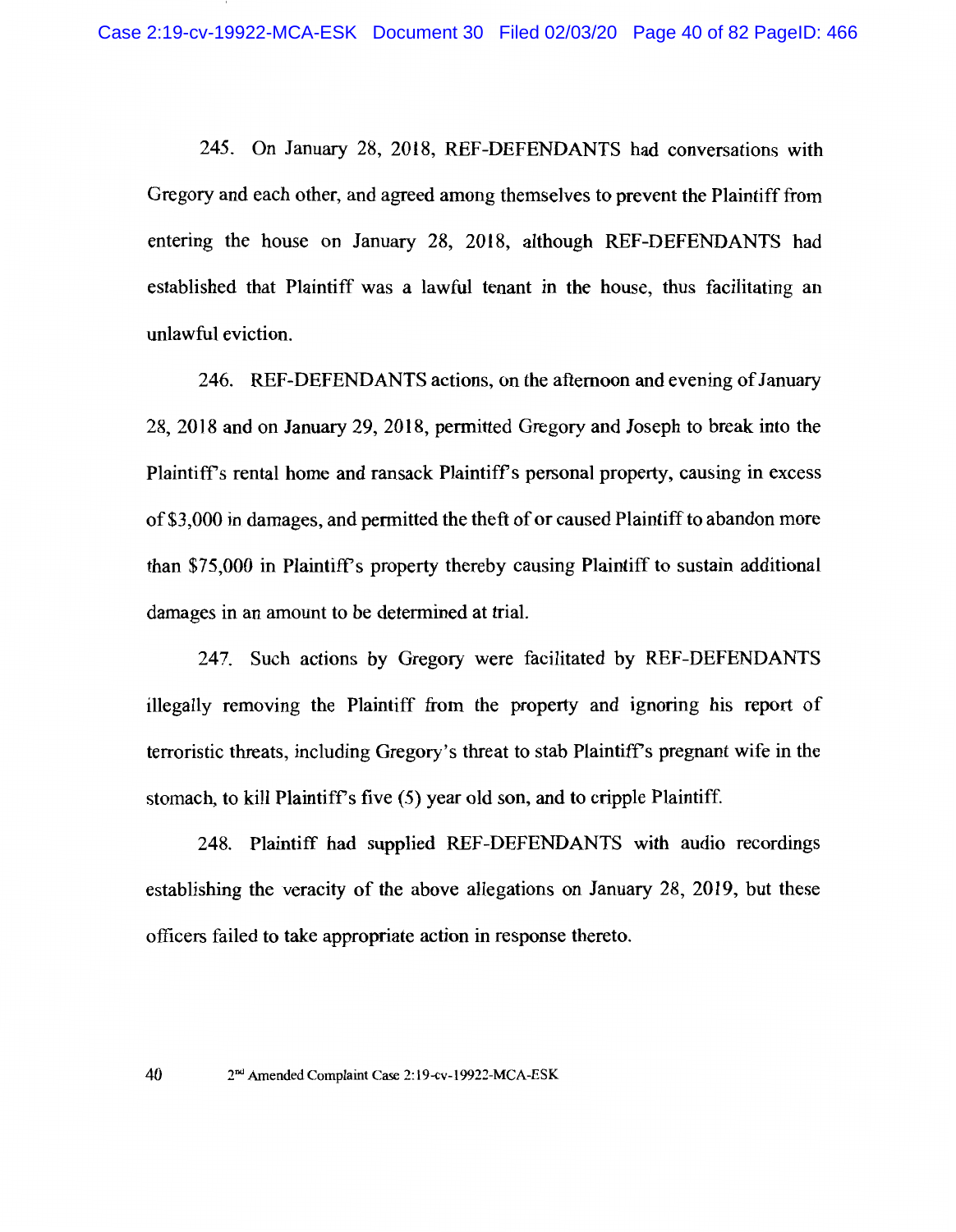249. In the afternoon and evening of January 28, 2018, Gregory called Plaintiff, taking credit for breaking into the house that afternoon and evening, and Plaintiff recorded such conversation and supplied a copy to REF-DEFENDANTS.

250. REF-DEFENDANTS failed to take any meaningful action to address the allegations made in Plaintiff's report, which further encouraged and facilitated Gregory's illegal actions.

251. Stolting and Yasinski took no legal action against Gregory although they had personally witnessed him commit several successive crimes.

252. Stolting's and Yasinski's actions and inactions caused the Plaintiff to feel afraid for his safety and the safety of his family, as he knew that Gregory could operate his criminal actives unhindered, with the full cooperation of Stolting and Yasinski.

253. Debbie and other policy makers representing BOM had current knowledge of Plaintiff's unlawful eviction as it was happening and were responsible for directing or condoning such actions.

254. Although Debbie no long a police officer, he remains very active in the police department operations and through his actions and inactions he helped facilitate the unlawful eviction of Plaintiff.

255. Gregory continued to discriminate against Plaintiff and his family using racial slurs, derogative statements related to alcoholism and Plaintiff's religious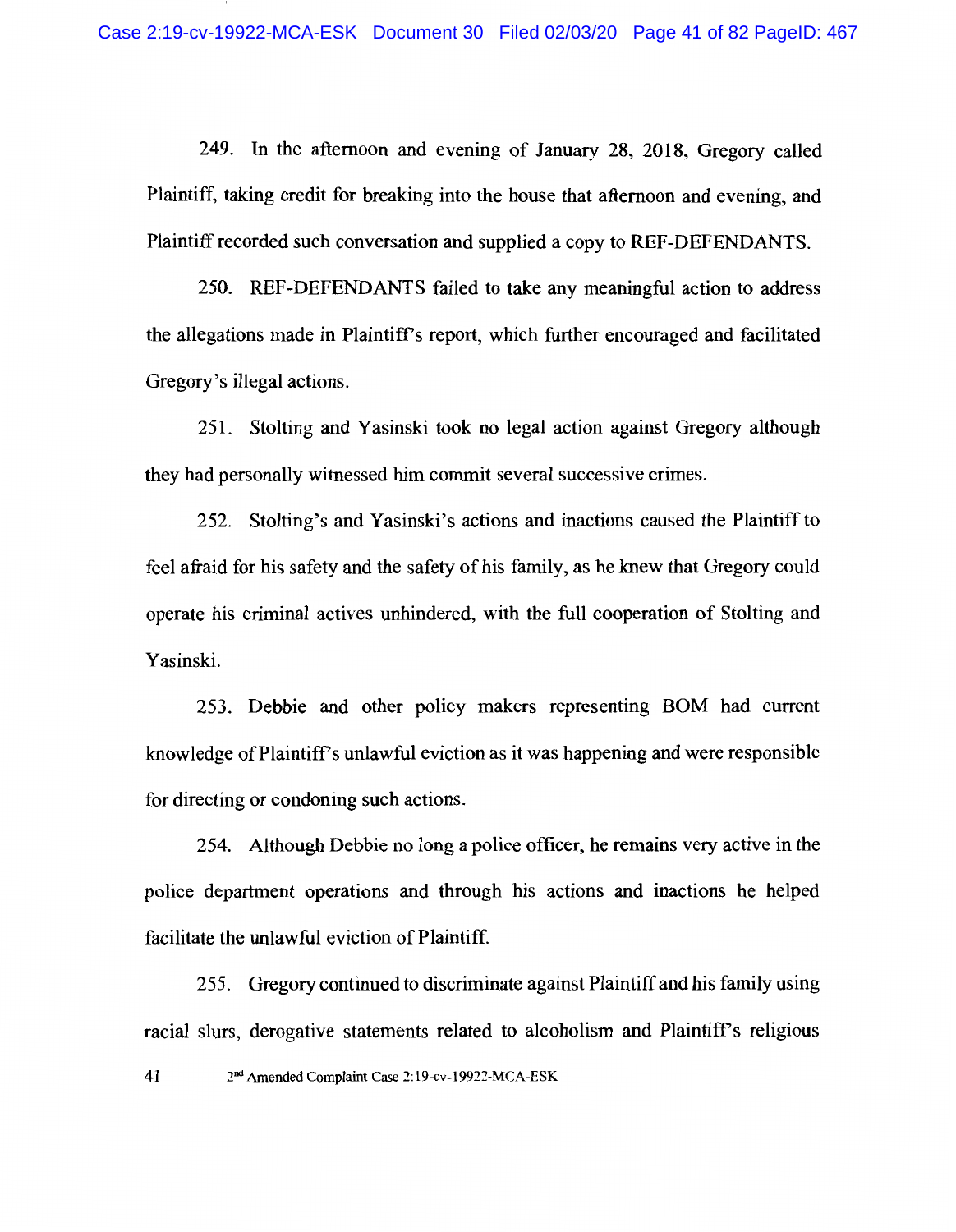views and ostracized Plaintiff because of his wife's pregnancy. Gregory was allowed to escape any consequence for doing so as a result of a custom, policy, and/or course of conduct of the REF-DEFENDANTS.

256. REF-DEFENDANTS violated the Plaintiff's rights to due process and to be free unreasonable seizures of his personal property by operation of a policy or custom at MPD, and as such maliciously facilitated Gregory Caponegro's crimes.

257. Huber was in charge of investigating Plaintiff's criminal complaint against Gregory Caponegro.

258. Huber refused to file charges against Gregory Caponegro for any crimes although several crimes were witnessed by MPD police officers.

259. At all relevant times herein, the REF-DEFENDANTS were well-aware of the fact that Gregory was associated with organized crime and had a history of committing criminal acts, yet these officers refused to provide victim of Gregory's crime spree with legal protections due to the MPD's informal custom.

260. The policymakers at the MPD, including then-Police Chiefs Attanasio and Debbie, were aware of similar unlawful conduct by Gregory in the past, but failed to take precautions against future violations, and this failure led to the Plaintiff's loss of personal property, other economic damage, lost profits, and sustained psychological damages.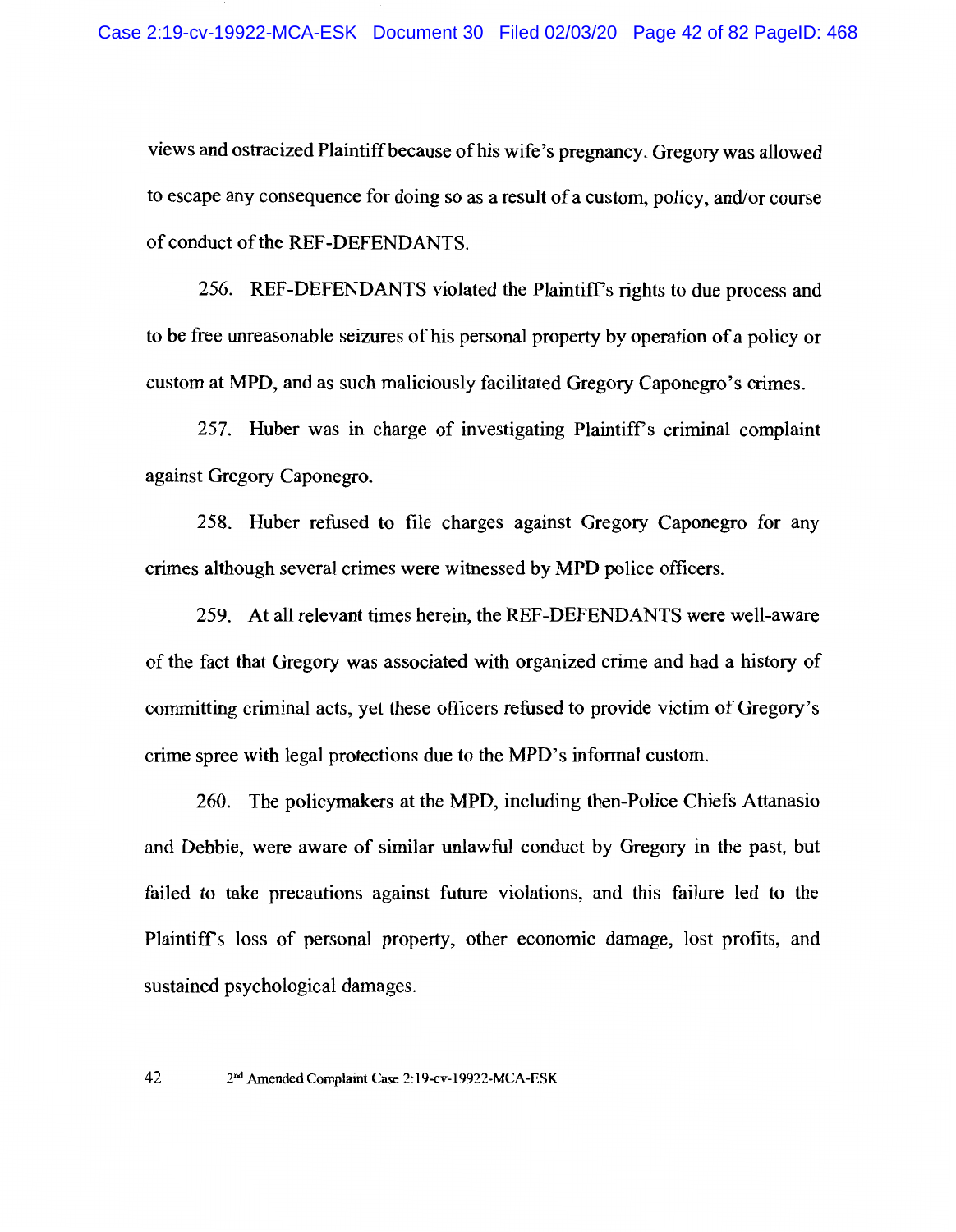261. Attanasio and Debbie communicated with and directed the actions of the ON-SCENE DEFENDANT OFFICERS at Plaintiff's rental property on January 28 and 29 2018.

262. On January 28, 2018, REF-DEFENDANTS through physical action, consent and /or instructions to other officers physically positioned Plaintiff away from the entrance door to his rental property and allowed Gregory and Amanda to block the only entry to the house for which Plaintiff had keys and was assaulted just minutes before and thus prevented the Plaintiff from going into the house and retrieving his belongings or having quiet enjoyment of his rental property.

263. At all relevant times herein, Murphy, Attanasio, and Huber engaged in a pattern of open sexual harassment and racial discrimination and were not disciplined or removed from duty for such conduct until five (5) police officers and a police dispatcher, of a twenty-two (22) person police department, filed civil rights and discrimination charges against the municipality.

264. REF-DEFENDANTS were directly involved in investigating and managing the complaint brought by Plaintiff against Gregory, claiming trespass, stalking, terroristic threats, extortion, burglar, theft and destruction of property.

265. Detective Huber was administrating the IAD functions of the department while at the same time assaulting fellow officers with a dildo he kept on his desk.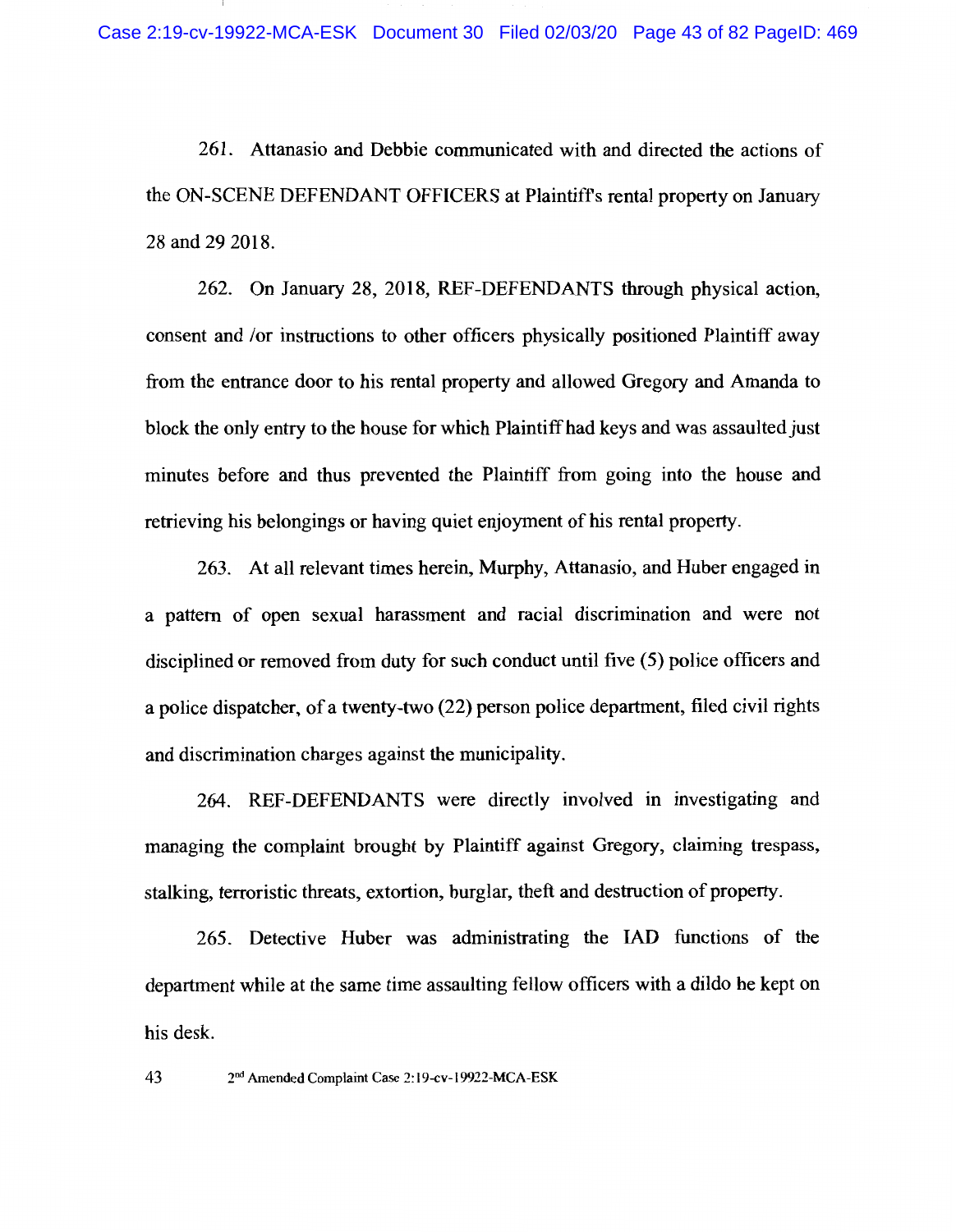266. Furthermore, it was the same officers who facilitated and assisted with the illegal eviction of Plaintiff, and these officers were subsequently relieved of duty for perpetrating sexual assaults, pointing their firearms at individuals as a form of harassment, and engaging in other harassment of other MPD officers and civilians residing in Mountainside.

267. Gregory continued his extortion attempts and threats to Plaintiff and his family for approximately one (1) year after January 2018, even though Plaintiff called Huber and reported Gregory's continued threats.

268. Debbie, Giannuzzi, Attanasio and Huber, communicated with and directed the actions of ON-SCENE DEFENDANT OFFICERS at Plaintiff's rental property on January 28 and 29, 2018.

269. ON-SCENE DEFENDANT OFFICERS were directed not to effectuate an arrest of Gregory.

270. ON-SCENE DEFENDANT OFFICERS were directed by Debbie, Giannuzzi, Attanasio and Huber to coax Plaintiff on January 29, 2018 to vacate his leased premises, thereby effectuating Gregory's and Amanda's illegal eviction.

271. On January 28 and 29, 2018, REF-DEFENDANTS had numerous conversations with Gregory, Joseph and Amanda and then directed subordinate police officers to scare, coax and force Plaintiff to leave his rental property.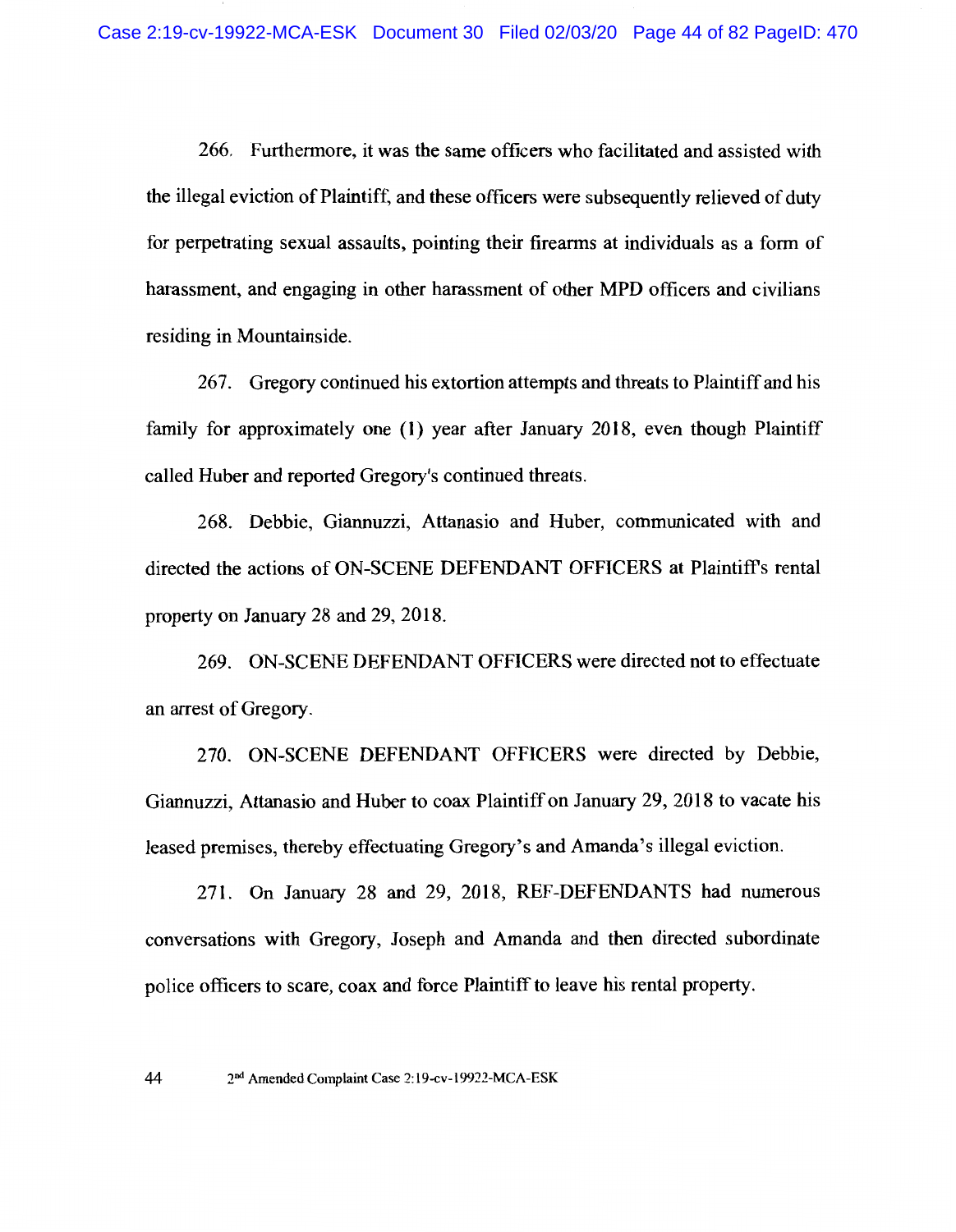272. Thus, REF-DEFENDANTS facilitated an unlawful eviction of Plaintiff, forcing him to abandon thousands of dollars in property and fear for the safety of his family and himself.

273. On January 29, 2018, Murphy directed Stolting and Yasinski to have Plaintiff leave his rental property "today" and get Plaintiff to state on police BodyCam "he was not coming back to the property", or words to that effect.

274. In a police bodycam video supplied by the MPD, taken on January 28, 2019, Perrotta and Jackson can be heard conspiring with Gregory to purposely lock Plaintiff out of the Property on the same date which would allow Gregory access to Plaintiff's property when Plaintiff left premises.

275. Murphy, Stolting, and Yasinski can be heard agreeing on MPD BodyCam videos with each other that they need to remove Plaintiff from the premises "today".

276. Murphy requested that Stolting, and Yasinski get a video taped statement on BodyCam of Plaintiff "saying he would not return to the property" or something to that effect.

277. In another MPD bodycam video recording taken on January 29, 2019, one can hear Stolting and Yasinski telling Plaintiff that he can only take one truck load of his belongings and his motorcycles and that the move needed to get done on the same day.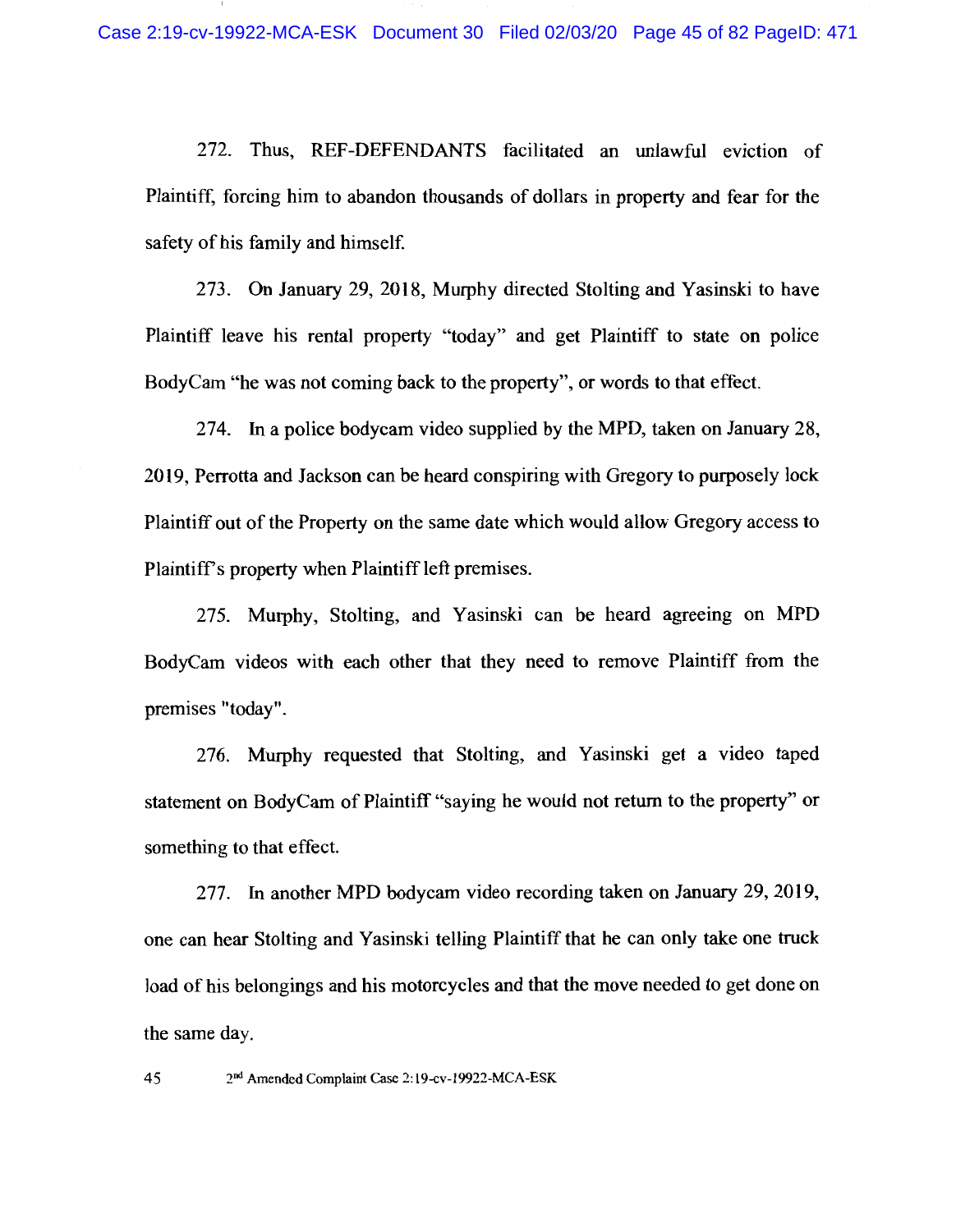278. Although Stolting and Yasinski claim on Police BodyCam to not know if Plaintiff was a tenant at the house, Plaintiff had directly communicated for almost 6 years with Debbie, Murphy, Attanasio, Perrotta, Jackson, Stolting, Yasinski and BOM employees and had been to the municipal court several times over a period of several years, had been issued three summons to appear in court, one for signs on his vehicle and two "for dog at large" when his dogs escaped from his vard.

279. In or around November 20, 2015, Giannuzzi, Stolting, Huber, Officer Mike Pasquale were called to Plaintiff's residence when his dog dug out from under the backyard fence and attacked Plaintiff's neighbor's dog.

280. Plaintiff's dog had been registered with the town for several years and five (5) police cars showed up at the Plaintiff's residence.

281. Gregory Caponegro also showed up and identified himself to Giannuzzi and Stolting as Plaintiff's landlord.

282. Additionally, Plaintiff's letter to Debbie as the result of Plaintiff being continually harassed by Murphy and other members of the MPD created an IAD investigation into Murphy's actions.

BOM has a record of Plaintiff's dogs being registered with the town at 283. the Plaintiff's rental location also confirming his residency.

284. MPD was well aware of the Caponegro family and their activities in relation to the rental house and it's history:

46 2nd Amended Complaint Case 2:19-cv-19922-MCA-ESK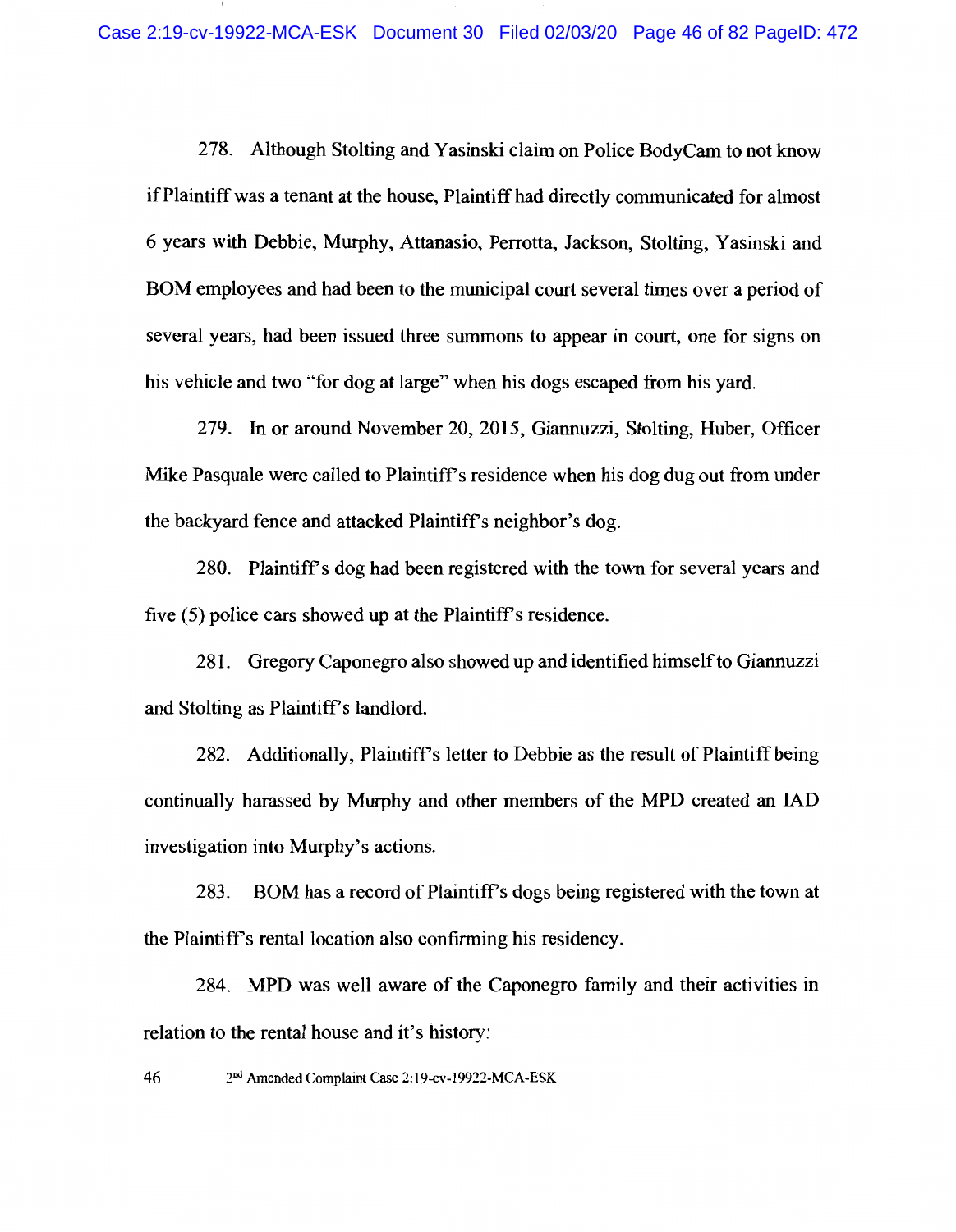a) For twenty-five (25) years prior to Plaintiff's moving into the house. Gregory Caponegro and his children operated a party house with hundreds of regular guests and MPD was frequently called there.

b) The MPD participated in a raid of the Property when Gregory Caponegro lived there for suspected drug dealing and possession. During the raid, according to Gregory Caponegro, the police found approximately 1 million dollars in cash.

c) The forfeiture of Gregory Caponegro's cash led to a Federal Structuring conviction, a prison sentence and a tax lien being imposed against him.

285. Plaintiff was denied due process under the 14<sup>th</sup> amendment for eviction and losses associated with such without a court hearing.

286. Plaintiff denied protections afforded under the  $4<sup>th</sup>$  amendment due to search and seizure of property and losses associated with such without a court hearing.

### **THIRD CLAIM FOR RELIEF**

## Failure to Intervene and Failure to Investigate Pursuant to 42 U.S.C. § 1983 and N.J. Stat. § 10:6-2. Violation of Fourth and Fourteenth Amendments **Against BOM and REF-DEFENDANTS.**

287. Plaintiff repeats and re-alleges by reference paragraphs 1 through 286 as if fully set forth herein.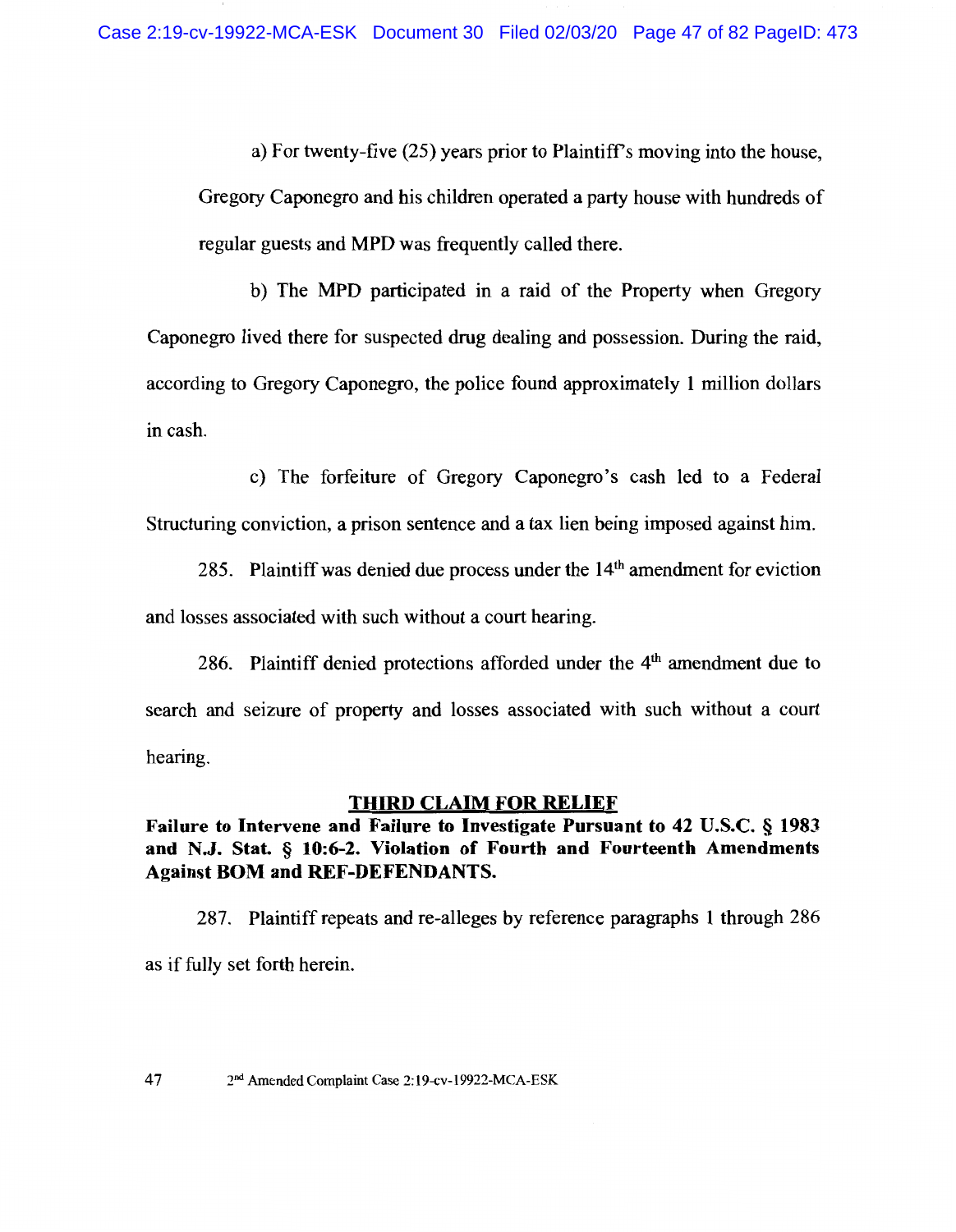288. From January 28, 2018 to December 25, 2018 in Union County New Jersey REF-DEFENDANTS directly participated in and or were aware of each other's actions and had current knowledge at the time and condoned such actions described herein and their Failure to Intervene and Failure to Investigate Pursuant to 42 U.S.C. § 1983 and N.J. Stat. § 10:6-2. Violation of Fourth and Fourteenth Amendments of the Constitution.

289. Plaintiff was in a heightened vulnerable state by the fact that he and his family were subject to racial discrimination by REF-DEFENDANTS and by Gregory Caponegro and discrimination based on handicapped status related to being a recovering alcoholic.

290. BOM is liable because of their own actions in adopting and maintaining a practice, custom or policy of reckless and deliberate indifference to instances of known or suspected civil rights violations related to racism and or other discrimination, related to handicapped status of being a recovering alcoholic, and in concealing complaints of such, and in discouraging victim's complaints about such conduct.

291. These practices, customs or policies created a climate which facilitated discrimination of these types of crime victims by officers and perpetrators in general, and that there was a causal relationship that violate Plaintiff's civil rights.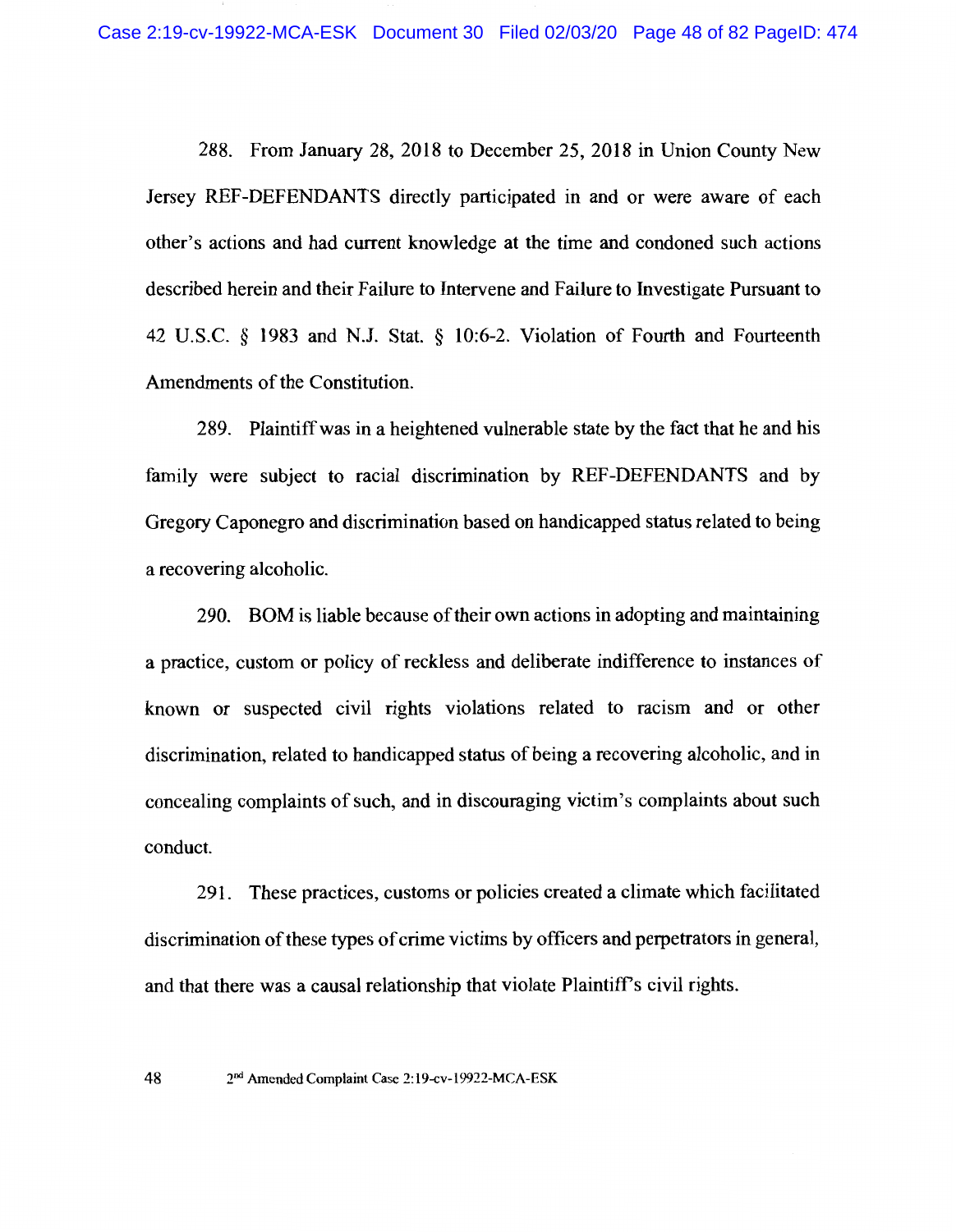292. REF-DEFENDANTS utilized their state authority and positioned Gregory and Amanda on the front porch of the rental property preventing Plaintiff from gaining access to his rental property.

293. Such inability to retreat into his home created an additional special relationship with police where he was more vulnerable and reliant to the police for his safety and this that required REF-DEFENDANTS to protect Plaintiff from harm from Gregory Caponegro.

294. The harm caused to Plaintiff was foreseeable and a direct result of REF-DEFENDANTS's actions.

295. REF-DEFENDANTS actions show a degree of culpability that shocks the conscience.

296. Stolting and Yasinski placed a crime victim (Plaintiff) and the perpetrator together where threats or violence was likely to occur, they actively were involved in the negotiations and coaxed Plaintiff into accepting an arrangement where Plaintiff was extorted out of \$10,500, because of the race of Plaintiff's wife, and Plaintiff's handicapped status and stood by coaxing the criminal behavior of Gregory while he threatened Plaintiff's wellbeing and stating that he was going to Florida to arrange an alibi should something happen to Plaintiff or words to that effect.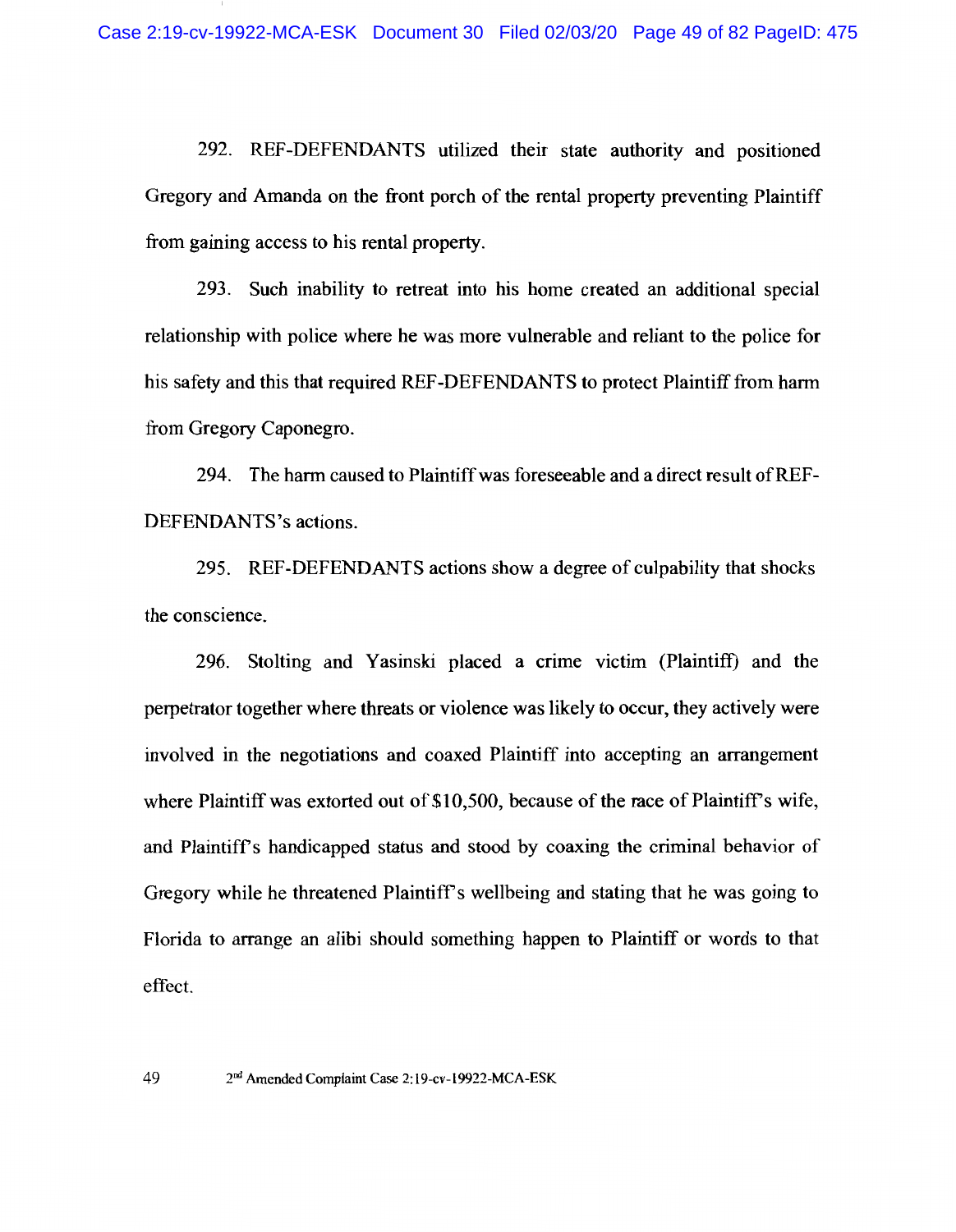297. Stolting and Yasinski acknowledge on MPD BodyCam "We were doing good. Let's not  $-$  let's not  $-$  let's not ruin it."

298. The following are excerpts from exchanges recorded on MPD BodyCam Video between Gregory and Stolting and Yasinski:

> Stolting and Yasinski: "He just wanted to get out. I mean you're scaring him. I think you were scaring him obviously. Whatever you were saying -The way you talking you're going to Florida and if anything happens to him. He can read between the lines too."

> Gregory: "You know, you're all these things. I would do anything after this episode to do anything to him. But isn't he entitled to some intimidation? Don't let him go home and go to sleep. Like well, I got over that."

> Gregory: "Let him go home like a bed bug. Twist and turn for a couple of nights. That's all I wanted. Did you want me to intimidate him?"

Stolting and Yasinski : "Well,  $I - I - I$  think so.  $I - I$  got that point."

299. Stolting and Yasinski were the moving force of the course of events at the crime scene.

300. Gregory confirmed to Stolting and Yasinski minutes after Plaintiff left that he intended to instill fear to Plaintiff with threats and Stolting and Yasinski did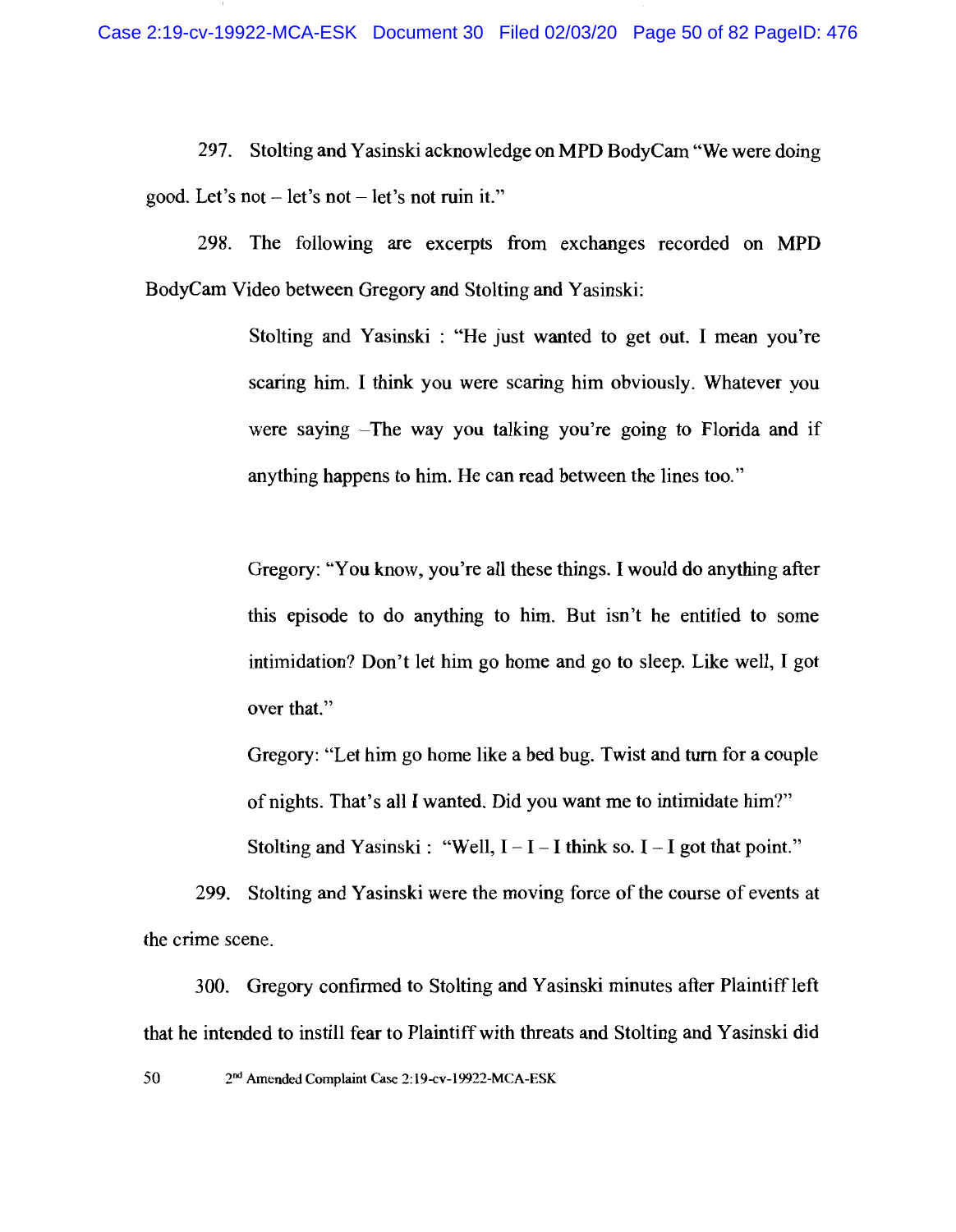not arrest Gregory. Stolting and Yasinski conduct endorsed Gregory's illegal actions which caused Gregory to continue threatening Plaintiff until December 25, 2018.

301. Because of the actions and inactions of REF-DEFENDANTS Gregory Caponegro committed New Jersey State crimes: illegal eviction (N.J.S.A 2A:39-1), extortion (N.J.S.A 2C:20-5), harassment (N.J.S.A 2C:33-4), burglary (N.J.S.A 2C:18-2), terroristic threats (N.J.S.A 2C:12-3b), theft (N.J.S.A 2C:20-3) and stalking (N.J.S.A 2C:12-10) during January 28 and 29, 2018 and continued extortion, harassment, terroristic threats and stalking for approximately one year after REF-DEFENDANTS became aware of such.

302. Additionally, in REF-DEFENDANTS presence Joseph was permitted to commit burglary, as verified by police bodycam videos.

303. It was not until the Attorney General's office intervened that the Union County prosecutor's office took over the case and directly charged Gregory Caponegro with stalking, burglary, theft and terroristic threats approximately one vear after the original request for assistance by Plaintiff.

304. There was a verbal agreement among REF-DEFENDANTS that Gregory could be arrested for his conduct and removed from the premises for trespass and that tenant should be permitted in his residence but REF-DEFENDANTS ignored what they knew was the legal course of action and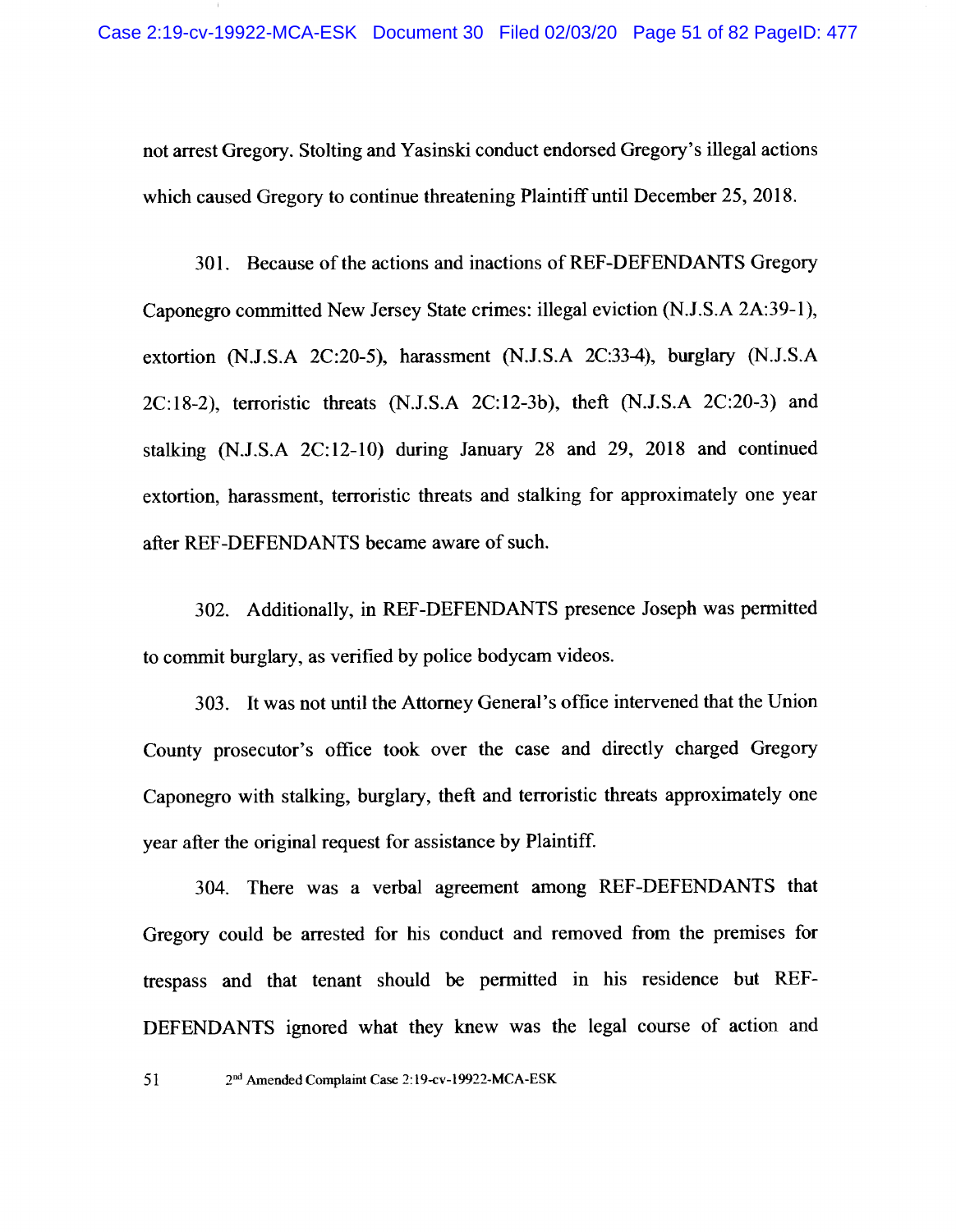unlawfully assisted in the unlawful eviction of the Plaintiff and ignored his civil rights as a crime victim.

305. On January 28 and 29 2018 Gregory was trespassing on Plaintiff's rental property and REF-DEFENDANTS acknowledged such to Gregory but failed to remove Gregory from premises thus preventing Plaintiff from retreating to the safety of his rental premises and retrieving the property it contained.

306. Gregory had met with Murphy, Huber and Attanasio on January 28, 2018 and was cooperating as an informant and witness with them to launch an investigation of Plaintiff.

307. As such Gregory was acting as an agent of the MPD.

308. As these events occurred over a period of two days (On January 28 and 29 2018) and a significant number of police officers were involved and on site at Plaintiff's rental property, there was a realistic and reasonable opportunity for REF-DEFENDANTS to intervene and prevent Gregory from committing more criminal acts, after the actions witnessed by these officers and BOM representatives and those that were reported to them by Plaintiff.

309. REF-DEFENDANTS failure to intervene constitutes a violation of the Plaintiff's right to due process and equal protection under the Fourteenth Amendment to the United States Constitution.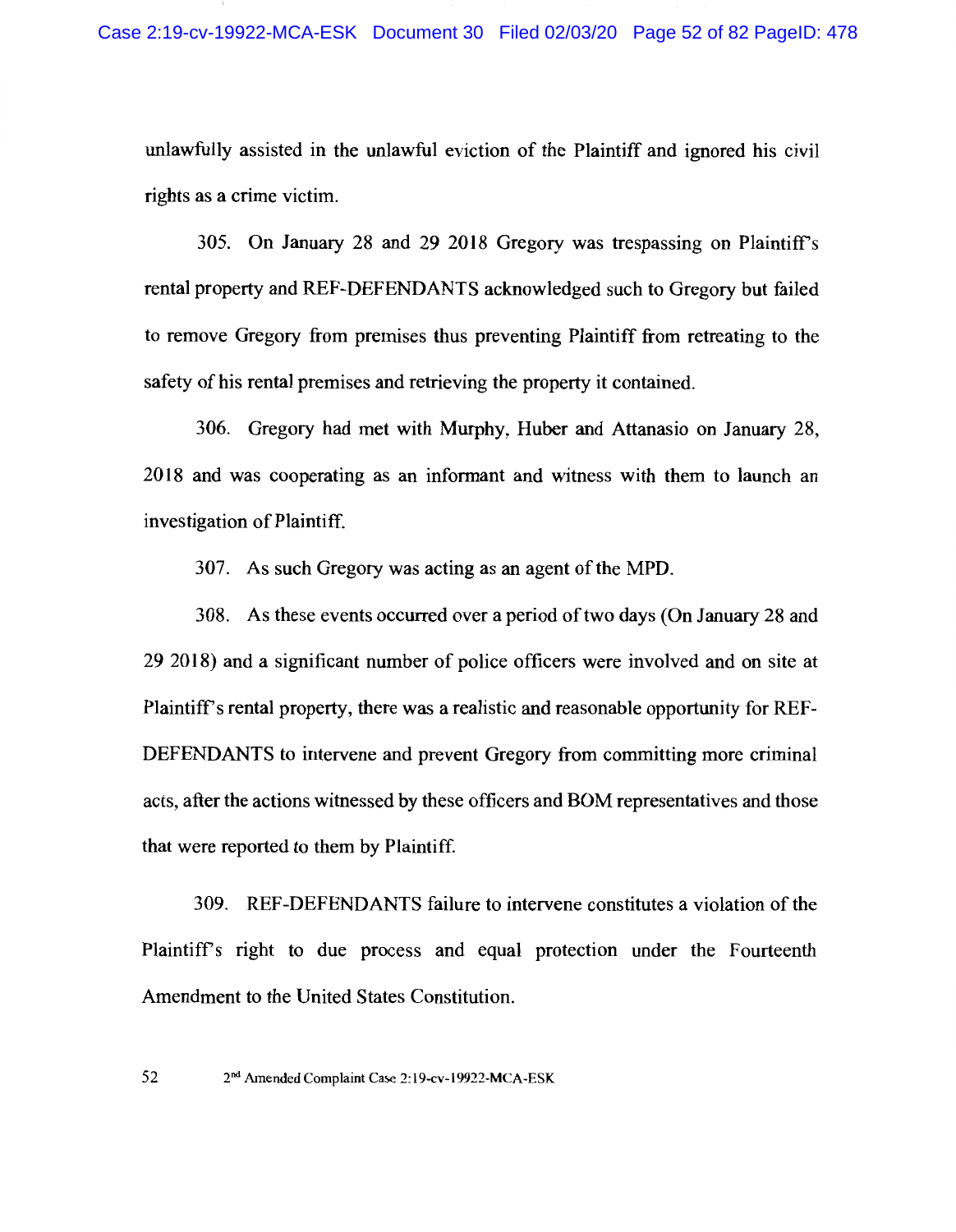310. Gregory continued harassing and stalking Plaintiff after the Plaintiff reported such acts to REF-DEFENDANTS in January of 2018, as attested to when Gregory subsequently pled guilty to stalking and allocated to such on July 25, 2019.

311. REF-DEFENDANTS actively facilitated Gregory's assault. conversion, and theft of the Plaintiff's property because on January 29, 2018 the police put Plaintiff in a position where they knew or should have known that he would continue to be threatened by Gregory and then they allowed Gregory to continue to threaten Plaintiff.

312. Giannuzzi, Murphy, Huber, Perrotta, Jackson, Attanasio and Debbie communicated with and directed the actions of the ON-SCENE DEFENDANT OFFICERS at Plaintiff's rental property on January 28 and 29, 2018.

313. REF-DEFENDANTS had knowledge of Gregory and Joseph's organized crime associations and previous arrests and convictions and knew that these individuals posed a threat to Plaintiff and his family.

#### **FORTH CLAIM FOR RELIEF**

# Conspiracy to Violate Civil Rights Pursuant to 42 U.S.C. §1985 Against BOM and REF-DEFENDANTS.

314. Plaintiff repeats and re-alleges by reference paragraphs 1 through 313 as if fully set forth herein.

315. REF-DEFENDANTS under the color of law throughout the time frame alleged in this complaint participated in a conspiracy motivated by a racial or class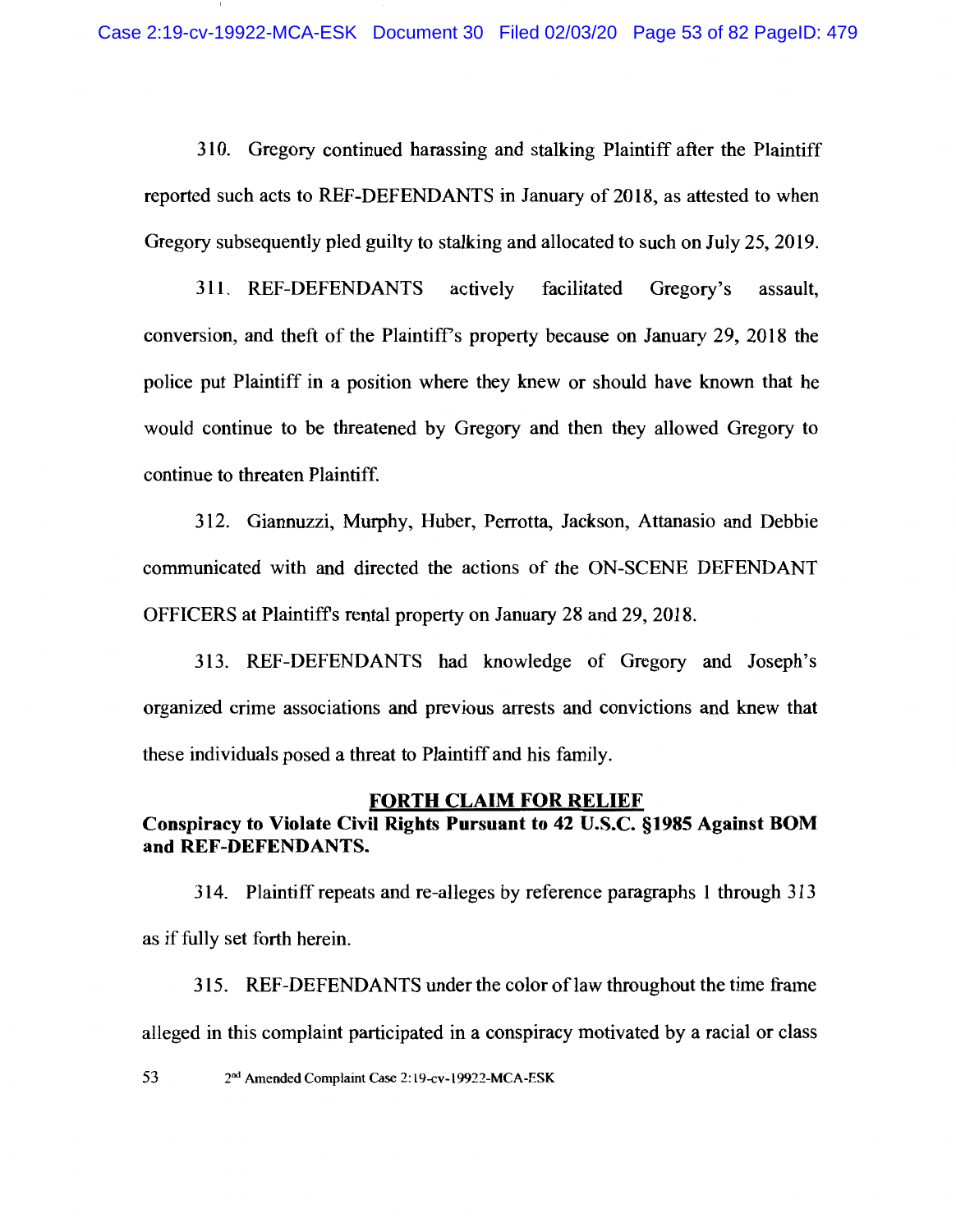based discriminatory animus designed to deprive, directly or indirectly, Plaintiff of the equal protection of the laws and injured Plaintiff and his property as described herein and violated his constitutional rights.

316. From 2012-2018 in Union County New Jersey, BOM and REF-DEFENDANTS directly participated in and or were aware of each other's actions and had current knowledge at the time and or condoned such actions described herein and violated Conspiracy to Violate Civil Rights Pursuant to 42 U.S.C. §1985.

317. Defendants First, Fourth and Fourteenth Amendment violations of conspiracy were accomplished through in-person discussions, text messages, emails, gestures, nods and discussions on cell phones and during numerous discussions in staff meetings between REF-DEFENDANTS and/ or Gregory and /or Joseph.

318. REF-DEFENDANTS Conspiracy discussions were to pull over Plaintiff for driving his vehicle because of the lettering and because of the race of his wife and handicapped status as a recovering alcoholic helping others.

319. The conspiracy was also a coordinated attempt to get Plaintiff to remove advertising from Plaintiff's vehicle by issuing citations and harassing him.

320. When pulling Plaintiff over from 2012-2018 Murphy suggested several times to Plaintiff that Mountainside was probably not where Plaintiff wanted to live.

321. Plaintiff understood that Murphy had a problem with Plaintiff related to the race of his house guests.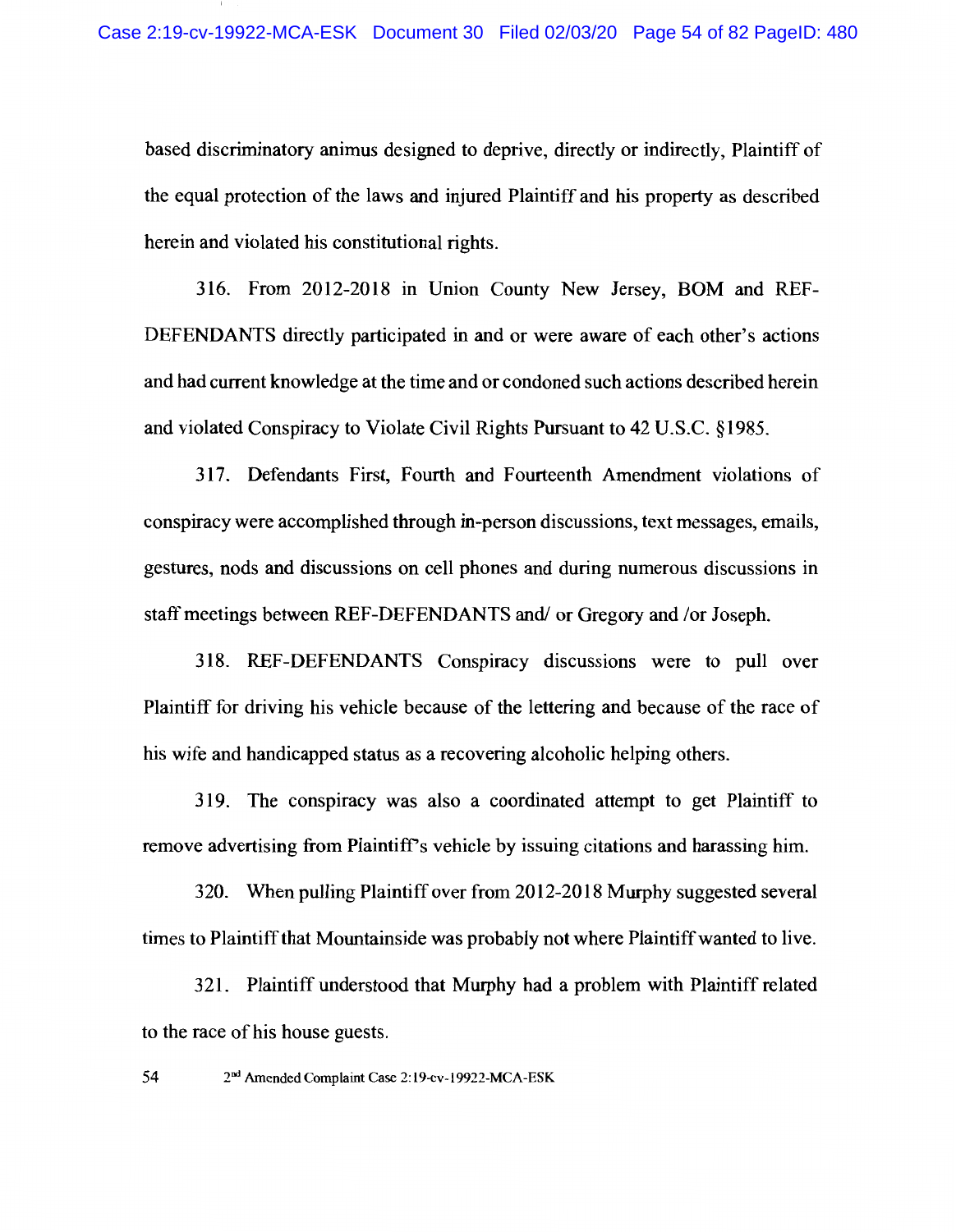322. Murphy frequently questioned and harassed Plaintiff about the color of his house guests when pulling him over for fabricated traffic offenses.

323. On January 29, 2018 after Stolting and Yasinski shut off bodycam videos to speak to Murphy, Murphy was overheard by Plaintiff speaking to these officers and said, "we need to get this fucking guy out of this house or we're going to have headaches with Caponegro."

324. Stolting and Yasinski participated in conversations with Gregory where he referred to Plaintiff and the situation as "typical section 8 move."

325. Stolting and Yasinski shook their heads in acknowledging that they understood that what Gregory meant was related to "skin color" of Plaintiff's wife and guests he had to the house, Plaintiff's recovery efforts related to alcoholism and drug addiction, and the financial condition of Plaintiff's guests.

326. During the time that Plaintiff lived in Mountainside from 2012 to 2018, Murphy, when pulling Plaintiff over, used the term "nigger" and "darkie" when referencing Plaintiff's wife and house guests with dark pigmented skin.

327. In one instance in 2017 as Murphy was walking away from Plaintiff's car in a low voice Murphy stated, "nigger lover."

328. Murphy stated to Stolting and Yasinski in earshot of Plaintiff on January 29<sup>th</sup> "we don't want these kinda people in Mountainside."

329. Stolting and Yasinski ignored Murphy's statement or didn't hear it.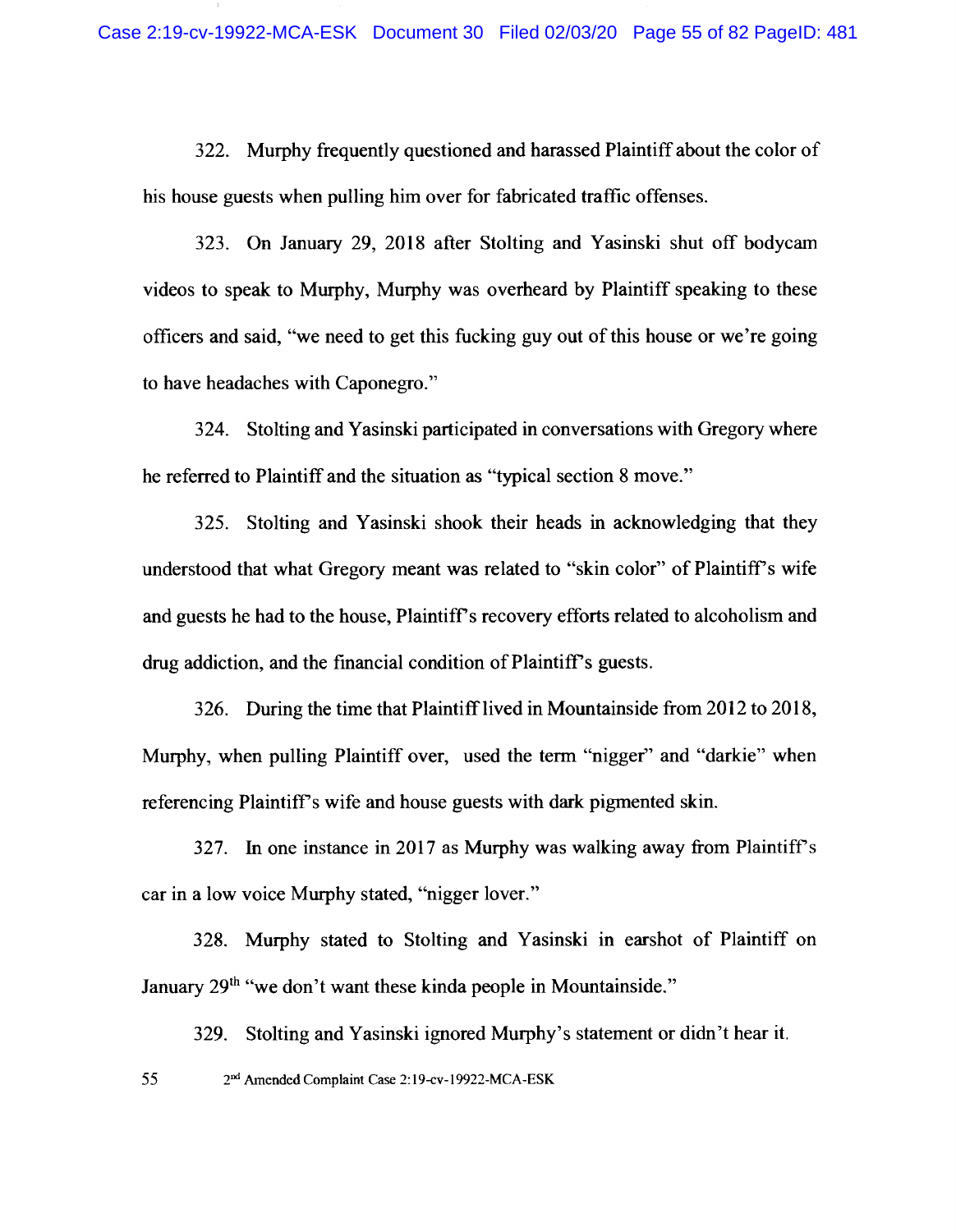330. Murphy stated to Plaintiff when pulling him over in 2012 for Advertising on his vehicle "what kind of people do you have living there? Maybe you could get a place in Newark?" At the time Plaintiff had a few guests that were African American.

331. On January 29, 2018 Murphy's long animosity toward Plaintiff and his actions to help people of color resulted in Murphy assisting Gregory in Plaintiff's unlawful eviction.

332. REF-DEFENDANTS participated in a conspiracy motivated by a racial or class based discriminatory animus designed to deprive, directly or indirectly, Plaintiff of the equal protection of the laws; in furtherance of the conspiracy; and injured Plaintiff and his property as described herein and violated his 1<sup>st</sup>, 4<sup>th</sup> and 14<sup>th</sup> Amendment constitutional rights.

#### **FIFTH CLAIM FOR RELIEF**

Pursuant to 42 U.S.C. § 1983 Right to Free Speech as afforded by First Amendment to the US Constitution Against BOM and REF-DEFENDANTS.

333. Plaintiff repeats and re-alleges by reference paragraphs 1 through 332 as if fully set forth herein.

334. From April 2012 through January 29, 2018 in Union County New Jersey BOM under the Color of Law and in their official capacities REF-DEFENDANTS denied Plaintiff his First amendment rights of the US Constitution.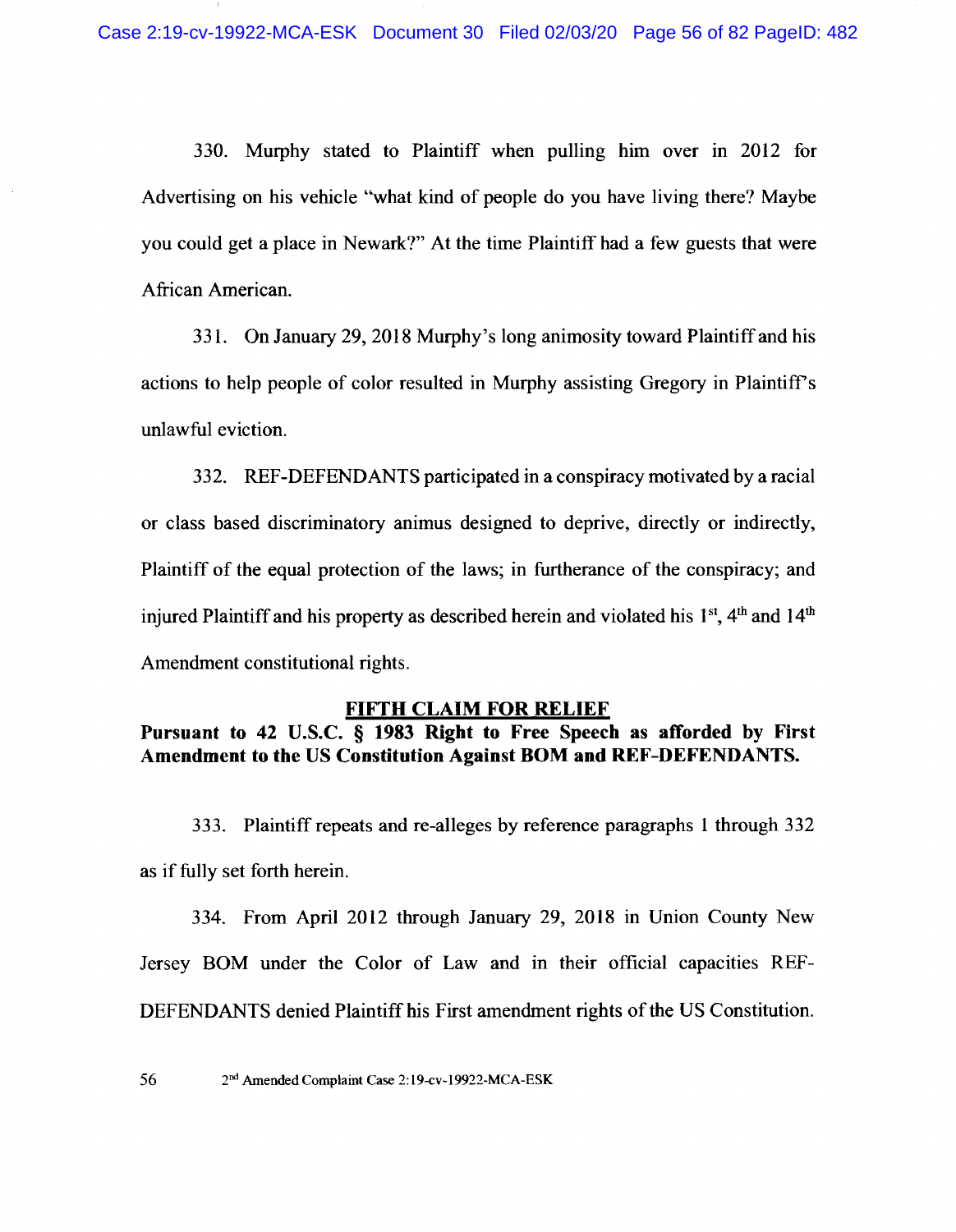335. REF-DEFENDANTS directly participated in and/or were aware of each other's actions and had current knowledge at the time and /or condoned such actions described herein and violated, Pursuant to 42 U.S.C. § 1983, Right to Free Speech as afforded by First Amendment to the US Constitution.

336. At all relevant times hereto, REF-DEFENDANTS knew that the Plaintiff's advertising on his vehicle was not unlawful.

337. Murphy pulled over Plaintiff and caused other MPD officers to pull over and harass Plaintiff approximately 15 times from May or June of  $2012 - 2018$ and follow him throughout BOM, purposely causing him fear and anxiety because of the lawful advertising lettering on his vehicle.

338. Plaintiff explained to Murphy that his car having writing on it didn't make it a commercial vehicle any more than Murphy's police car having writing on it making it a commercial vehicle.

339. At no time did Plaintiff ever use his vehicle that was advertising services his business performed for any commercial purposes.

340. Nor did it mention the name of his business. It only referenced services performed by his medical practice.

341. Plaintiff's personal vehicle was used for his family and had in fact had baby seat installed in it at all relevant times.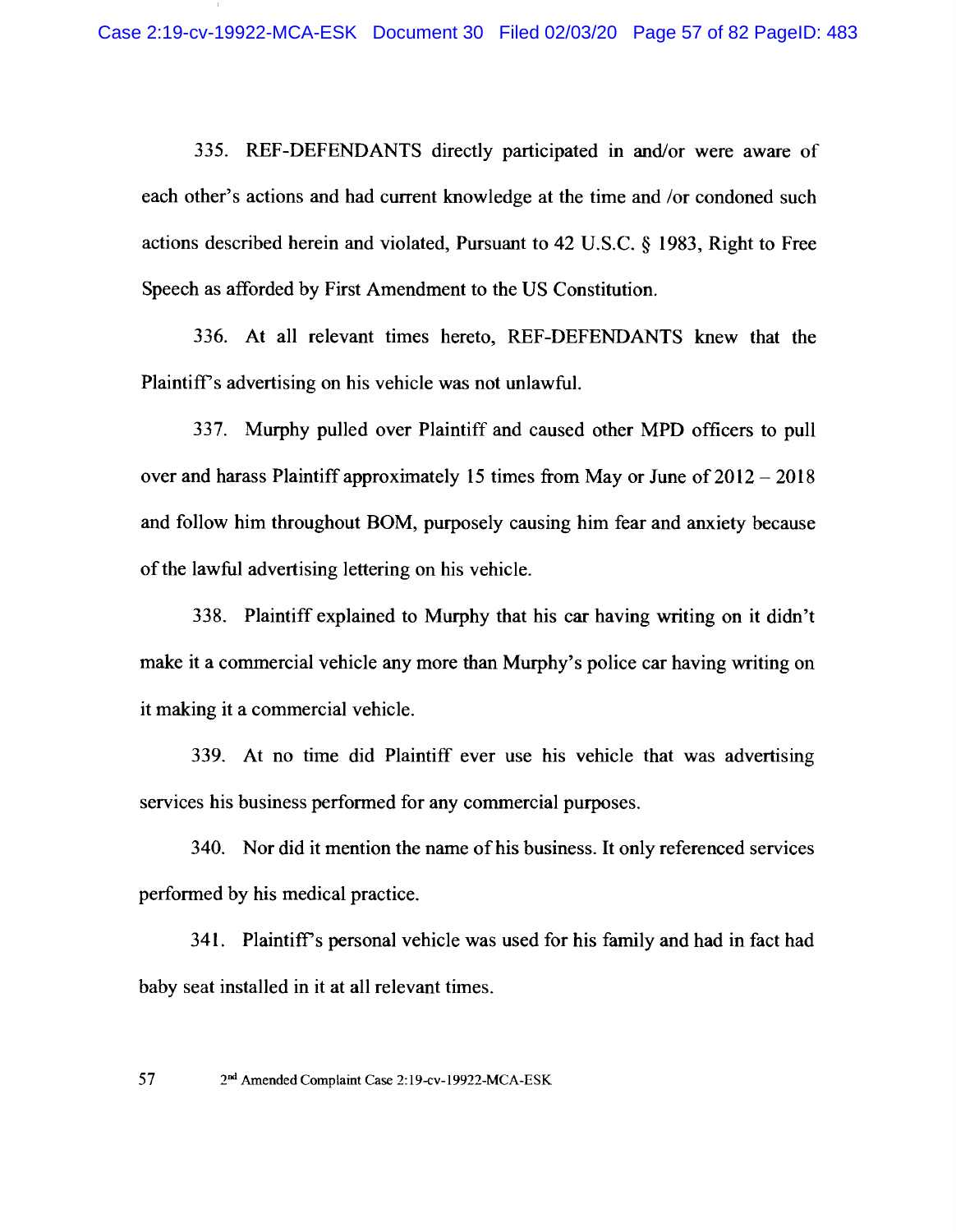342. On one instance in 2012 Murphy said plaintiff was obstructing traffic because he pulled out on to route 22 and was driving up to the traffic light slowly on the wet rainy roadway, and after Plaintiff explained the road conditions and red light, Murphy then said Plaintiff had expired inspection sticker.

343. Plaintiff pointed to the one-year extension sticker issued by the State of New Jersey that was adhered under inspection sticker. Murphy told Plaintiff to remove advertising from car and took Plaintiff's PBA card that was issued by a police officer friend of Plaintiff and Murphy drove off.

344. Murphy continued to harass Plaintiff because of the writing on his vehicle until he moved from Mountainside on January 29, 2018.

345. On September 17, 2012 Plaintiff was issued a summons by Michael Perrotta for 39:3-8.1 COMMERCIAL VEHICLE REGISTRATIONS because he had writing on his car advertising services his business provided.

346. Although Plaintiff was not operating the vehicle at the time of summons issuance, Michael Perrotta issued summons to Plaintiff as owner of the vehicle. At the time one of his African American friends who he was helping to recover from alcohol and drug addiction was operating his car.

347. Plaintiff in late 2012 or early 2013 was found not guilty of charges.

348. Perrotta followed directions of Turner, Debbie (at the time Police Chief and BOM Business Administrator), Giannuzzi, Murphy and Attanasio and these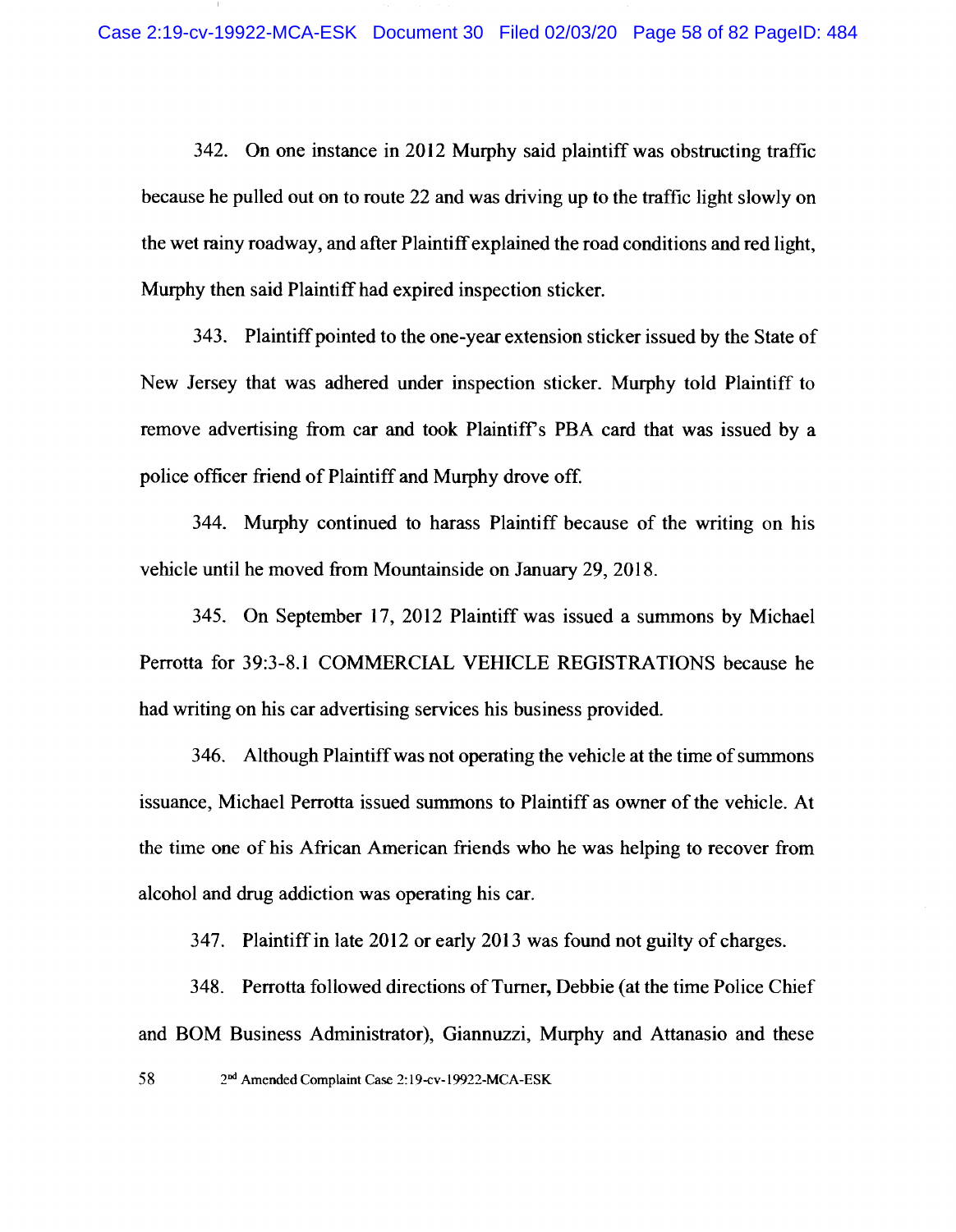officers had current knowledge of such conduct of Perrotta and were aware such harassment of Plaintiff violated Plaintiff's 1<sup>st</sup> Amendment civil rights.

349. The last time Plaintiff was followed throughout Mountainside by Murphy for approximately 7 minutes for driving with writing promoting his business on one of his vehicle was during the first week of December 2017.

350. On December 17, 2013, the Plaintiff's vehicle, for advertising messages written on vehicle, was pulled over by John Doe officers 1-5 and or Murphy at the direction of Debbie, Giannuzzi, Murphy and Attanasio while Plaintiff's wife, who has darker pigmented skin than Murphy approved of, was driving the vehicle.

351. The subject vehicle was not being used for any commercial purpose, not used for business transportation and not equipped with any handicapped devices.

352. On December 17, 2013 Plaintiff visited MPD headquarters and met with, Lieutenant Murphy who referenced New Jersey State Statute § 39:3-8.1 and threatened to issue Plaintiff a ticket under this statute should he drive the vehicle with the lettering (advertisements) on it again.

Plaintiff explained to Murphy that he was previously pulled over many 353. times, or words to that effect, and continually harassed by MPD and issued a ticket under the same statute and that the judge in Mountainside found Plaintiff NOT guilty under this statute.

2<sup>nd</sup> Amended Complaint Case 2:19-cv-19922-MCA-ESK

59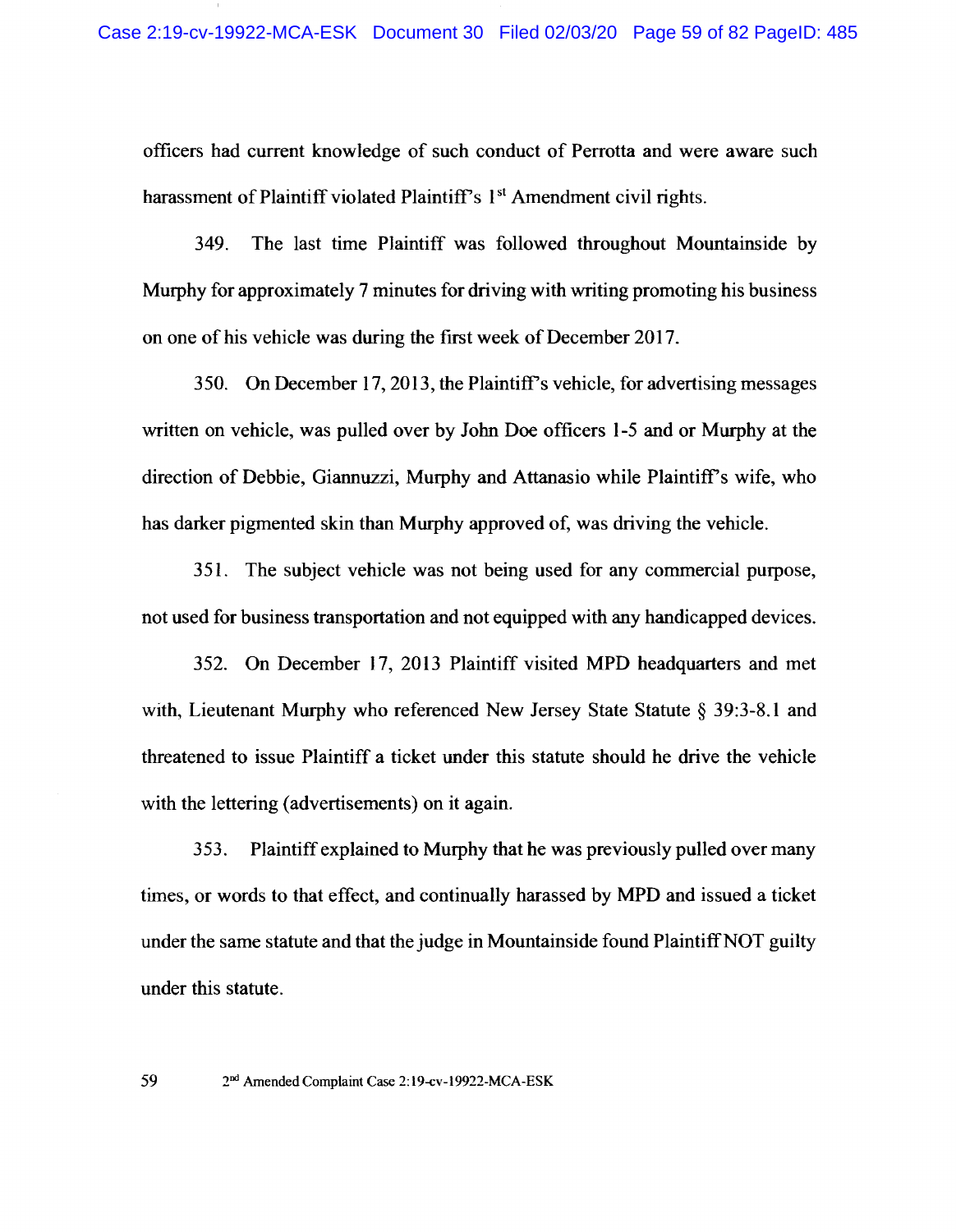354. Lieutenant Murphy stated that "the judge was wrong", and Plaintiff would be issued another ticket under the same statute should Plaintiff continue to drive with the advertisement adhered to Plaintiff's vehicle.

355. REF-DEFENDANTS actions limited Plaintiff's ability to advertise his company's services and Plaintiff's 1<sup>st</sup> Amendment rights were violated.

356. Plaintiff suffered financial loss as a result of REF-DEFENDANTS actions and lived in a state of increased anxiety and fear of retribution.

357. Murphy's actions caused Plaintiff to limit his ability to advertise his services on his vehicles until he moved from Mountainside January 29, 2018.

358. Plaintiff filed a complaint about 1<sup>st</sup> amendment violations with MPD Internal Affairs Division ("IAD") who found that Murphy did not engage in any wrongful conduct.

359. At no time did anyone from the police department attempt to contact Plaintiff or conduct a real investigation into Plaintiff's allegations.

360. From 2012-2018, Giannuzzi, Murphy, Attanasio, Huber, Michael Perrotta, Jackson, Stolting, Yasinski, and MPD John Does "1" To "5", under Debbie's direction, continued pulling the Plaintiff's vehicle over without cause and in violation of his first amendment constitutional rights.

361. Additionally, as Plaintiff was advertising his business's services on his vehicle the public would be concerned and likely think that Plaintiff's vehicle was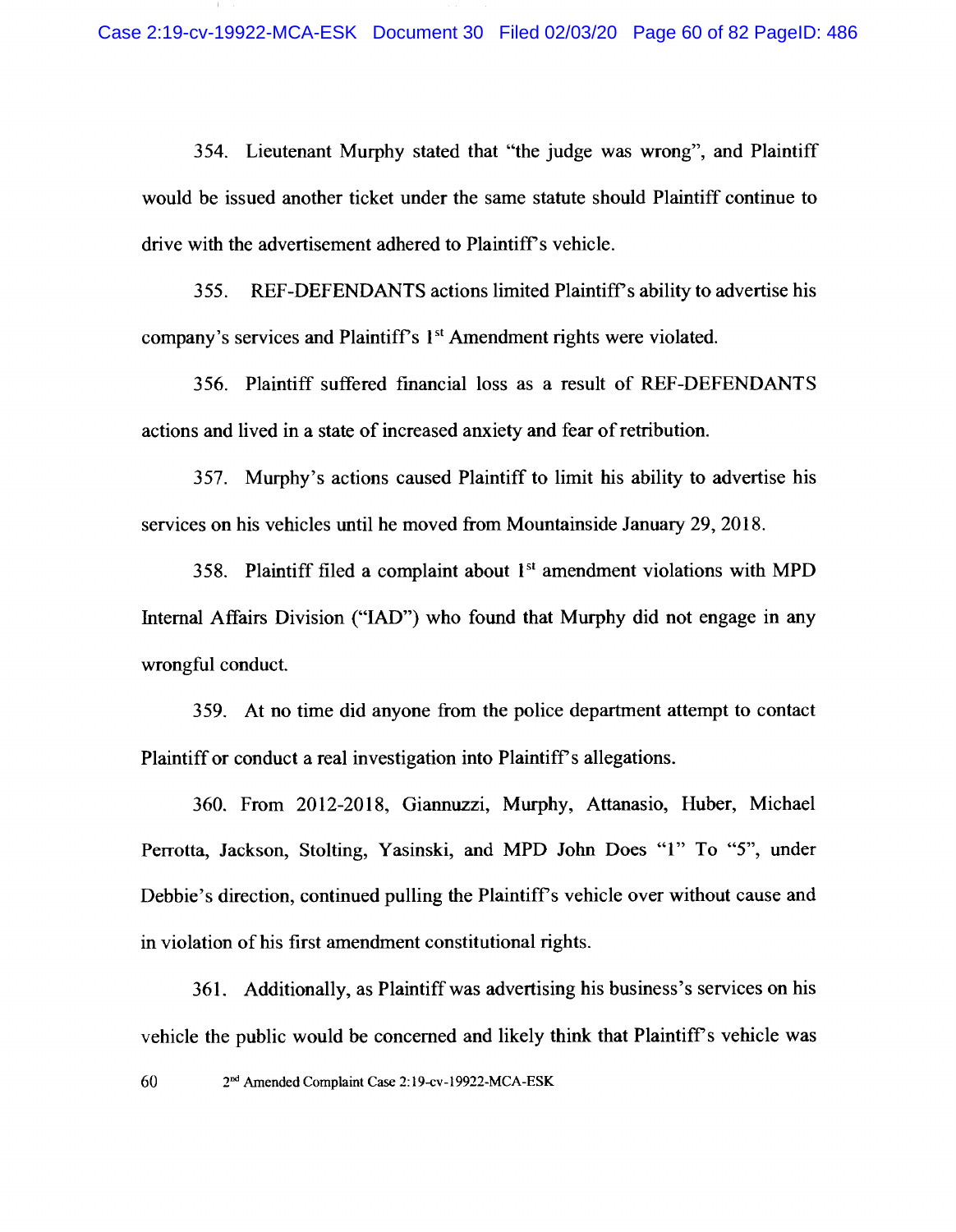pulled over for wrong-doing which negatively affected Plaintiff's business's reputation.

362. REF-DEFENDANTS were involved with the decision to pull the Plaintiff's vehicle over numerous times and issued him a citation for promoting his medical weight-loss business with writing on Plaintiff's vehicle.

363. When Plaintiff was again pulled over for advertising on his car, the officers would always indicate they were instructed by Murphy to pull Plaintiff.

### **SIXTH CLAIM FOR RELIEF** Pursuant to 42 U.S.C. § 1983 Municipal Liability Against BOM.

364. Plaintiff repeats and re-alleges by reference paragraphs 1 through 363 as if fully set forth herein.

365. From April 2012 through January 29 2018 under the color of law and in their official capacities REF-DEFENDANTS took actions or refrained from taking actions described throughout this complaint that resulted in damages to Plaintiff violating his United States and New Jersey Constitutional rights causing BOM to be liable for damages.

366. REF-DEFENDANTS submitted police reports or directed other REF-DEFENDANTS to submit police reports that left out critical details.

367. Stolting, Yasinski and Jackson destroyed, altered, erased and /or edited police reports.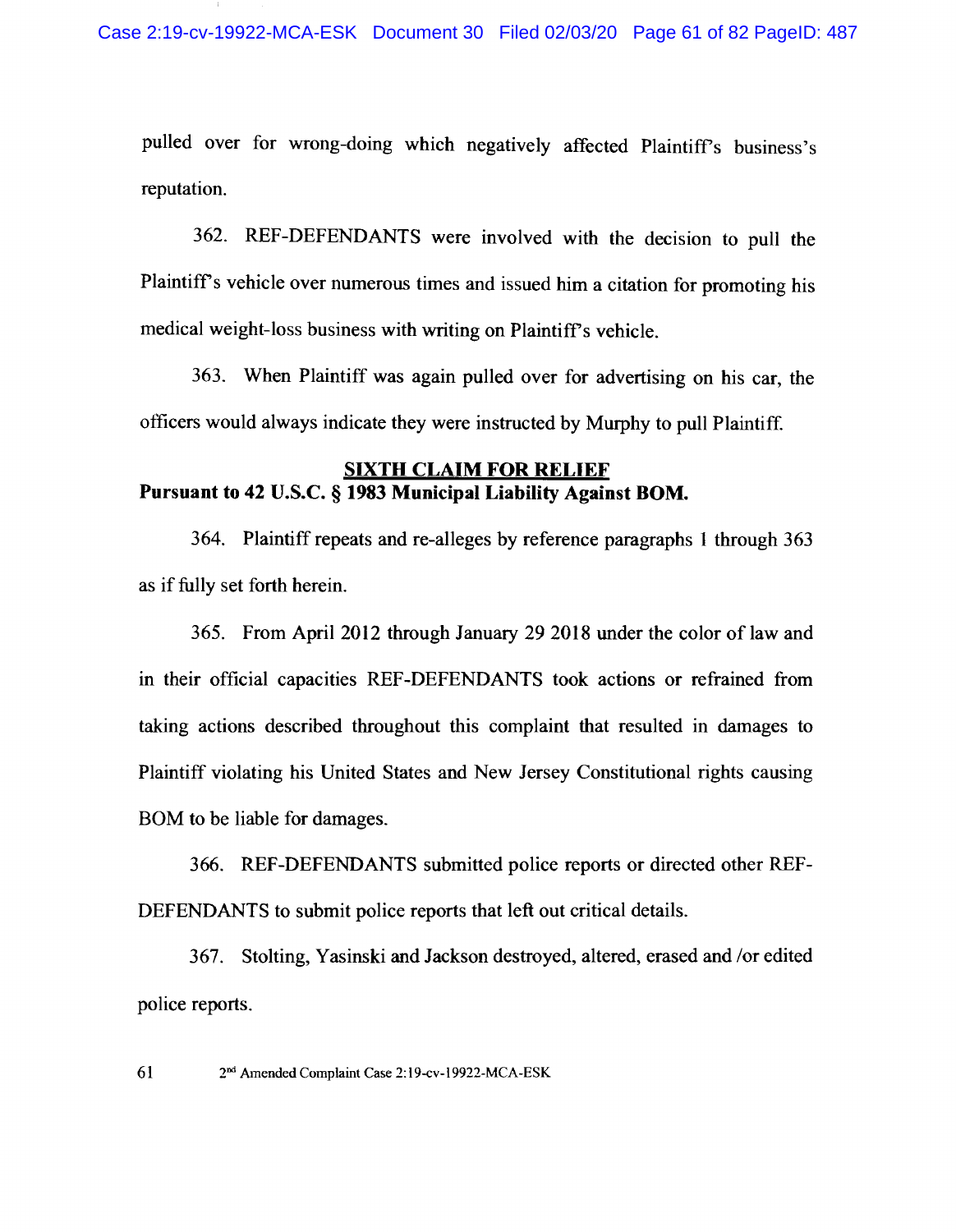368. From on or around January 28 through May 2018 Huber, Perrotta, Stolting, Yasinski and Jackson and John Does 1-5, falsified, back dated, altered, edited, destroyed and/or erased police reports and misrepresented the truth in police reports in order to not file criminal charges against Gregory and Joseph and other REF-DEFENDANTS.

369. Huber falsely purported that Plaintiff was an uncooperative witness.

370. Huber failed to file any charges against Gregory or Joseph, although with the same evidence Union County prosecutor's office filed charges against Gregory after New Jersey Attorney General's office intervened in the investigation in January 2019.

371. On January 28 and 29, 2018 REF-DEFENDANTS in Mountainside New Jersey shut BodyCam videos at critical times and/or instructed each other to do the same with the purpose to conceal the truth about the course of events that occurred on January 28 and 29, 2018 at the Plaintiff's rental property.

372. From January 28 - May 2018 REF-DEFENDANTS in BOM had a custom that ignored NJ Attorney Generals' Directive and written BOM established policy on use of BodyCams which allowed officers to turn on and off BodyCams with little to no prohibitions, or discipline for such, in violation of Attorney General's directive and failure to preserve police records as required by state law.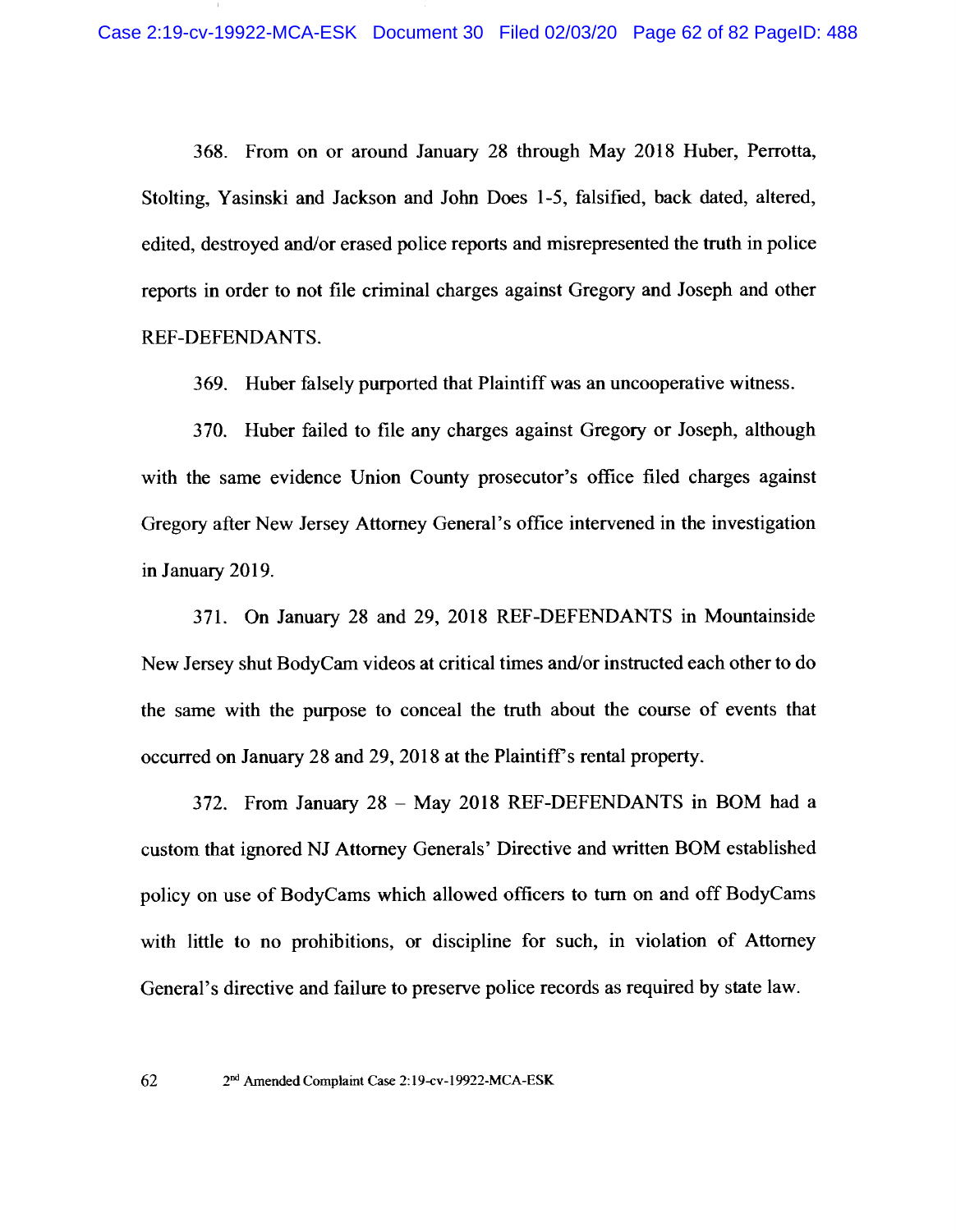373. BOM failed to supply police reports that support the true course of events from January 28 and 29 2019...

374. REF-DEFENDANTS destroyed, altered and falsified facts and purposely omitted reference to the criminal conduct of fellow officers and of Joseph and Gregory to hinder the Attorney General's investigation into Plaintiff's complaint of criminal activity by Gregory and Joseph and BOM's refusal to prosecute the Gregory and Joseph.

375. Because of a BOM well established custom, REF-DEFENDANTS violated Plaintiff's 14<sup>th</sup> Amendment rights by filing falsified police reports in an attempt to discriminate against Plaintiff for the race of his house guests, his wife's race and Plaintiff's attempts to help other recovering alcoholics.

376. An associate of Joseph arrived at the Property in a van and indicated to police he was there to take Plaintiff's 2014 Harley Davidson and 2015 Ducati 821 Monster motorcycles as instructed by Joseph.

repeatedly that he inytended to take Plaintiff's 377. Gregory stated motorcycles. He cautioned Plaintiff not to file a claim with the insurance company such can be verified by records supplied to MPD by Plaintiff.

378. No mention of this man in the van or his attempt to take Plaintiff's motorcycles was made in any police reports.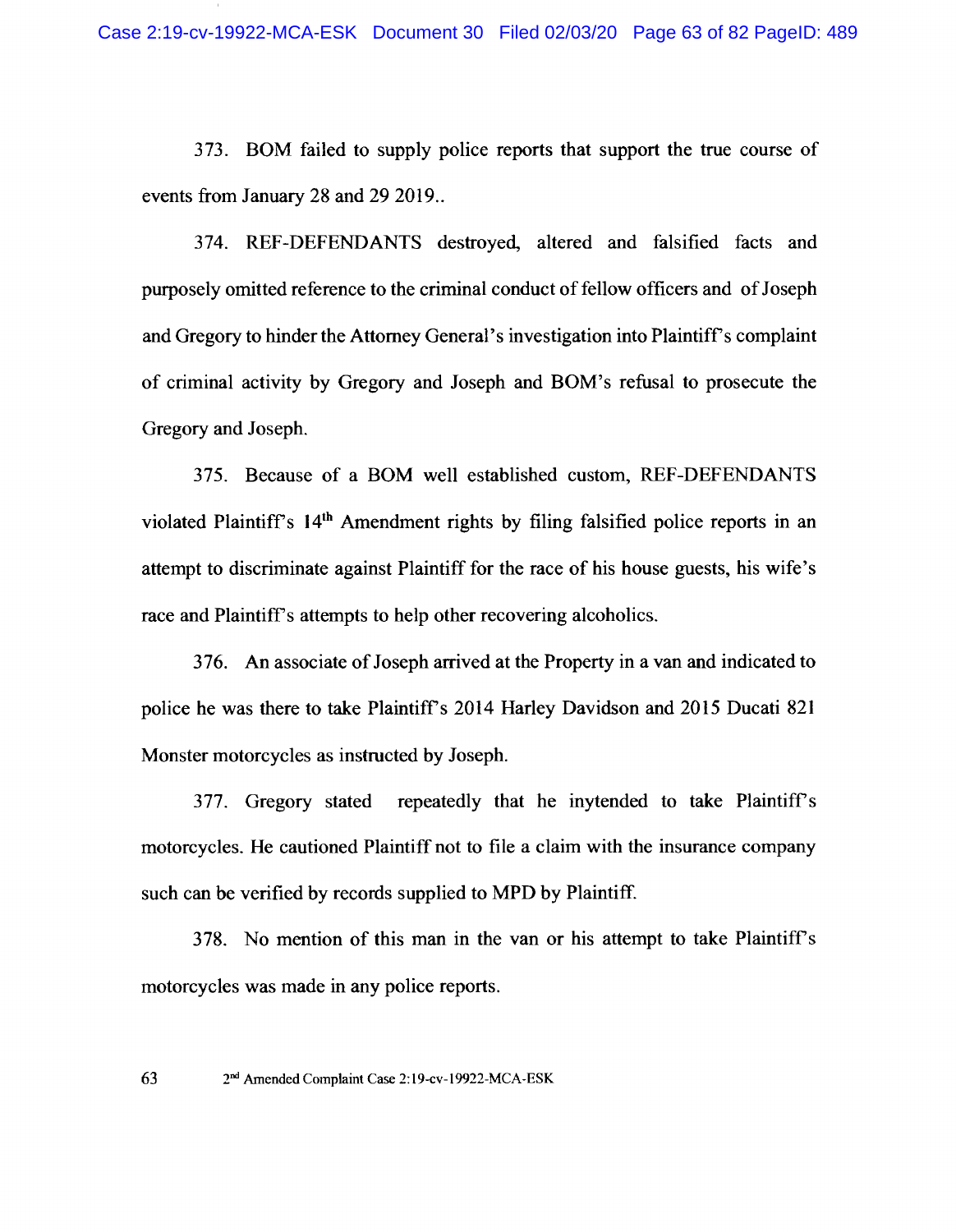379. Plaintiff was able to recover his motorcycles but Joseph and Gregory vandalized them causing approximately \$3000 in damages.

380. In 2018 BOM had current knowledge specifically related to Plaintiff's case and the modification and untruthful reporting of MPD police reports.

381. In 2018 BOM supplied copies of police reports in response to OPRA requests that do not contain a signature verifying authenticity and lack any tracking or version control which would indicate the time at which a report was made or edited and additionally provide for safekeeping.

382. From 2000-2018 BOM had a custom of allowing its police reports to be inaccurate and subject to tampering by its police officers and knew its processes were sloppy and inefficient and subject to abuse but did nothing to remedy such.

383. BOM's custom, practice and or policy and lack of training, supervision and discipline for it officers and participation by policymakers in civil rights abuses and or having current knowledge of such causes BOM to be liable for related civil rights related damages suffered by Plaintiff described throughout this complaint.

384. From racist actions taken by Huber and Murphy while in Mountainside NJ on duty as police officers from 2012-2018 BOM knew about Huber and Murphy's long history of racism. BOM did nothing to remedy such racist actions. Huber and Murphy's racism continued unabated.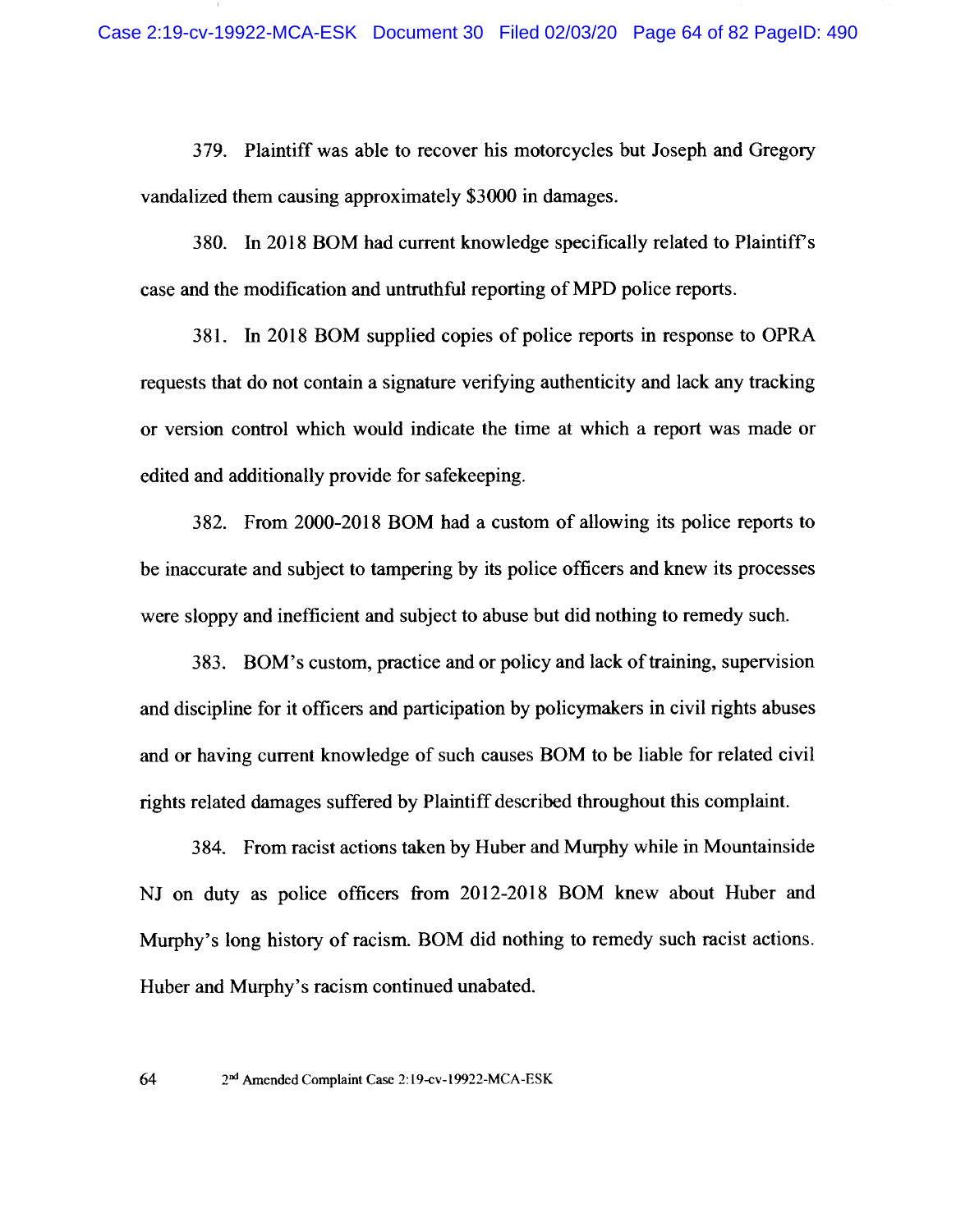385. Huber and Murphy's use of the term "nigger" and the jokes they told and emailed to other officers and other actions in the presence of policymakers should have put BOM on notice that racism was a significant issue at the MPD.

386. BOM should have known that additional and different training, supervision and discipline of its police officers was needed because of the past pattern of civil rights violations, sexual harassment and illegal conduct committed by Huber, Murphy, Attanasio and Debbie discussed throughout this complaint that went unpunished and as such acted with deliberate indifference to the consequences, and established and maintained a policy, practice or custom.

387. From 2000-2018 BOM was aware that Turner, Huber, Giannuzzi, Murphy, Attanasio and Debbie presented themselves recklessly and as incompetent administrators and policymakers of the MPD but permitted them to function in such capacity regardless of their shortcomings.

388. From 2000-2018 BOM has knowingly permitted racist actions by Murphy and Attanasio to continue. BOM knew that their actions and inactions created a custom, practice and or procedure that created an unreasonable risk that citizens' rights would be violated by MPD;

389. BOM was aware that an unreasonable risk existed; was indifferent to that risk; and the constitutional deprivation at issue suffered by Plaintiff resulted from the failure to stop the identified practices and or procedures.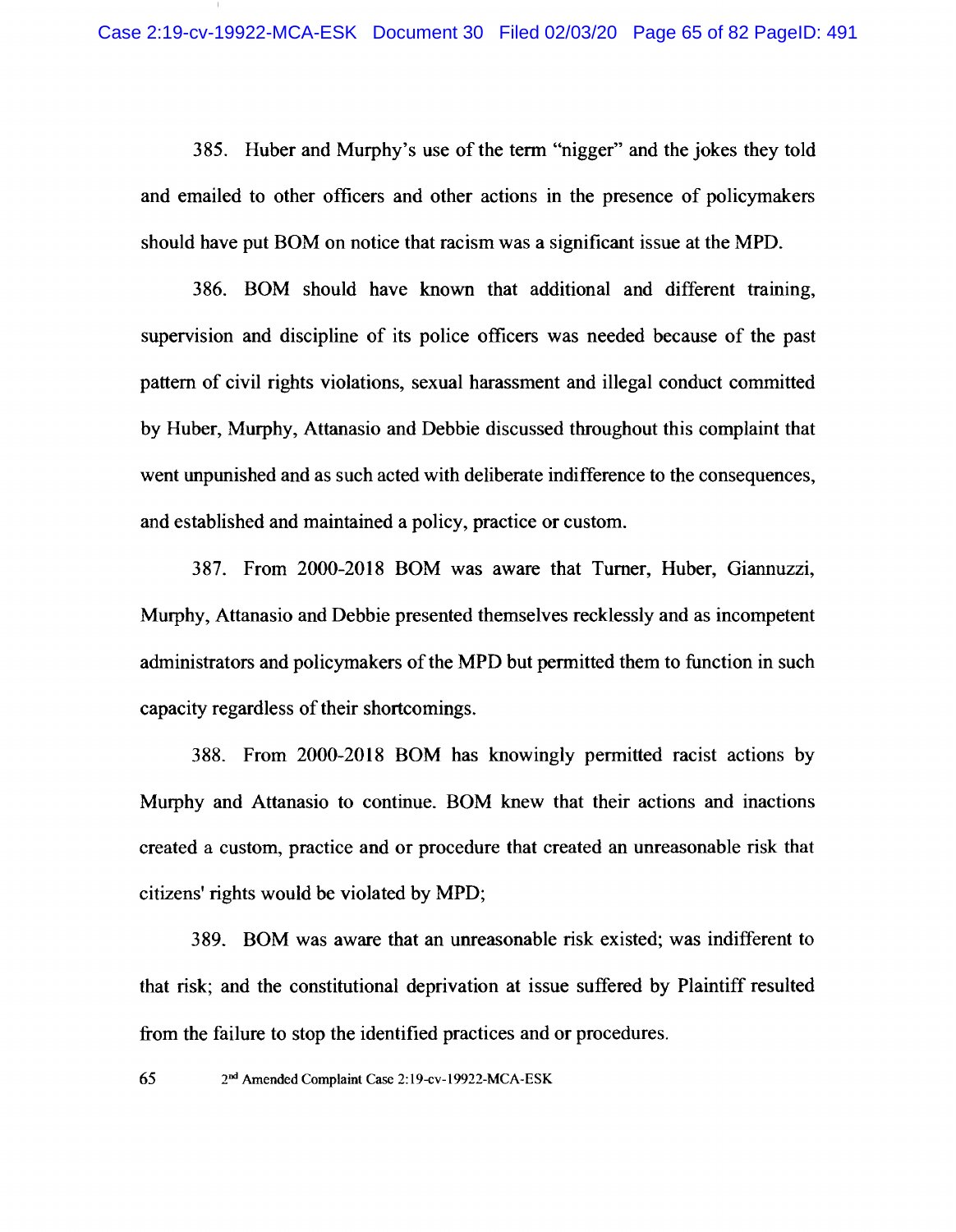390. On January 28 and 29 2018 BOM and the MPD policy makers had current knowledge of the Onsite-Defendants' Plaintiff's rental property and or knowledge of a prior pattern of similar incidents and circumstances under which the Murphy, Debbie and Attanasio's actions or inaction could be found to have communicated a message of approval to the offending subordinates and as such acted with deliberate indifference to the consequences, and established and maintained a policy, practice or custom.

391. On January 28 and 29 2018 MPD police BodyCam footage shows more than a dozen instances where on scene defendants stopped recording BodyCam footage to speak with supervisors. Subsequently these same officers violated Plaintiff's civil rights.

392. From 2000-2018 IAD Officer (Huber) and BOM Administrator (Debbie), Lieutenant Murphy, Police Chief Allan Attanasio were engaging in illegal and blatantly racist and sexually inappropriate conduct that was known throughout the police department their roles as IAD officer and supervisors, could no longer be effective.

393. From 2000-2018 Huber, Murphy, Attanasio and Debbie's history of illegal and inappropriate behavior was so egregious and so well known throughout this 22 member police department that no subordinate MPD officers could take them seriously.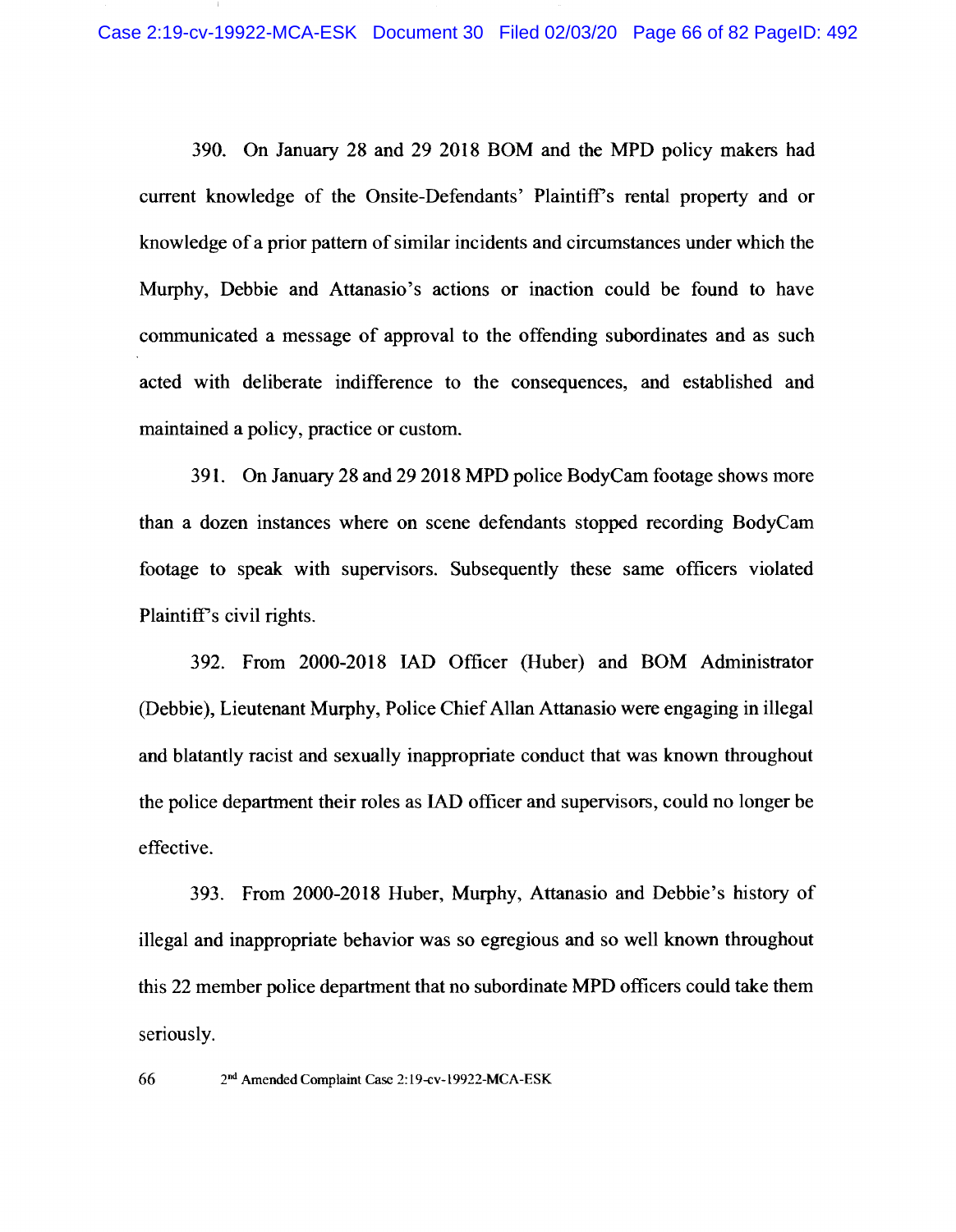394. Such behavior, made it impossible for them to effectively train, supervise or discipline officers they were responsible to supervise.

395. On January 28 and 29 2018 Huber and Debbie, Murphy and Attanasio participated in conduct, and or directed Onsite-Defendants to violate Plaintiff's civil rights and or acquiesced such conduct.

396. In or around July 2018 and as the result of police wrongdoing involving corruption, sexual harassment, racism and illegal conduct which occurred prior to January 28, 2018 Huber, Murphy and Attanasio were suspended from duty.

397. Had BOM listened to the complaints from fellow officers and the public and terminated the employment or suspended Huber, Murphy and Attanasio prior to January 28, many of the damages suffered by the Plaintiff would have been avoided.

398. From 2000-2018 BOM maintained a practice, custom or policy of reckless and deliberate indifference to instances of known or suspected civil rights violations related to racism and or other discrimination related to: handicapped status of being a recovering alcoholic and in concealing complaints of such, and in discouraging victim's complaints about such conduct.

399. From 2000-2018 BOM has a custom of violating other minorities civil rights as a disproportionate number of citations are issued to people of color and

67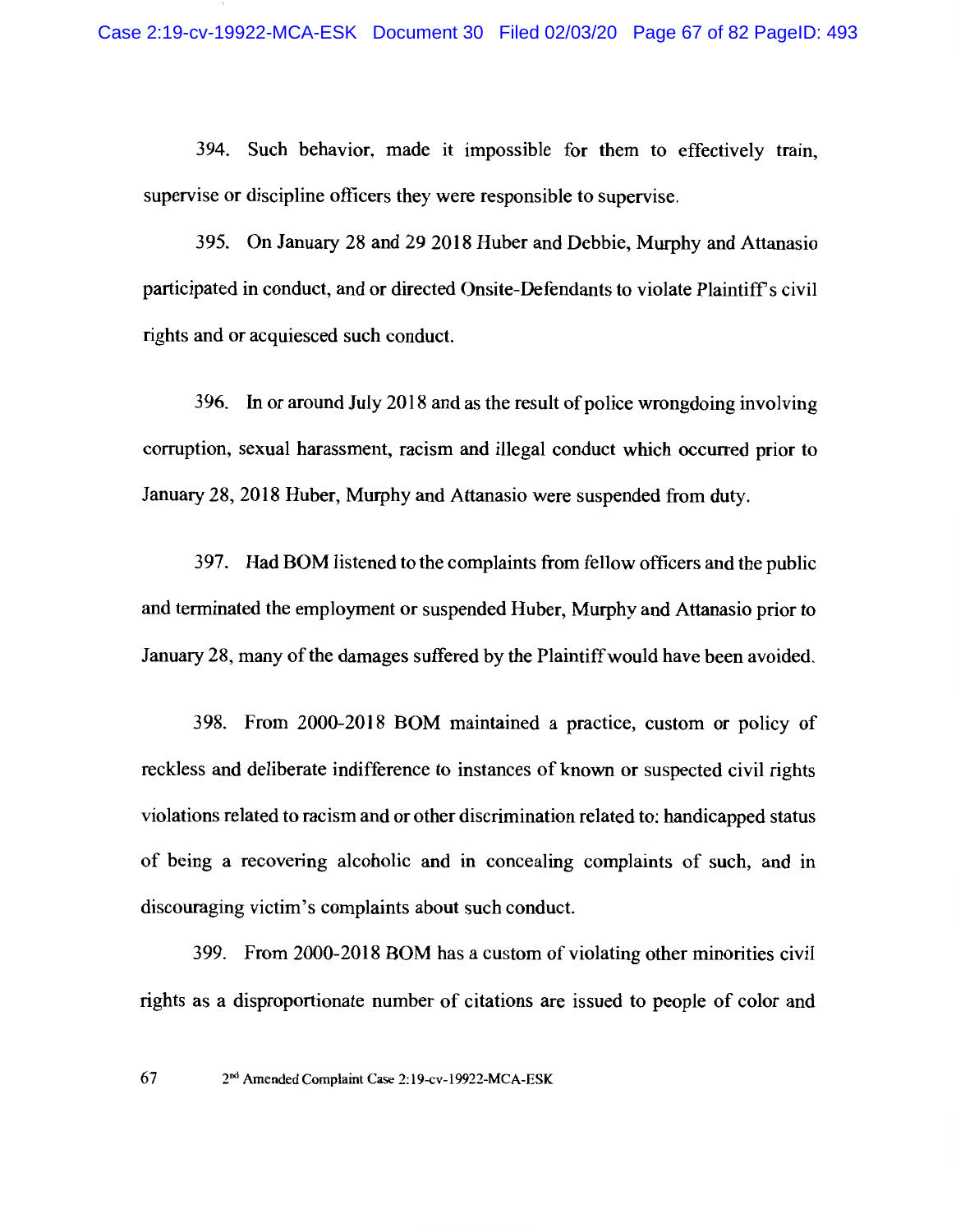Hispanic individuals by MPD officers although the percentage of people of color and Hispanic individuals living in Mountainside is disproportionately Caucasian.

400. BOM maintains, or persists in following, a policy of greater enforcement of traffic citations and lesser protection for crime victims of darker pigmented skin and this policy has a disproportionate impact on minorities.

401. BOM's inadequate police training and history of accepting discrimination and blatant civil rights violations committed by it's police officers and as addressed throughout this complaint and permitted to continue with impunity regarding these types of victims amounted to deliberate indifference to the need for heightened protection for these types of victims.

402. From 2000-2018 MPD had a custom of disregard for the civil rights of fellow officers and the public and BOM's failure to train, supervise and discipline its officers BOM's and subsequent violation of Plaintiff's federal civil rights accorded by the US Constitution was a highly predicable consequence of a failure to equip law enforcement officers with specific tools to handle recurrent situations.

403. From 2000-2018 no amount of training that MPD officer received telling them racism is prohibited would have any lasting effect when the administration of the MPD showed a history of deliberate indifference to enforcing its written policies and racism was engrained within the institution that enforcement became impossible without the removal of officers who were regular offenders.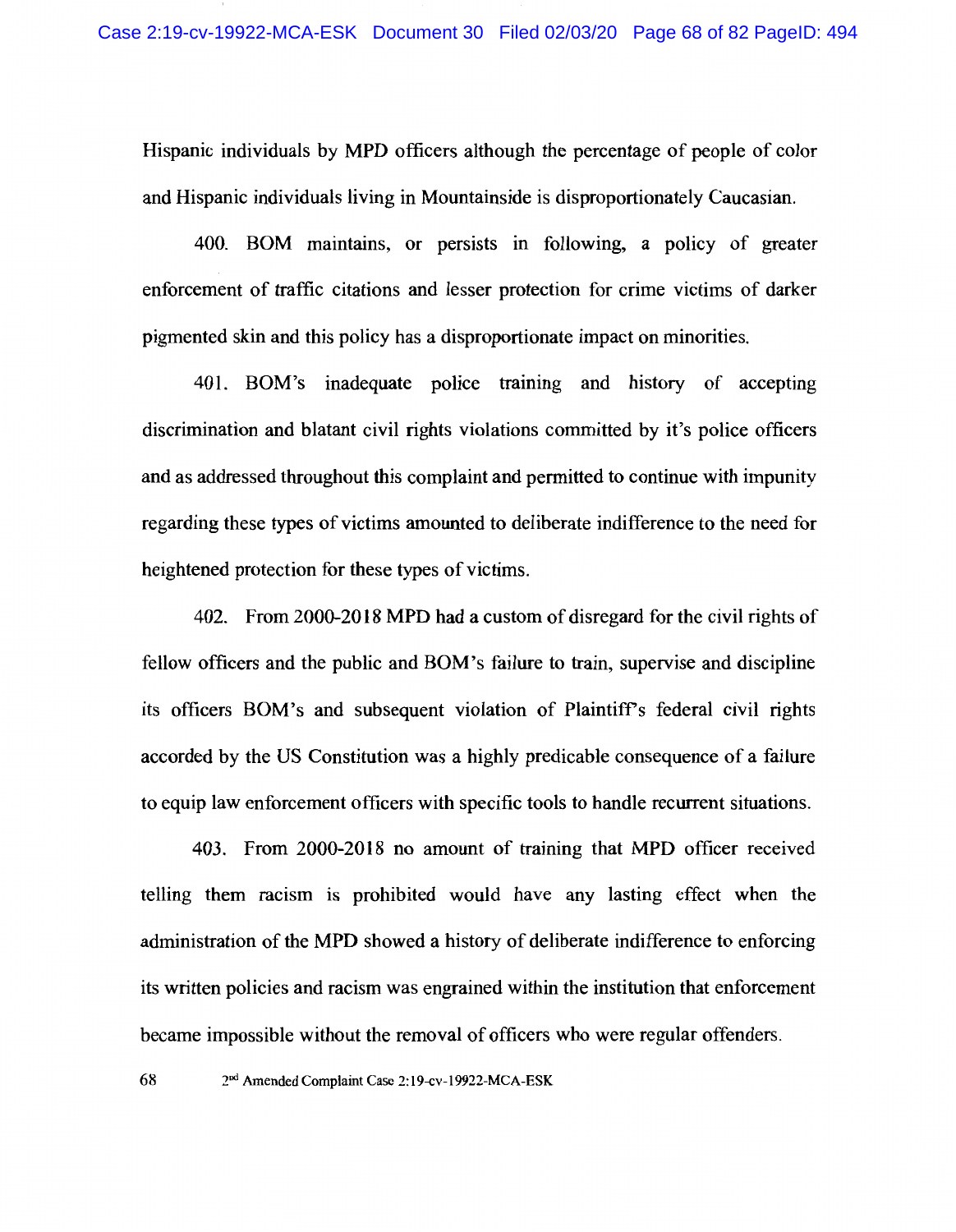404. From 2000-2018 BOM had a custom to ignore employee and civilian complaints of civil rights violations and illegal actions committed by BOM employees and failed to investigate civilian and employee complaints of racism, take action to train, supervise or discipline the employees involved and conduct sufficient IAD investigations.

405. Such similar custom can support an inference that BOM and MPD had notice of and tacitly condoned the violation of Plaintiff's civil rights.

406. From 2000-2018 MPD officers were aware their conduct would most likely not be investigated for wronging and if they were, they would not be disciplined. It follows that they felt they could run roughshod over the constitutional rights of citizens thus creating an unofficial custom adopted by policy makers.

407. Councilmembers, Debbie, Giannuzzi, Murphy, Attanasio and Huber were the municipal decision makers and or policy makers who effectuated such a custom and acquiesced to it as a well-settled custom because of their inaction.

408. From 2000-2018 BOM's IAD investigations did not comply with New Jersey Attorney General's INTERNAL AFFAIRS POLICY & PROCEDURES.

409. From 2000-2018 BOM has a custom, policy and history of irregular, inconsistent and inadequate IAD investigations conducted by IAD staff and a

69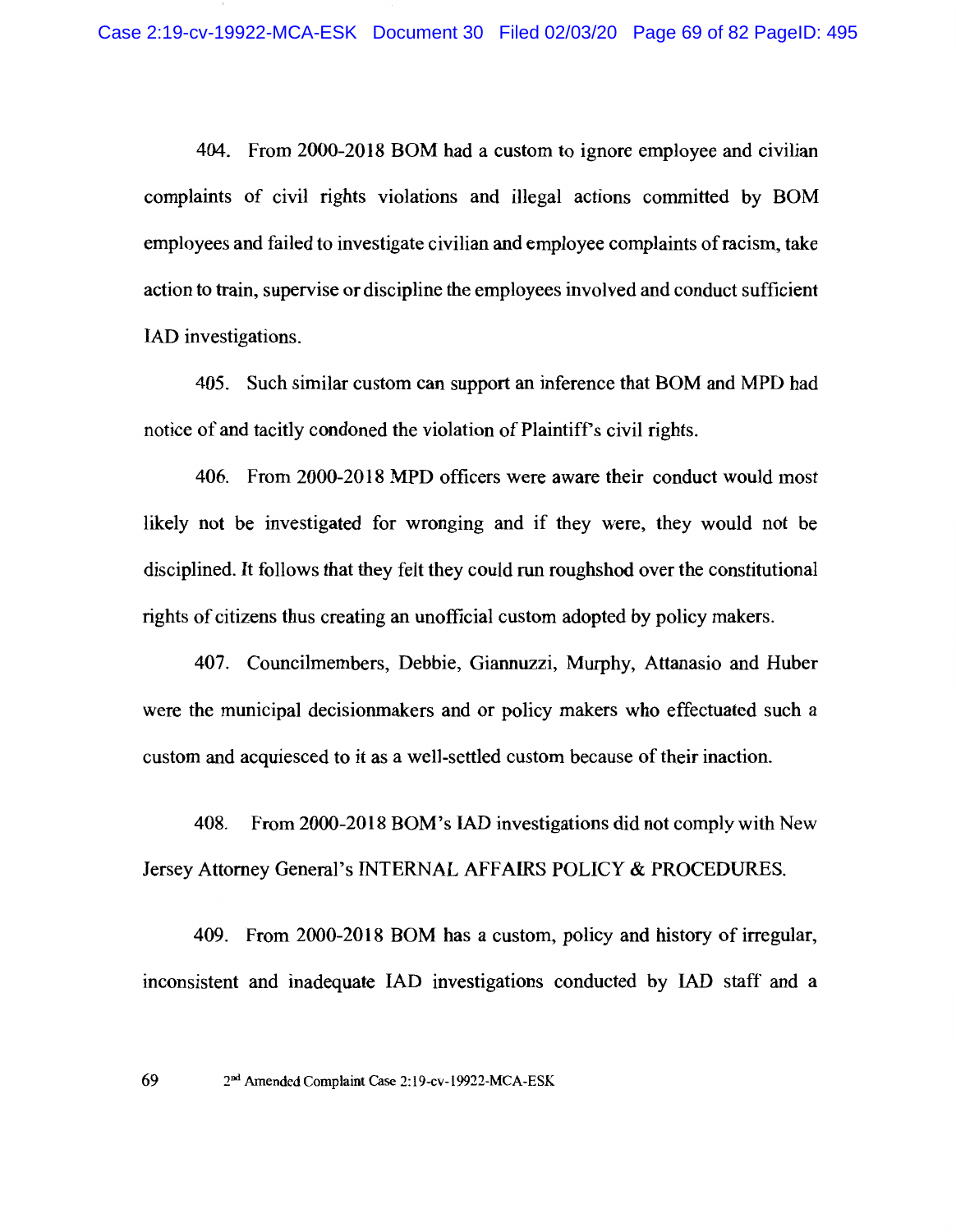custom, policy and or history of irregular, inconsistent and inadequate record keeping of disciplinary actions of MPD police officers.

410. From 2000-2018 IAD Investigators have committed crimes, sexual harassment of other employees and excessive civil rights violations for racism.

412 From 2000-2018 IAD Investigators failed to adequately investigate according to procedure, procedures were deficient, and/or so deficiently administered as to effectively reduce civil rights violations, thus allowing MPD officers to engage, unchecked, in a habitual pattern and custom of civil rights violations and illegal activities which showed a deliberate gross indifference to the public's constitutional rights.

413. From 2008-2018 BOM permitted Murphy to use the term "nigger" in meetings with subordinates and policy makers and to distribute racist and pornographic videos through-out the police department.

414. BOM had a custom that permitted certain favored officers to violate the established rules and standards in the treatment of other officers.

Huber, Murphy, Debbie, Turner were favored officers. 415.

416. From on or around 2008 until approximately 2018, Head of Detectives and IAD officer Huber, kept a large DILDO (penis shaped sex toy) in or on his desk, in a drawer and in a file cabinet at the MPD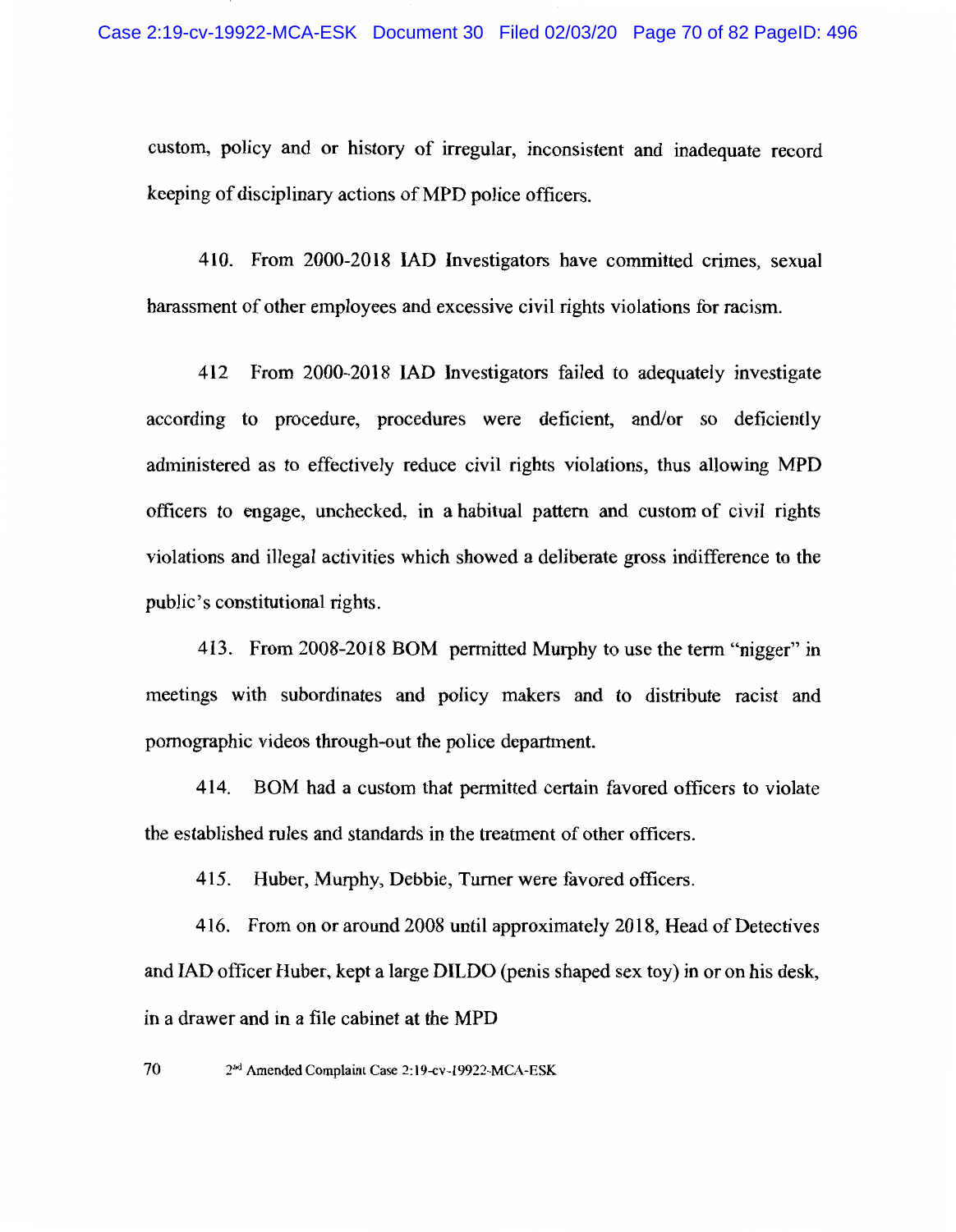417. Huber used this and other DILDOS to assault and or harassed fellow officers, exposed his testicles, threw feces and chased other BOM employees and civilians in the police department and displayed DILDOS at public police PBA related functions.

418. Huber also posted videos displaying DILDOS and distributed such to police officers while serving as IAD officer.

419. Debbie, Turner, and other supervisory MPD officials were aware of such incidents and of numerous complaints from fellow officers and family members and other BOM employees and took no corrective action.

420. BOM's official policy was that sex toys in the work environment was cause for immediate dismissal but this policy was not enforced.

421. Such official policies were treated by BOM as not applying to Huber in his status as IAD Officer and his close relationship with Murphy and Debbie's family and business connections.

422. Murphy had a practice from approximately 2012-2016 of taking his flashlight and ramming it into the anus area causing injuries to other officers while at police headquarters.

423. Debbie was aware of such incidents and took no corrective action.

424. From approximately 2009-2018 MPD Officers who complained about the illegal actions of Huber, Murphy, Debbie and other supervisors were labeled by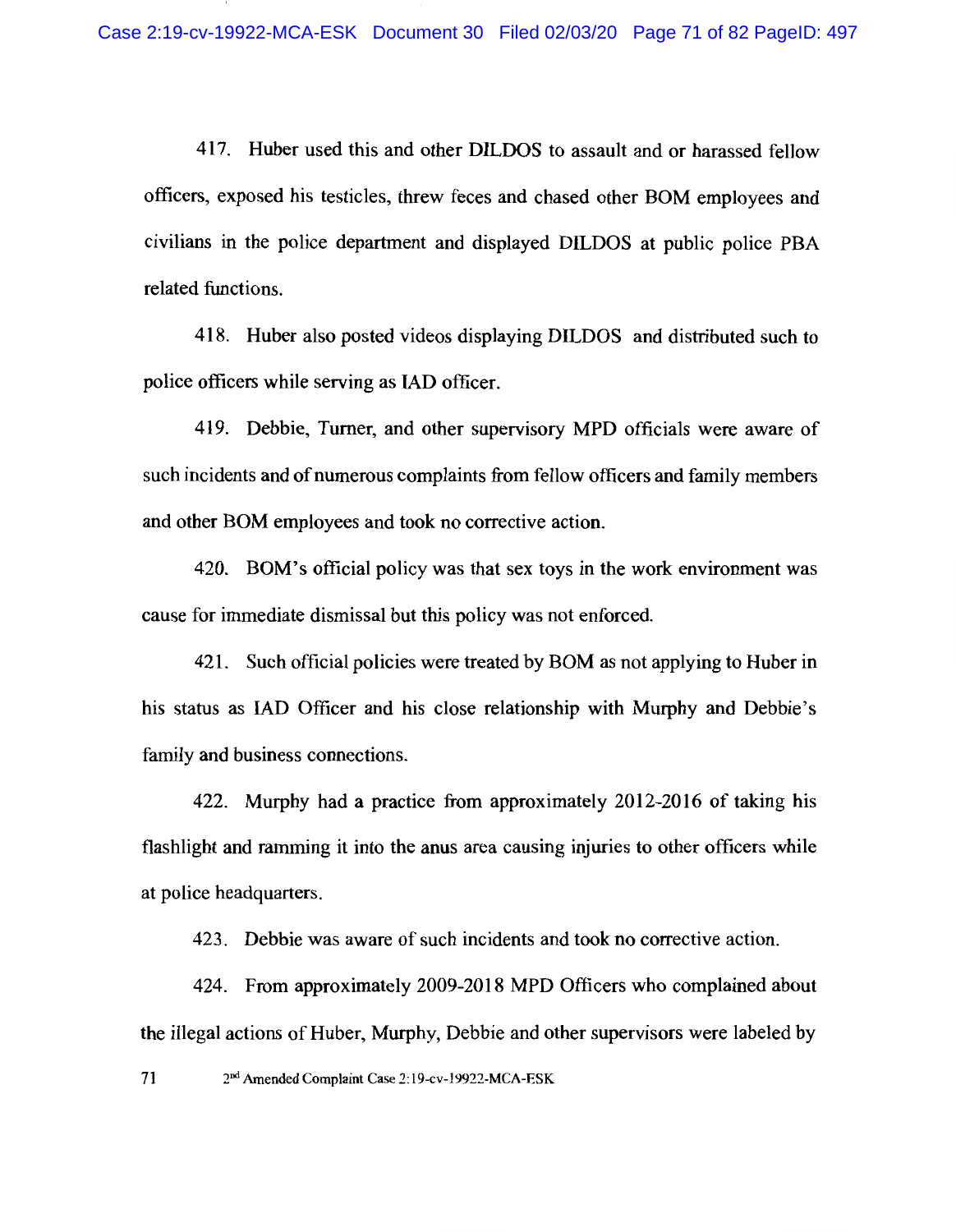Attanasio and Debbie as malcontent and been told they "have no sense of humor". that they have to "lighten up", and that they are "too serious", or words to that effect.

425. On or around 2000-2014 during his tenure as Police Chief, Debbie instituted a policy whereby each police officer was permitted to carry any type of handgun he chose, regardless of its condition, caliber or appropriateness.

426. Debbie's actions were careless and demonstrate his poor judgement supervising the MPD.

427. As Chief of Police, Attanasio, carried a revolver as his on-duty weapon.

428. From approximately 2011-2016 Attanasio had a laser sight mounted on his revolver and pointed his firearm and laser at officers while at MPD.

429. Debbie and Attanasio were aware of such and took no corrective action.

430. From 2013-2017, Murphy used both his personal and police vehicles to recklessly drive up from behind and surprise other officers at a high rate of speed endangering the other officers' lives.

431. Debbie was aware of such incidents and took no corrective action.

432. On or about March 25, 2011, Huber and then Lieutenant Attanasio committed numerous actions that are believed by Plaintiff to be felonies (two of which are listed) which Debbie and most of the MPD knew about but Debbie provided no corrective action:

a) Called in false disturbance call to neighboring police department.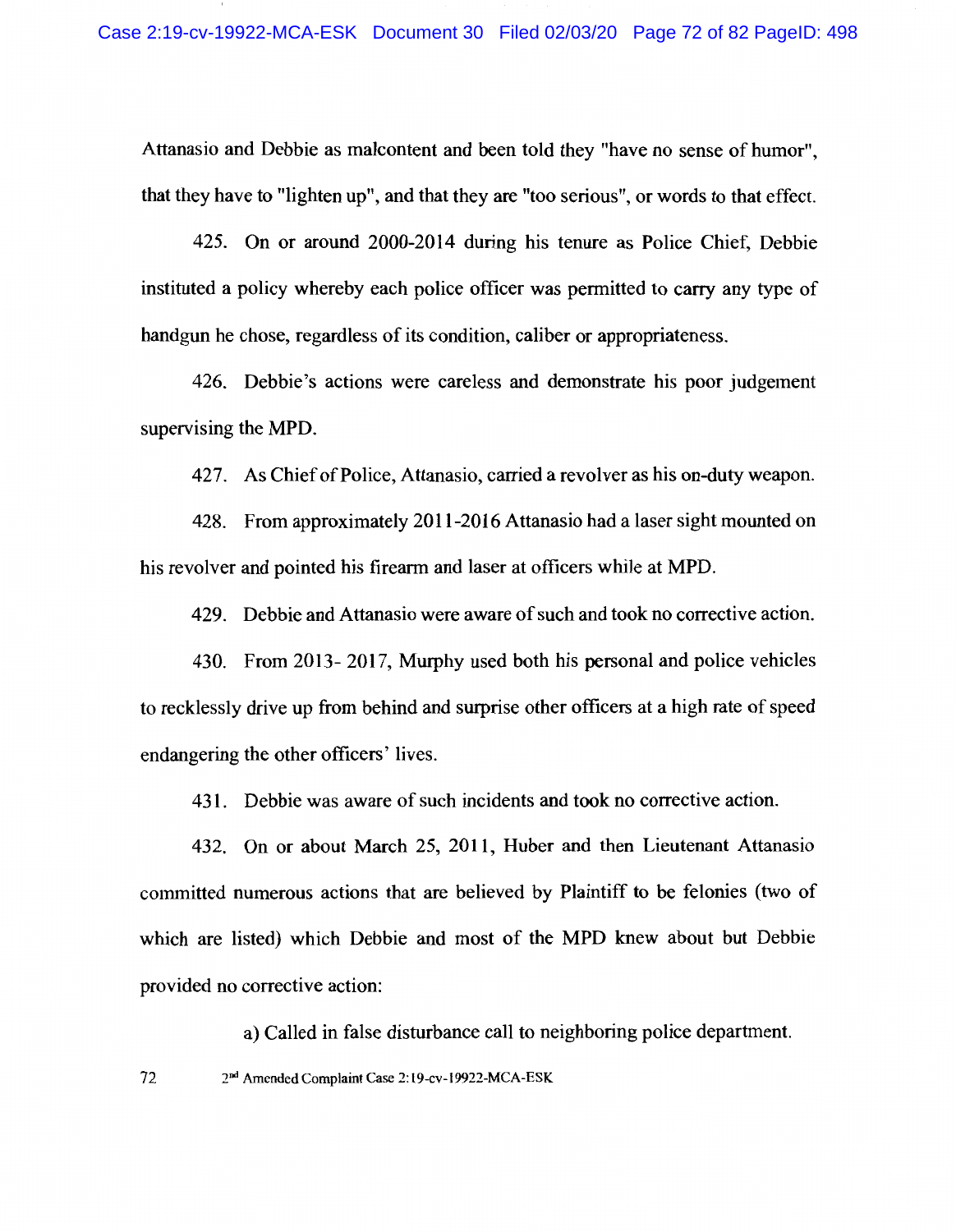b) Took a police car from neighboring town's police department while they were responding to false disturbance emergency call without permission.

433. Huber and Attanasio were subsequently promoted according to BOM records.

434. From 2000-2018 BOM there was little rotation of leadership in BOM and nepotism prevailed with promotions at the MPD based on relationships and personal favors rather than by merit.

435. From 2000-2018 BOM had a custom of making numerous concessions related to the illegal and immoral activities conducted by MPD "favored" employees that violated the civil rights of fellow police officers and the public and punished the police officers who refused to break the rules for the sake of the leadership of BOM.

436. From 2000-2018 BOM had a custom of civil rights violations and lack of discipline of it's police officers which is evidenced in that it condoned such actions described herein and punished officers who did not violate civil rights of citizens when asked by supervisors by ostracizing them in front of their peers.

437. From 2000-2018 BOM had custom of condoning racism and other civil rights violations, sexual harassment, sexual assault, car theft and aggravated assault any other illegal activities within the MPD, specifically by Murphy and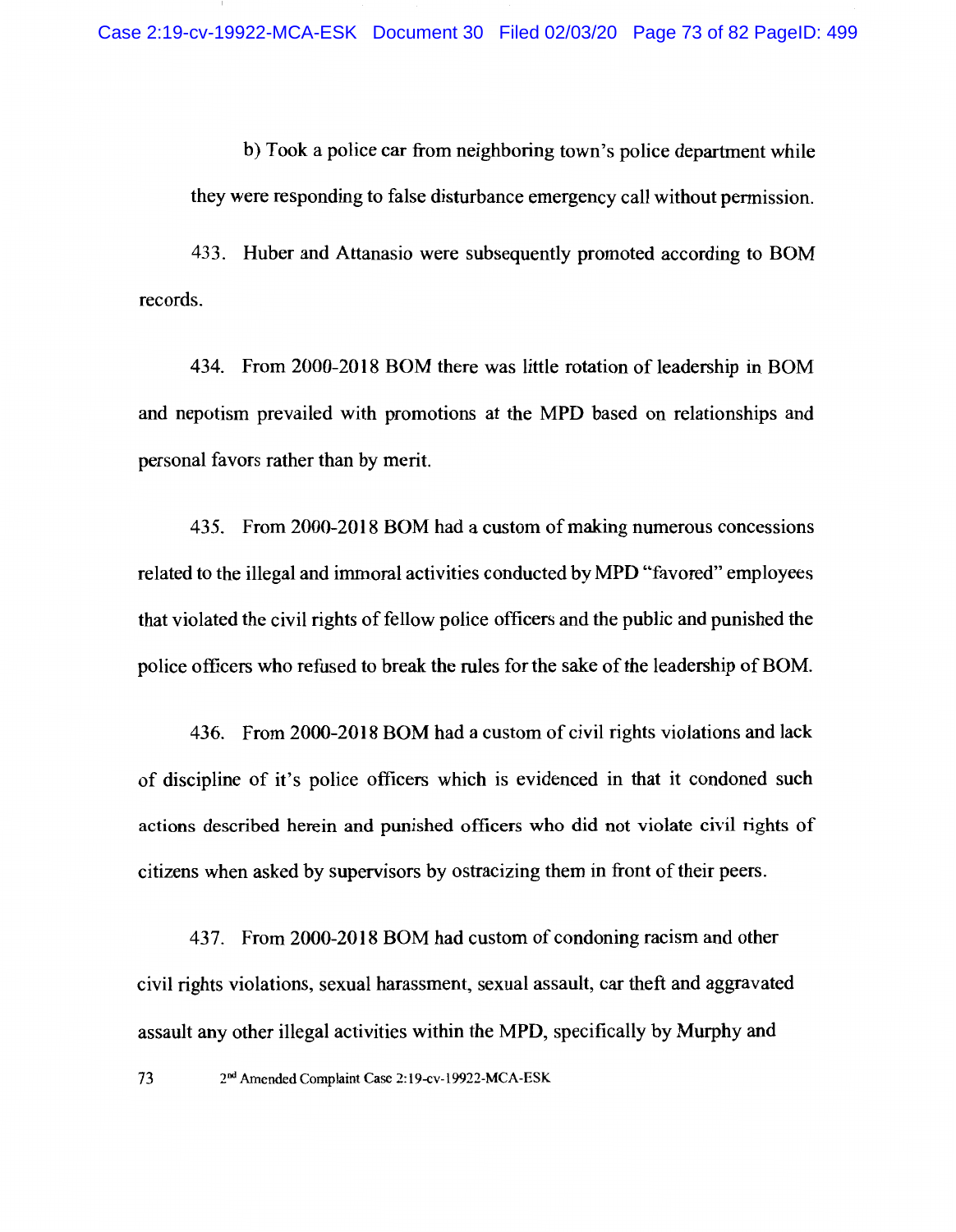Attanasio which went undisciplined, and as such BOM failed to adequately prepare for recurring situations where constitutional violations were likely to occur again.

438. Debbie is active on Facebook in a group "Mountainside Matters."

439. Debbie has influence over the moderators of said group and uses his influence to ban members who share content that references civil rights violations of BOM employees.

440. In or around 2013-2019 Plaintiff posted comments related to MPD racism and BOM customs affecting civil rights, which were met with veiled threats "that Plaintiff better have proof" by Debbie and others representing the BOM; Plaintiff's comments were deleted and Plaintiff was removed group.

441. According to BOM municipal court records from 2011-2019 BOM has had a custom of targeting African American or Hispanic ("minority") blue collar drivers as a means to derive revenue.

442. BOM strategy has been to target work vans with minority drivers and pull them over and issue summons for trumped up or non-existent violations.

443. Debbie has knowledge of such revenue generating schemes that target minorities but has done nothing to prevent such.

444. From 2000-2018 BOM has had a custom of hiring white police officers when more qualified Hispanic and black officers applied.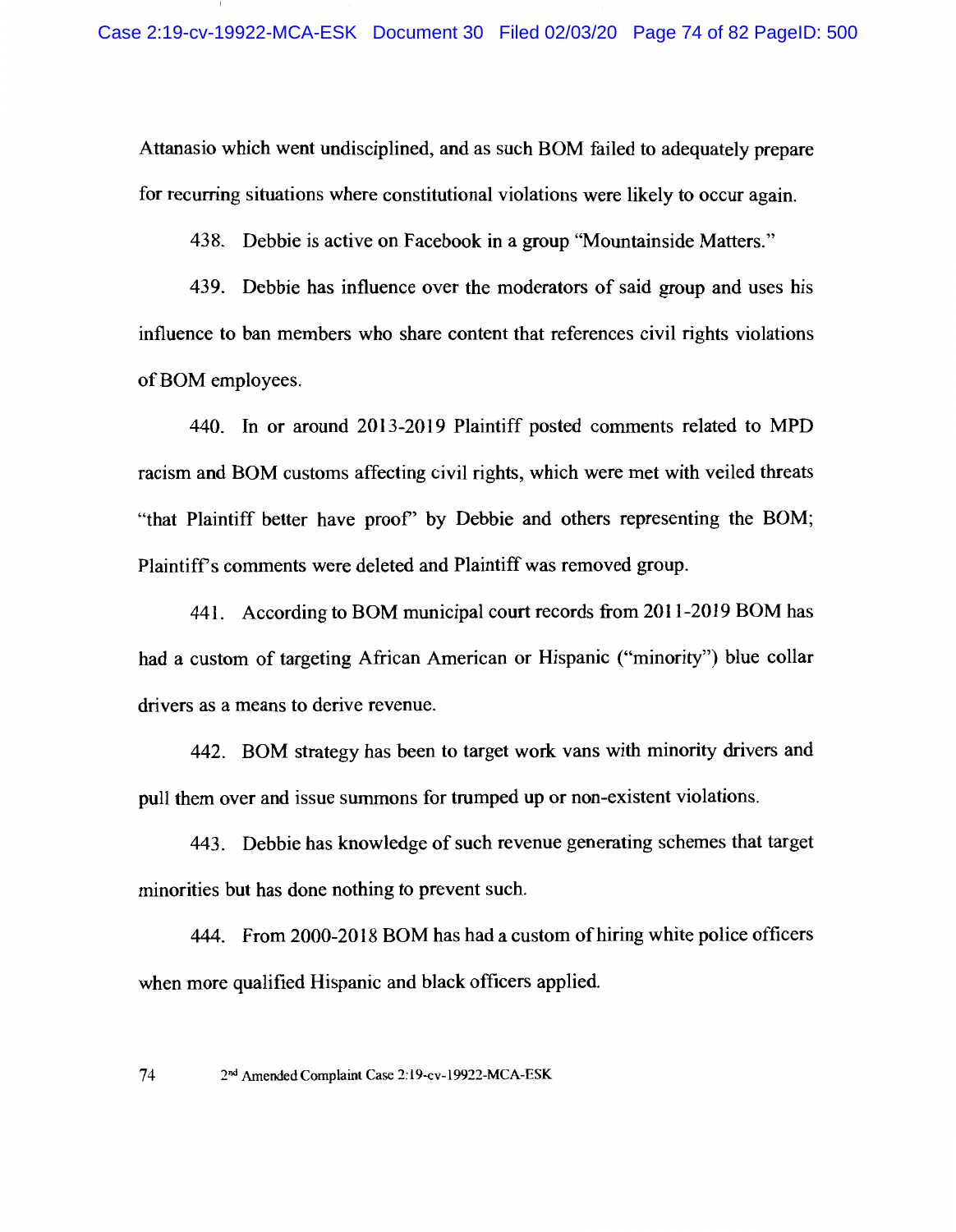445. During such time frame more than 100 Hispanic and black officers applied to the all Caucasian MPD but their applications were ignored because of racial discrimination at the MPD.

446. In or around June 2018 BOM hired Joe Santiago of Santiago Associates LLC to restore its tarnished reputation related to racism and illegal police conduct.

447. In or around July 2018 Joe Santiago suggested to BOM Mayor Paul Mirabelli, Debbie, Giannuzzi and Turner that BOM hire some people of color to dispel the racism allegations or words to that effect.

448. As a result in or around December 2018 MPD broke tradition and hired an African American police officer.

Most if not all of MPD on duty officers, which was approximately 7 449. officers, were on scene January 28 and 29 2018.

450. On January 28 and 29 2019 at Plaintiff's rental property Attanasio, Debbie and Turner communicated via cell phone and text messages with each other and on-scene MPD officers and directed or acquiesced to their actions.

451. Murphy was supervisor on scene and Huber was chief investigator.

452. Debbie, Murphy, Huber and Attanasio should have been placed on administrative leave, relieved of duty or suspended from duty when BOM learned of their previous civil rights violations, illegal activities and supervisory dereliction.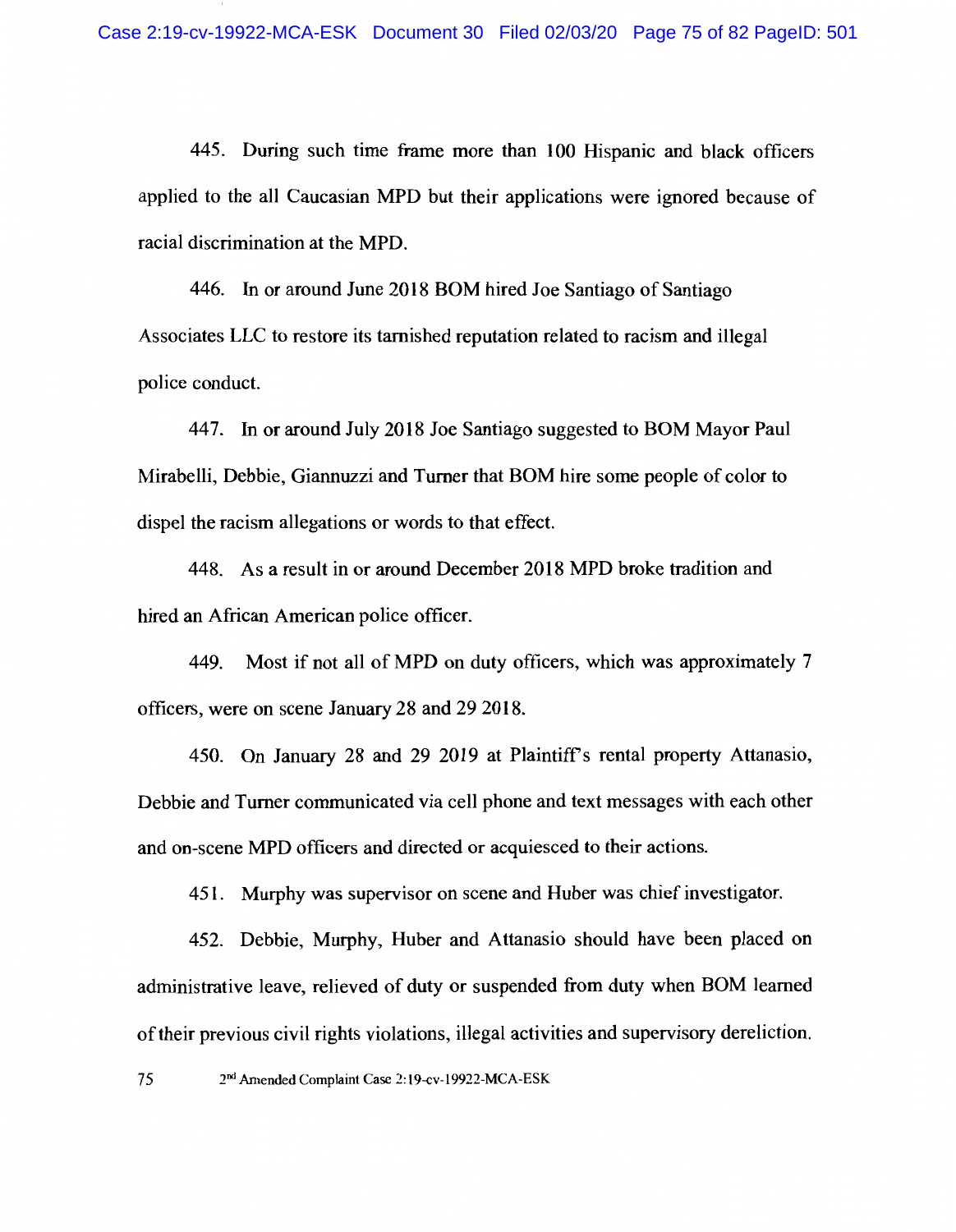453. By taking no disciplinary action BOM showed deliberate indifference to the public's safety and increased the likelihood that offending officers would continue such activities in the future.

454. Horseplay and racial humor are tolerated during MPD training sessions which undermines the seriousness of subject matter.

455. BOM's history of training efforts were inadequate to stem off the long history and of civil rights violations and illegal actions that occur at the MPD due to its supervisory and disciplinary customs that permit MPD officers to ignore the law.

456. From 2000-2018 BOM's had a custom of not enforcing training procedures and having meaningful consequences to prevent future wrongdoing by MPD officers.

457. Each of BOM's policies, practices, and/or customs discussed throughout this complaint are the proximate cause for the actions taken by defendants in violating Plaintiff's civil rights.

458. Sometime in July 2018 Giannuzzi contacted Plaintiff via telephone and complained to Plaintiff that his email to the Attorney General's office created an investigation of the MPD and as a result Giannuzzi might have to bring Plaintiff in.

459. Plaintiff understood that this was meant to intimidate him and that if Plaintiff didn't stop his efforts to have law enforcement look into why Gregory wasn't arrested Plaintiff was going to be arrested for some manufactured charges.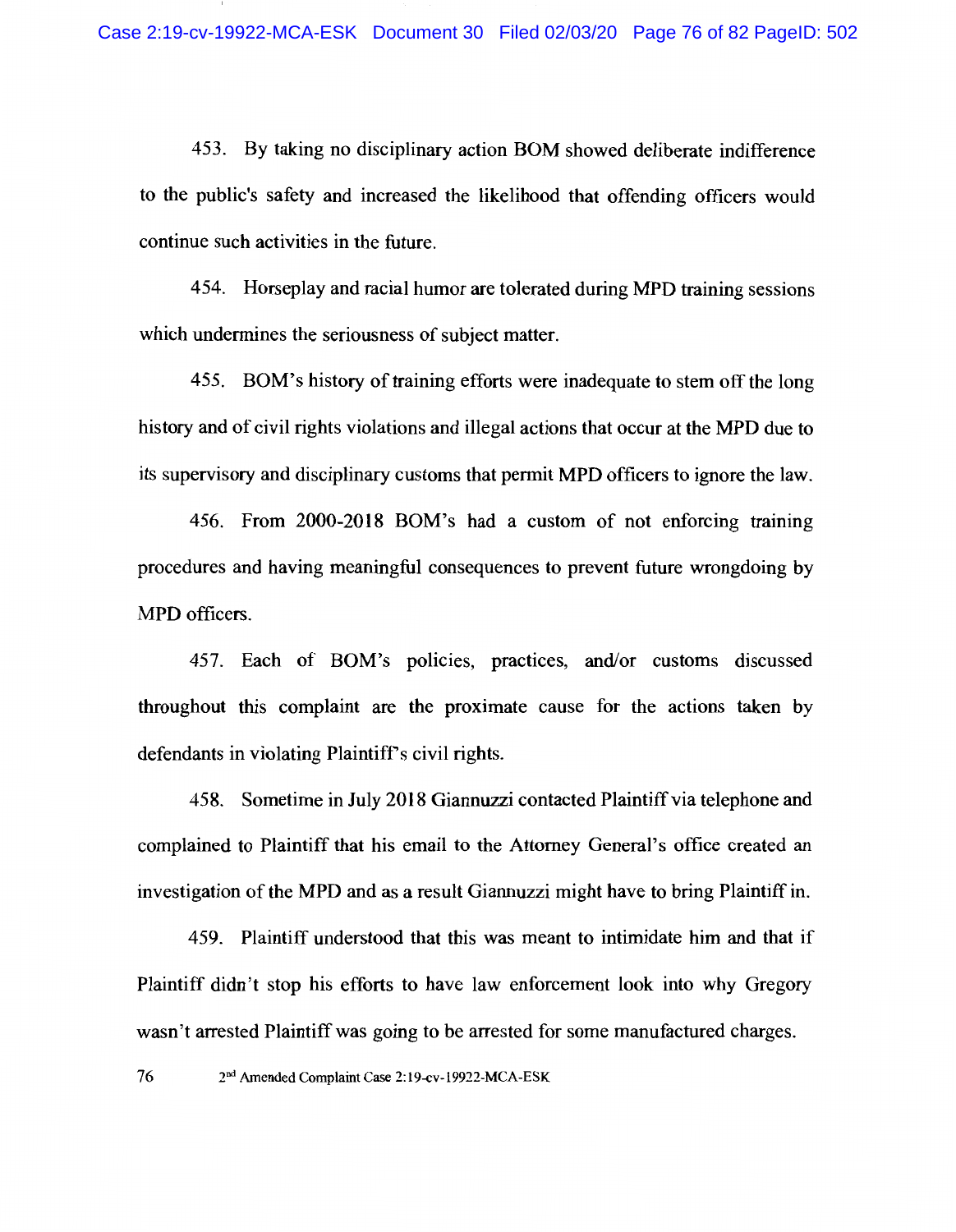## Fair Housing Act Claim Pursuant To 42 U.S.C. § 3604 Against Defendants **BOROUGH OF MOUNTAINSIDE, BOM and REF-DEFENDANTS**

460. Plaintiff repeats and re-alleges by reference paragraphs 1 through 459 as if fully set forth herein.

461. BOM and REF-DEFENDANTS assisted Gregory and Amanda Caponegro in illegally evicting Plaintiff from his rental house based on Racial, Disability and Pregnancy related conditions violating the Fair Housing Act.

480. BOM and the taxpayers of the Borough of Mountainside has had widespread and knowledgeable participation by the taxpayers in it's discriminatory behavior.

462. Taxpayers were made aware of the ongoing conduct of the MPD when an attorney stood before the videotaped Town Council meeting in or around January 17, 2017 announcing to the public that rampant sexual harassment, criminal activity and racial discrimination was occurring within the MPD.

463. Taxpayers of Mountainside have for more than twenty years observed the lack of racial diversity on the MPD and done nothing to rectify it's discriminatory hiring practices.

464. Taxpayers of BOM have failed to use their voting power to eliminate the long time members control of the BOM Town Council by electing new officials and demanding a change in policies.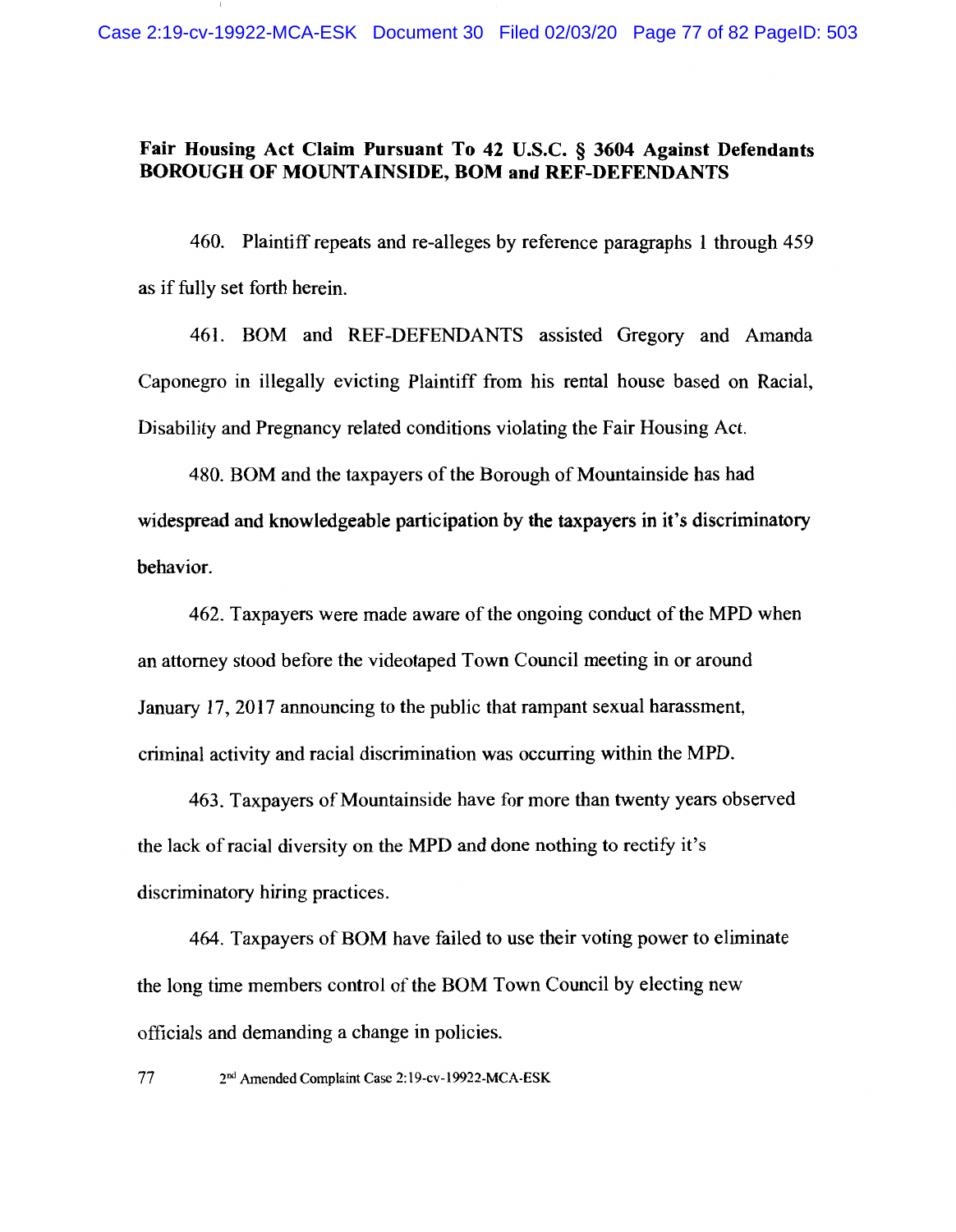465. Taxpayers have been privy to the racial discriminatory practices of the BOM in observing the racial disparity of mostly black and Hispanic defendants in this mostly Caucasian community in municipal court proceedings and published news reports.

466. More than 100 news stories appeared in nation wide news publications, including the NY Post, The Sacramento Bee, Charlotte Observer and Miami Herald, highlighting the lawsuit with racial discrimination, illegal activity and sexual harassment since 5 police officers and a dispatcher filed a lawsuit in or around May 2018 exposing such activities.

467. Despite the national news coverage of the civil right allegations the Taxpayers of the BOM failed to elect any minority candidates to office and the electoral body remains all Caucasian.

468. The Taxpayers continue to elect the virtually the same candidates to that has created an incestuous body who have controlled the business affairs of the Borough for more than twenty years.

469. Taxpayers have formed and run three FaceBook groups with a combined membership of more than 5000 members that regularly discuss Mountainside issues including the rampant racism within the police department and have been overwhelmingly supportive of the police department regardless of

<sup>78</sup> 2<sup>nd</sup> Amended Complaint Case 2:19-cv-19922-MCA-ESK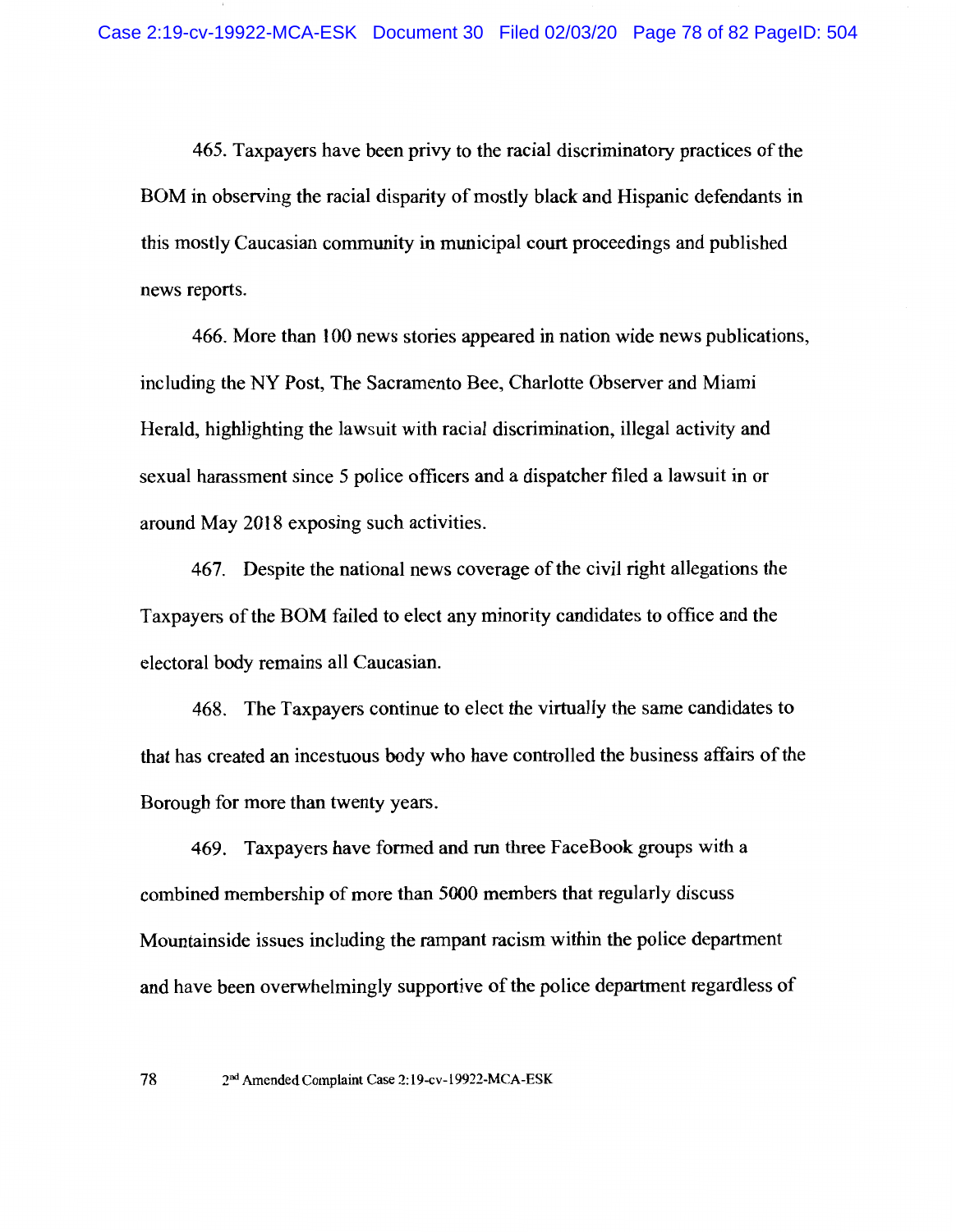the accusations voiced by the public and voiced by fellow police officers who filed a suit against the BOM.

470. Taxpayers are accustom to seeing an all white police force; pictures featuring Mountainside's all white police force until recently have been featured on MPD's Facebook page.

471. According to a variety of statistical tracking organizations Mountainside has between 80-90% white population with approximately 2% black population and approximately 4% Hispanic population.

472. According to BOM's attorney John Post's website:

"Among his notable accomplishments, he has negotiated contracts for a head coach in the NFL, tried a nationally televised divorce case against a former governor of the State of New Jersey, and has been the attorney for the Borough of Mountainside for 43 years, on whose behalf he has conducted ground-breaking litigation against other local governments, regional authorities and the State of New Jersey.

Most recently, in an effort which the Court Appointed Special Master, Retired Judge Eugene Serpentelli, described as "outstanding," and which demonstrated remarkable prescience, John obtained a Judgment of Repose through the courts which gave Mountainside immunity from Mt. Laurel suits for ten years."

2<sup>nd</sup> Amended Complaint Case 2:19-cv-19922-MCA-ESK

79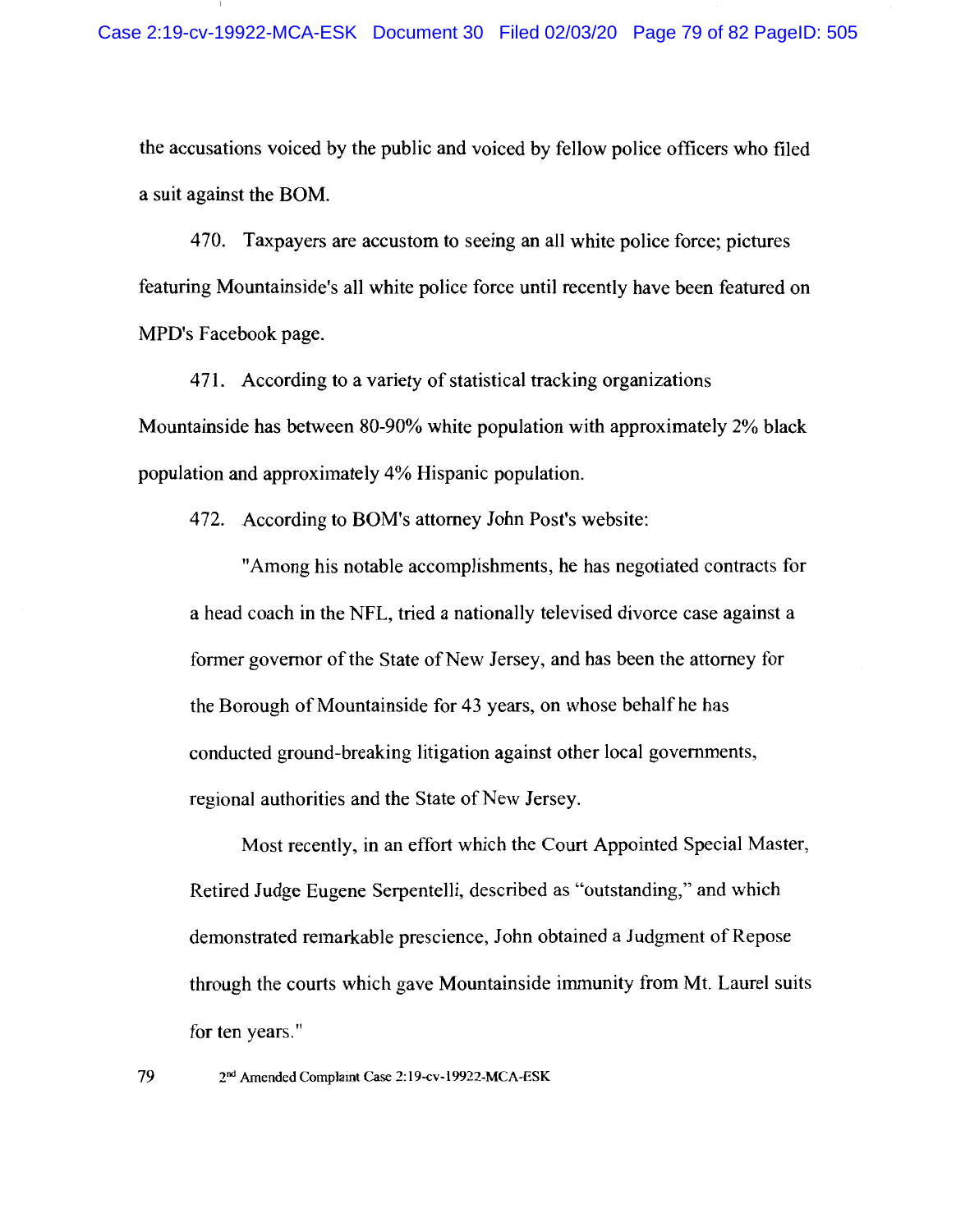Further limiting racial diversity of BOM.

473. Mountainside taxpayers have a predominantly white community and have taken the necessary actions to insure people of color do not prosper in their community.

474. Mountainside is consistently ranked as a wealthy New Jersey suburb with a population of approximately 6907, median household income of approximately \$129, 405., median property value of approximately \$619, 500., and a poverty rate of approximately 2.79%.

475. The Taxpayers of Mountainside have elected public officials and maintained polices to maintain their property values at the cost of encouraging racism.

476. BOM websites and elected officials frequently comment on how safe the town is. More than 100 news stories appeared in nation wide news publications, including the NY Post, The Sacramento Bee, Charlotte Observer and Miami Herald, highlighting the lawsuit with racial discrimination, illegal activity and sexual harassment since 5 police officers and a dispatcher filed a lawsuit in or around May 2018 exposing such activities.

## **PRAYER FOR RELIEF**

**WHEREFORE, Plaintiff prays for relief as follows:**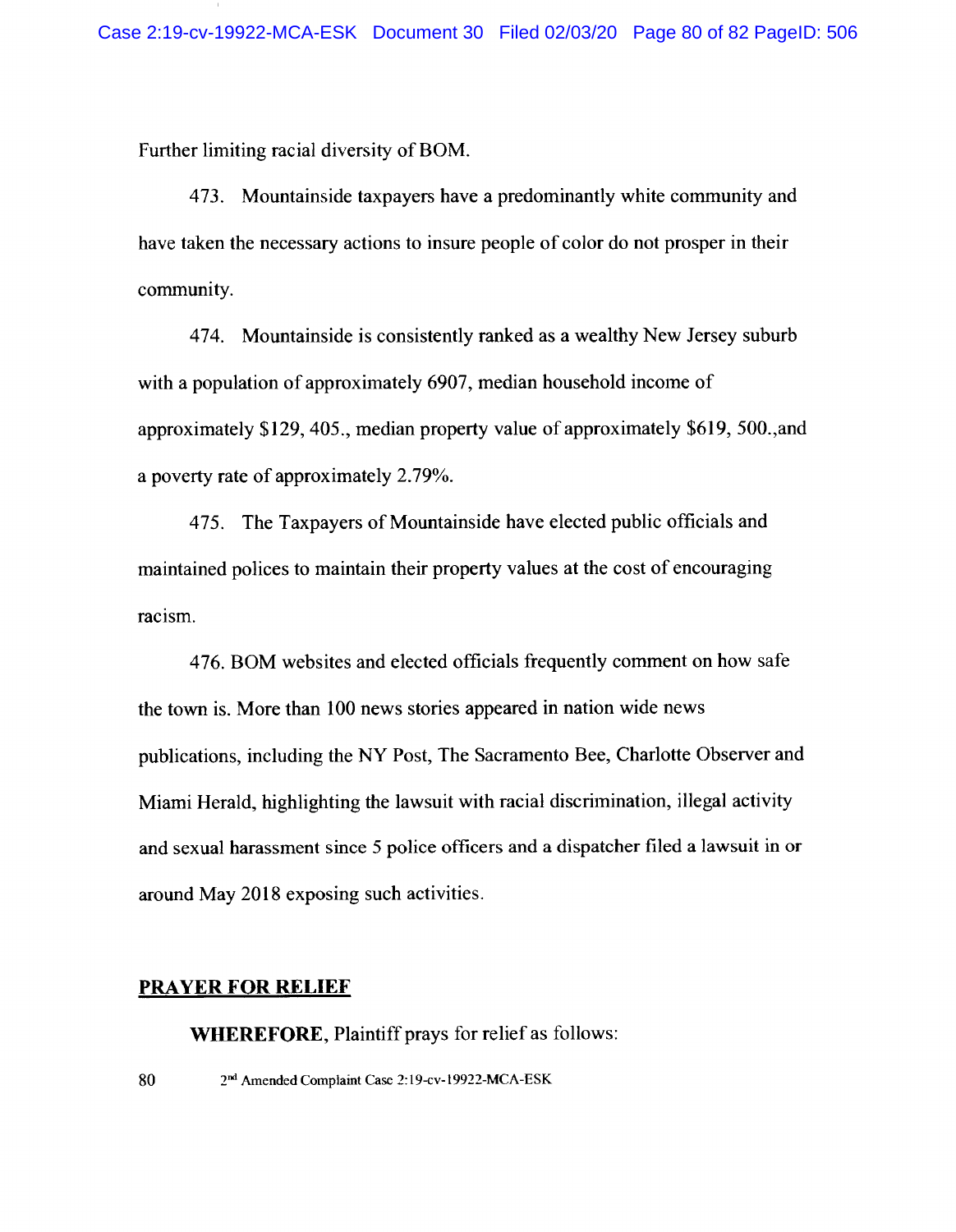A declaration that the conduct of Defendants violated the First, Fourth a. and Fourteenth Amendments to the U.S. Constitution and Plaintiff's rights under the New Jersey State Constitution in the manners alleged herein, upon consideration of the evidence adduced at trial or otherwise;

A mandatory injunction enjoining Defendants from continuing to  $\mathbf{b}$ . engage in further violations of Plaintiff's civil and constitutional rights as explained herein;

Award Plaintiff compensatory damages against the Defendants, c. including but not limited to any emotional distress, and any other compensatory damages as permitted by law and according to proof at trial;

Award Plaintiff punitive damages pursuant to 42 U.S.C. § 1988 and 42  $\mathbf{d}$ . U.S.C. § 3601 et seq. and all common law, federal law and state law remedies.

Award attorneys' fees pursuant to 42 U.S.C. § 1988 and 42 U.S.C. § e. 3601 et seq.

f. Award costs of suit pursuant to 42 U.S.C. § 1920 and 1988;

Award such other and further relief as this Court may deem appropriate g. and equitable, including injunctive and declaratory relief as may be required in the interests of justice.

Dated: February  $($ , 2020 Respectfully Submitted, 2nd Amended Complaint Case 2:19-cv-19922-MQA-ESK 81